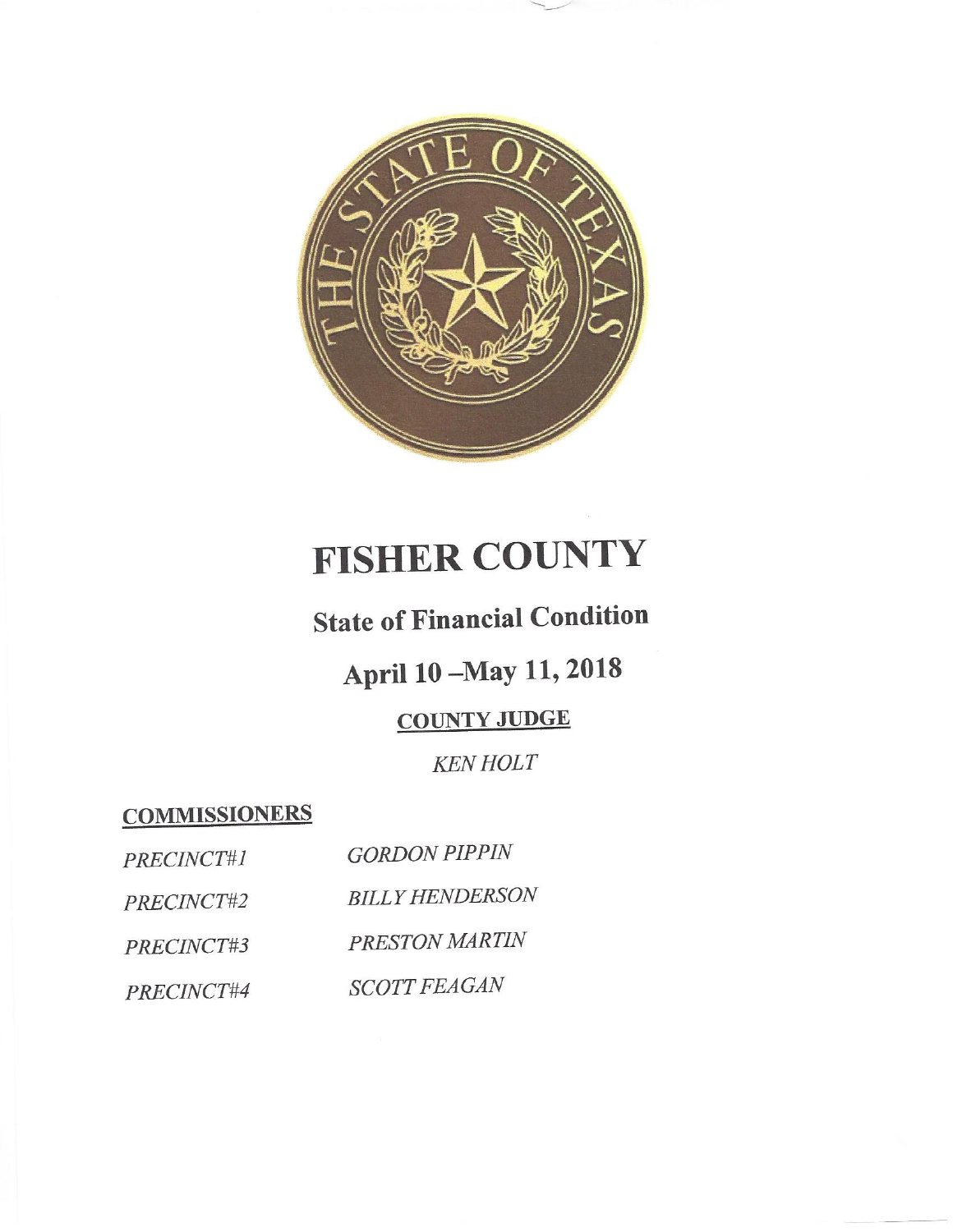|                     | ACCOUNT NO ACCOUNT-TITLE TO BUDGET-AMOUNT BUDGET-AMOUNT YEAR-TO-DATE YEAR-TO-DATE MONTH-TO-DATE | ORIGINAL                  | AMENDED                          | ENCUMBERED               | ACTIVITY               | ACTIVITY                                  | CURRENT USED<br>BALANCE PCT |
|---------------------|-------------------------------------------------------------------------------------------------|---------------------------|----------------------------------|--------------------------|------------------------|-------------------------------------------|-----------------------------|
|                     | REPORTING FUND: 0010 GENERAL FUND                                                               |                           |                                  |                          |                        |                                           | EFFECTIVE MONTH - 05        |
| 0100 CASH ACCOUNTS  |                                                                                                 |                           |                                  |                          |                        |                                           |                             |
|                     |                                                                                                 |                           |                                  |                          |                        |                                           |                             |
|                     | 10-100-100 CFC: GENERAL FUND                                                                    |                           |                                  |                          | 1,569,316.82           |                                           | 11,610.14-3,272,516.09      |
|                     | 10-100-130 MONEY MARKET CHECKING                                                                |                           |                                  |                          | 1,506.34               | 0.00                                      | 225,615.12                  |
|                     | 10-100-201 CERTIFICATE OF DEPOSIT - 1                                                           |                           |                                  |                          | 0.00                   | 0.00                                      | 150,513.82                  |
| 10-100-202          | CERTIFICATE OF DEPOSIT - 2                                                                      |                           |                                  |                          | 0.00                   | 0.00                                      | 150,513.82                  |
|                     | 10-100-203 CERTIFICATE OF DEPOSIT - 3                                                           |                           |                                  |                          | 0.00                   | 0.00                                      | 150.513.82                  |
|                     | 10-100-204 CERTIFICATE OF DEPOSIT - 4                                                           |                           |                                  |                          | 0.00                   | 0.00                                      | 150,513.82                  |
|                     | 10-100-205 CERTIFICATE OF DEPOSIT - 5                                                           |                           |                                  |                          | 0.00                   | 0.00                                      | 150,513.82                  |
|                     | 10-100-206 CERTIFICATE OF DEPOSIT - 6                                                           |                           |                                  |                          | 250,000.00             | 0.00                                      | 250,000.00                  |
|                     | 10-100-211 REIMBURSEMENT CLEARING                                                               |                           |                                  |                          | 0.00                   | 0.00                                      | 4.00                        |
|                     | 10-100-280 DELINQUENT TAXES RECEIVABLE                                                          |                           |                                  |                          | 0.00                   | 0.00                                      | 87,090.31                   |
|                     | 10-100-285 ALLOWANCE-UNCOLLETABLE TAXES                                                         |                           |                                  |                          | 0.00                   | 0.00                                      | 21,772.58-                  |
|                     | 10-100-290 DUE FROM APPRAISAL DISTRICT                                                          |                           |                                  |                          | 0.00                   | 0.00<br>----------                        | 4,283.61<br>-------------   |
|                     | CASH ACCOUNTS                                                                                   |                           |                                  |                          | 1,820,823.16           |                                           | 11,610.14 - 4,570,305.65    |
|                     | 0300 GENERAL REVENUE ACCOUNTS                                                                   |                           |                                  |                          |                        |                                           |                             |
|                     | 10-300-100 ADVALOREM TAXES                                                                      | 2,099,230.00              | 2,099,230.00                     |                          | 2,669,650.41           | 15,781.51                                 | 570, 420. 41+ 127           |
|                     | 10-300-105 DELINQUENT ADVALOREM TAXES                                                           | 75.00                     | 75.00                            |                          | 0.00                   | 0.00                                      | 75.00<br>$_{00}$            |
|                     | 10-300-150 OTHER INCOME                                                                         | 0.00                      | 0.00                             |                          | 35,130.15              | $104.19 -$                                | 35, 130. 15+                |
|                     | 10-300-180 INTEREST EARNED                                                                      | 2,000.00                  | 2,000.00                         |                          | 15,877.13              | 5.64                                      | 13,877.13+ 794              |
| $10 - 300 - 200$    | RESTITUTION INCOME                                                                              | 500.00                    | 500.00                           |                          | 881.98                 | 0.00                                      | 381.98+ 176                 |
| $10 - 300 - 202$    |                                                                                                 |                           |                                  |                          |                        |                                           |                             |
|                     | DRUG PROG CCP - 10% COUNTY                                                                      | 20.00                     | 20.00                            |                          | 120.00                 | 0.00                                      | 100.00+ 600                 |
| $10 - 300 - 204$    | OIL & GAS INCOME                                                                                | 900.00                    | 900.00                           |                          | 362.73                 | 10.42                                     | 537.27<br>40                |
| $10 - 300 - 205$    | GAS PIPELINE INCOME                                                                             | 0.00                      | 38,667.50                        |                          | 38,677.50              | 0.00                                      | $10.00 + 100$               |
| $10 - 300 - 206$    | NSF INCOME                                                                                      | 50.00<br>0.00             | 50.00                            |                          | 0.00                   | 0.00                                      | 50.00<br>00                 |
|                     | 10-300-212 HEALTHY COUNTY INCOME                                                                |                           | 0.00                             |                          | 0.00<br>203.00         | 0.00                                      | 0.00                        |
| $10 - 300 - 214$    | COURT APPT ATTY - DIST CLERK                                                                    | 1,400.00                  | 1,400.00                         |                          |                        | 0.00                                      | 15<br>1,197.00              |
| $10 - 300 - 216$    | JUROR REIMBURSEMENT                                                                             | 1,405.00                  | 1,405.00                         |                          | 22.61                  | 0.00                                      | 1,382.39<br>02              |
| 10-300-218          | TX-TF-IND DEFENSE GRANT 2017                                                                    | 5,200.00                  | 5,200.00                         |                          | 9,886.25               | 0.00                                      | 4,686.25+ 190               |
| $10 - 300 - 219$    | SHERIFF SAFETY GRANT 2017-18                                                                    |                           |                                  |                          | 0.00                   | 0.00                                      | 0.00                        |
| $10 - 300 - 222$    | AD LITEM TAX SUIT T REES                                                                        | 2,250.00                  | 2,250.00                         |                          | 0.00                   | 0.00                                      | 2,250.00<br>00              |
| $10 - 300 - 224$    | OUT OF COUNTY SHERIFF CITATIONS                                                                 | 200.00                    | 200.00                           |                          | 0.00                   | 0.00                                      | 200.00<br>00                |
|                     | 10-300-226 INSURANCE BUILDING REPAIRS                                                           | 0.00                      | 0.00                             |                          | 394.66                 | 0.00                                      | 394.66+                     |
| $10 - 300 - 228$    | UNCLAIMED PROPERTY REFUND                                                                       | 0.00                      | 0.00                             |                          | 0.00                   | 0.00                                      | 0.00                        |
| $10 - 300 - 230$    | TOBACCO SETTLEMENT INCOME                                                                       | 20.00                     | 20.00                            |                          | 196.10                 | 0.00                                      | 176.10+ 981                 |
| $10 - 300 - 232$    | WIND FARM TAX ABATEMENTS                                                                        | 338,750.00                | 338,750.00                       |                          | 338,750.00             | 0.00                                      | 0.00<br>100                 |
|                     | 10-300-234 SHERIFF - DRUG FORF REIMBURSEMENT                                                    | 0.00                      | 0.00                             |                          | 0.00                   | 0.00                                      | 0.00                        |
| 10-300-236          | SHERIFF - MISC INCOME                                                                           | 30,000.00                 | 30,000.00                        |                          | 25,000.00              | 0.00                                      | 5,000.00<br>83              |
|                     | 10-300-241 SHERIFF SALE INCOME                                                                  | 0.00                      | 0.00                             |                          | 0.00                   | 0.00                                      | 0.00                        |
|                     | 10-300-242 EXTENSION AGENT REIMBURSEMENTS                                                       | 0.00                      | 0.00                             |                          | 0.00                   | 0.00                                      | 0.00                        |
|                     | 10-300-713 BUILDING RENT<br>---------------------------                                         | 10.00                     | 10.00<br>. _ _ _ _ _ _ _ _ _ _ _ |                          | 0.00<br>-------------- | 0.00                                      | 10.00<br>00                 |
|                     | GENERAL REVENUE ACCOUNTS                                                                        | 2,482,010.00 2,520,677.50 |                                  |                          |                        | $0.00 \quad 3.135.152.52 \quad 15.693.38$ | 614,475.02+ 124             |
| 0310 FEES OF OFFICE |                                                                                                 |                           |                                  |                          |                        |                                           |                             |
|                     | 10-310-400 FEES - COUNTY JUDGE                                                                  | 110.00                    | 110.00                           |                          | 68.00                  | 14.00                                     | 42.00 62                    |
|                     | 10-310-410 FEES - COUNTY CLERK                                                                  | 40,000.00                 | 40,000.00                        |                          | 44,704.64              | 1,403.80                                  | 4,704.64+ 112               |
|                     | 10-310-420 FEES - COUNTY & DISTRICT COURT                                                       | 1,000.00                  | 1,000.00                         |                          | 1,038.50               | 0.00                                      | 38.50+ 104                  |
|                     | 10-310-425 FEES - DISTRICT CLERK                                                                | 15,000.00                 | 15,000.00                        |                          | 7,029.49               | 649.00                                    | 7,970.51 47                 |
|                     | 10-310-430 FEES - JP #1                                                                         | 34,000.00                 | 34,000.00                        | 1,118.60                 | 33, 254.58             | 744.12                                    | 373.18+ 101                 |
|                     | 10-310-432 FEES -JP ATTY DELINQUENT COL                                                         | 75.00                     | 75.00                            |                          | $315.02 -$             | 45.60                                     | 390.02 420                  |
|                     | 10-310-440 FEES - COUNTY ATTORNEY                                                               | 50.00                     | 50.00                            |                          | 43.11                  | 0.00                                      | 6.89 86                     |
|                     | 10-310-445 FEES - TAX COLLECTOR                                                                 | 1,500.00                  | 1,500.00                         |                          | 129.86                 | 2.00                                      | 1,370.14 09                 |
|                     | 10-310-447 FEES - TITLE                                                                         | 1,700.00                  | 1,700.00                         |                          | 7,373.45               | 150.00                                    | 5,673.45+ 434               |
|                     | 10-310-448 FEES - LIQUOR LICENSE                                                                | 200.00                    | 200.00                           |                          | 198.00                 | 0.00                                      | 2.00 99                     |
|                     | 10-310-450 FEES - FAMILY PROTECTION                                                             | 0.00                      | 0.00                             |                          | 0.00                   | 0.00                                      | 0.00                        |
|                     | 10-310-451 FEES - CHILD CARE                                                                    | 0.00                      | 0.00                             |                          | 0.00                   | 0.00                                      | 0.00                        |
|                     | 10-310-455 FEES - SHERIFF                                                                       | 5,000.00                  | 5,000.00                         |                          | 5,233.36               | 1,179.93                                  | 233.36+ 105                 |
|                     | 10-310-465 FEES - COUNTY COURT AT LAW JUDGE                                                     | 14,000.00                 | 14,000.00                        |                          | 0.00                   | 0.00                                      | 14,000.00 00                |
|                     | FEES OF OFFICE                                                                                  | 112,635.00                | 112,635.00                       |                          |                        | 1,118.60 98,757.97 4,188.45               | 12,758.43 89                |
|                     | 0320 STATE SUPPLEMENTS                                                                          |                           |                                  |                          |                        |                                           |                             |
|                     |                                                                                                 |                           |                                  |                          |                        |                                           |                             |
|                     | 10-320-405 SUPPLEMENT - COUNTY JUDGE                                                            |                           | 25,200.00 25,200.00              |                          | 10,100.00              |                                           | $0.00$ 15,100.00 40         |
|                     | 10-320-420 SUPPLEMENT - COUNTY ATTORNEY                                                         | 23,333.00                 | 23, 333.00                       |                          | 23, 333.00             | 0.00                                      | 0.00 100                    |
|                     | STATE SUPPLEMENTS                                                                               | 48,533.00                 |                                  | 48,533.00 0.00 33,433.00 |                        | 0.00                                      | 15,100.00 69                |
| 0400 COUNTY JUDGE   |                                                                                                 |                           |                                  |                          |                        |                                           |                             |
|                     | 10-400-100 SALARY - COUNTY JUDGE                                                                | 39,149.00                 | 39,149.00                        | 0.00                     |                        | 24,091.52 1,505.72                        | 15,057.48<br>62             |
|                     | 10-400-105 COUNTY JUDGE - STATE SUPPLEMENT                                                      | 25,200.00                 | 25,200.00                        | 0.00                     |                        | 10,476.32 969.23                          | 14,723.68 42                |

05-11-2018\*\*BUDGET ANALYSIS USAGE REPORT \*\* ASSET, INCOME, & EXPENSE ACCOUNTS<br>TIME:01:09 PM - EFFECTIVE MONTH:05

 $TIME:01:09 PM - EFFECTIVE MOMTH:05$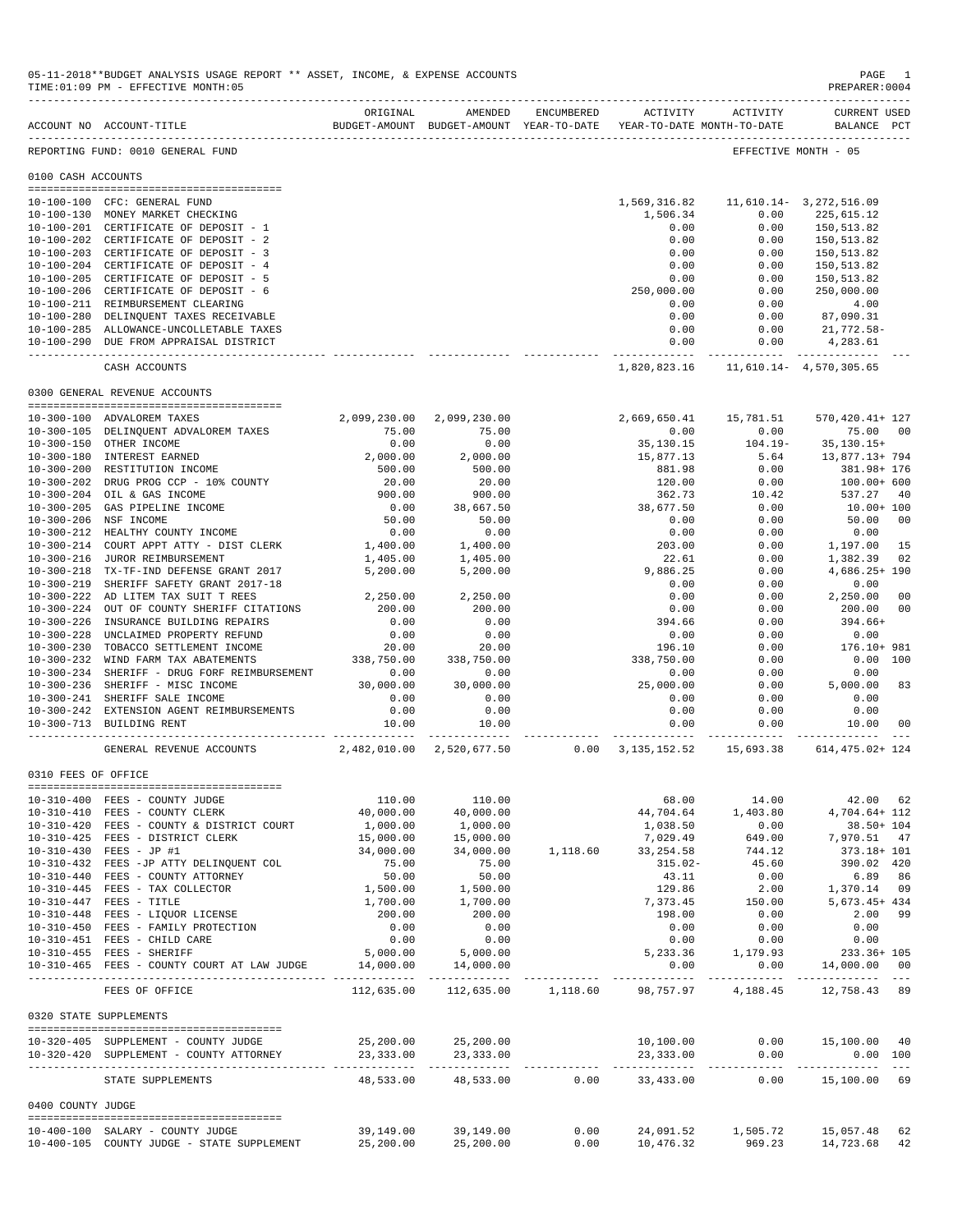|                     | 05-11-2018**BUDGET ANALYSIS USAGE REPORT ** ASSET, INCOME, & EXPENSE ACCOUNTS<br>TIME: 01:09 PM - EFFECTIVE MONTH: 05 |                      |                                                                                |                                                                   |                           |                                                                              | PAGE<br>PREPARER: 0004                                                                                                                                      |                      |
|---------------------|-----------------------------------------------------------------------------------------------------------------------|----------------------|--------------------------------------------------------------------------------|-------------------------------------------------------------------|---------------------------|------------------------------------------------------------------------------|-------------------------------------------------------------------------------------------------------------------------------------------------------------|----------------------|
|                     | _________________________________<br>ACCOUNT NO ACCOUNT-TITLE                                                         | ORIGINAL             | AMENDED<br>BUDGET-AMOUNT BUDGET-AMOUNT YEAR-TO-DATE YEAR-TO-DATE MONTH-TO-DATE | ENCUMBERED                                                        |                           | ACTIVITY ACTIVITY                                                            | CURRENT USED<br>BALANCE PCT                                                                                                                                 |                      |
|                     | REPORTING FUND: 0010 GENERAL FUND                                                                                     |                      |                                                                                |                                                                   |                           |                                                                              | EFFECTIVE MONTH - 05                                                                                                                                        |                      |
|                     | 10-400-110 SALARY - ADMINISTRATIVE ASSISTANT                                                                          | 23,703.00            | 23,703.00                                                                      | 0.00                                                              | 14,586.24                 | 911.64                                                                       | 9,116.76                                                                                                                                                    | 62                   |
|                     | 10-400-200 FICA EXPENSE                                                                                               | 6,736.00             | 6,736.00                                                                       | 0.00                                                              | 4,120.38                  | 257.42                                                                       | 2,615.62                                                                                                                                                    | 61                   |
|                     | 10-400-205 RETIREMENT                                                                                                 | 7,300.00             | 7,300.00                                                                       | 0.00                                                              | 4,459.52                  | 278.72                                                                       | 2,840.48                                                                                                                                                    | 61                   |
|                     | 10-400-210 MEDICAL INSURANCE                                                                                          | 19,000.00            | 19,000.00                                                                      | 0.00                                                              | 11,808.00                 | 738.00                                                                       | 7,192.00                                                                                                                                                    | 62                   |
|                     | 10-400-300 TRAVEL & SCHOOL                                                                                            | 2,000.00             | 2,000.00                                                                       | 0.00                                                              | 895.87                    | 0.00                                                                         | 1,104.13                                                                                                                                                    | 45                   |
| 10-400-305 SUPPLIES |                                                                                                                       | 2,000.00             | 2,000.00                                                                       | 39.22                                                             | 504.70                    | 0.00                                                                         | 1,456.08                                                                                                                                                    | 27                   |
|                     | 10-400-310 COMMUNICATIONS                                                                                             | 1,500.00             | 1,500.00                                                                       | 11.30                                                             | 1,284.39                  | 110.84                                                                       | 204.31                                                                                                                                                      | 86                   |
|                     | 10-400-315 BONDS & NOTARY                                                                                             | 200.00<br>200.00     | 200.00<br>200.00                                                               | 0.00<br>100.00                                                    | 200.00<br>0.00            | 0.00<br>0.00                                                                 | 0.00 100<br>100.00                                                                                                                                          | 50                   |
|                     | 10-400-320 REPAIRS & MAINTENANCE<br>10-400-325 SCHOOL & DUES                                                          | 475.00               | 475.00                                                                         | 0.00                                                              | 470.00                    | 0.00                                                                         | 5.00                                                                                                                                                        | 99                   |
|                     | COUNTY JUDGE                                                                                                          | 127,463.00           | -------------<br>127,463.00                                                    | -------------<br>150.52                                           | ------------<br>72,896.94 | -----------<br>4,771.57                                                      | -------------<br>54,415.54                                                                                                                                  | $- - -$<br>57        |
| 0410 COUNTY CLERK   |                                                                                                                       |                      |                                                                                |                                                                   |                           |                                                                              |                                                                                                                                                             |                      |
|                     | 10-410-100 SALARY - COUNTY CLERK                                                                                      | 37,149.00            | 37,149.00                                                                      | 0.00                                                              | 22,860.80                 | 1,428.80                                                                     | 14,288.20                                                                                                                                                   | 62                   |
|                     | 10-410-105 LONGEVITY PAY                                                                                              | 2,400.00             | 2,400.00                                                                       | 0.00                                                              | 0.00                      | 0.00                                                                         | 2,400.00                                                                                                                                                    | 00                   |
|                     | 10-410-110 SALARY - ADMINISTRATIVE ASSISTANT                                                                          | 23,703.00            | 23,703.00                                                                      | 0.00                                                              | 14,586.24                 | 911.64                                                                       | 9,116.76                                                                                                                                                    | 62                   |
|                     | 10-410-115 PHONE ALLOWANCE                                                                                            | 360.00               | 360.00                                                                         | 0.00                                                              | 207.60                    | 13.84                                                                        | 152.40                                                                                                                                                      | 58                   |
|                     | 10-410-200 FICA EXPENSE                                                                                               | 4,908.00             | 4,908.00                                                                       | 0.00                                                              | 2,872.75                  | 179.51                                                                       | 2,035.25                                                                                                                                                    | 59                   |
|                     | 10-410-205 RETIREMENT                                                                                                 | 5,206.00             | 5,206.00                                                                       | 0.00                                                              | 3,100.16                  | 193.76                                                                       | 2,105.84                                                                                                                                                    | 60                   |
|                     | 10-410-210 MEDICAL INSURANCE                                                                                          | 19,000.00            | 19,000.00                                                                      | 0.00                                                              | 11,808.00                 | 738.00                                                                       | 7,192.00                                                                                                                                                    | 62                   |
|                     | 10-410-300 TRAVEL & SCHOOL                                                                                            | 2,000.00             | 2,000.00                                                                       | 125.00                                                            | 1,636.77                  | 0.00                                                                         | 238.23                                                                                                                                                      | 88                   |
| 10-410-305 SUPPLIES |                                                                                                                       | 3,000.00             | 3,000.00                                                                       | 49.47                                                             | 2,634.37                  | 0.00                                                                         | 316.16                                                                                                                                                      | 89                   |
|                     | 10-410-310 COMMUNICATIONS                                                                                             | 2,100.00             | 2,100.00                                                                       | 107.08                                                            | 1,098.21                  | 36.64                                                                        | 894.71                                                                                                                                                      | 57                   |
| 10-410-315 BONDS    |                                                                                                                       | 100.00               | 100.00                                                                         | 100.00                                                            | 0.00                      | 0.00                                                                         | 0.00                                                                                                                                                        | 100                  |
|                     | 10-410-320 REPAIRS & MAINTENANCE                                                                                      | 4,000.00             | 4,000.00                                                                       | 438.20                                                            | 2,091.11                  | 0.00                                                                         | 1,470.69                                                                                                                                                    | 63                   |
|                     | 10-410-325 ELECTION SCHOOL<br>10-410-330 SOFTWARE MAINTENANCE                                                         | 1,500.00<br>3,330.00 | 1,500.00<br>3,330.00                                                           | 0.00<br>0.00                                                      | 0.00<br>2,832.03          | 0.00<br>0.00                                                                 | 1,500.00<br>497.97                                                                                                                                          | 0 <sub>0</sub><br>85 |
|                     | 10-410-335 SUPPL GUAR FUND EXPENSE                                                                                    | 0.00                 | 0.00                                                                           | 0.00                                                              | 0.00                      | 0.00                                                                         | 0.00                                                                                                                                                        |                      |
|                     | 10-410-340 RESTITUTION EXPENSE                                                                                        | 0.00                 | 0.00                                                                           | 0.00                                                              | 0.00                      | 0.00                                                                         | 0.00                                                                                                                                                        |                      |
|                     | COUNTY CLERK                                                                                                          | 108,756.00           | -------------<br>108,756.00                                                    | -------------<br>819.75                                           | 65,728.04                 | -------------- -------------<br>3,502.19                                     | -------------<br>42,208.21                                                                                                                                  | 61                   |
| 0420 DISTRICT CLERK |                                                                                                                       |                      |                                                                                |                                                                   |                           |                                                                              |                                                                                                                                                             |                      |
|                     |                                                                                                                       |                      |                                                                                |                                                                   |                           |                                                                              |                                                                                                                                                             |                      |
|                     | 10-420-100 SALARY - DISTRICT CLERK                                                                                    | 37,148.00            | 37,148.00                                                                      | 0.00                                                              | 22,859.84                 | 1,428.74                                                                     | 14,288.16                                                                                                                                                   | 62                   |
|                     | 10-420-120 SALARY - PART TIME                                                                                         | 10,000.00            | 10,000.00                                                                      | 0.00                                                              | 5,188.80                  | 417.60                                                                       | 4,811.20                                                                                                                                                    | 52                   |
|                     | 10-420-200 FICA EXPENSE<br>10-420-205 RETIREMENT                                                                      | 3,607.00             | 3,607.00<br>3,881.00                                                           | 0.00<br>0.00                                                      | 2,145.76                  | 141.25<br>151.96                                                             | 1,461.24<br>1,572.52                                                                                                                                        | 59<br>59             |
|                     | 10-420-210 MEDICAL INSURANCE                                                                                          | 3,881.00<br>9,500.00 | 9,500.00                                                                       | 0.00                                                              | 2,308.48<br>5,904.00      | 369.00                                                                       | 3,596.00                                                                                                                                                    | 62                   |
|                     | 10-420-300 TRAVEL/SCHOOL/TUITION/DUES                                                                                 | 2,000.00             | 2,000.00                                                                       | 429.56                                                            | 482.74                    | 0.00                                                                         | 1,087.70                                                                                                                                                    | 46                   |
| 10-420-305 SUPPLIES |                                                                                                                       | 2,000.00             | 2,000.00                                                                       | 51.49                                                             | 764.81                    | 0.00                                                                         | 1,183.70                                                                                                                                                    | 41                   |
|                     | 10-420-310 COMMUNICATIONS                                                                                             | 3,000.00             | 3,000.00                                                                       | 11.30                                                             | 1,863.69                  | 118.64                                                                       | 1,125.01                                                                                                                                                    | 62                   |
| 10-420-315 BONDS    |                                                                                                                       | 250.00               | 250.00                                                                         | 119.00                                                            | 119.00                    | 0.00                                                                         | 12.00                                                                                                                                                       | 95                   |
| $10 - 420 - 320$    | REPAIRS & MAINTENANCE                                                                                                 | 3,960.00             | 3,960.00                                                                       | 330.00                                                            | 2,640.00                  | 0.00                                                                         | 990.00                                                                                                                                                      | 75                   |
|                     | 10-420-345 TAX RESEARCH FEE EXPENSE                                                                                   | 0.00                 | 0.00                                                                           | 0.00                                                              | $1,238.00-$               | $350.00 -$                                                                   | 1,238.00                                                                                                                                                    |                      |
|                     | DISTRICT CLERK                                                                                                        |                      | 75,346.00 75,346.00 941.35 43,039.12 2,277.19 31,365.53 58                     |                                                                   |                           |                                                                              |                                                                                                                                                             |                      |
|                     | 0430 JUSTICE OF THE PEACE #1                                                                                          |                      |                                                                                |                                                                   |                           |                                                                              |                                                                                                                                                             |                      |
|                     | 10-430-100 SALARY - JUSTICE OF THE PEACE #1 37,148.00 37,148.00                                                       |                      |                                                                                |                                                                   |                           | 22,859.84 1,428.74 14,288.16                                                 |                                                                                                                                                             | 62                   |
|                     | 10-430-105 LONGEVITY PAY                                                                                              | 0.00                 | 0.00                                                                           | $\begin{array}{c} 0.00\ 0.00\ 0.00\ 0.00\ 0.00\ 0.00 \end{array}$ | 0.00                      | 0.00                                                                         | 0.00                                                                                                                                                        |                      |
|                     | 10-430-110 SALARY - ADMINISTRATIVE ASSISTANT                                                                          | 10,000.00            | 10,000.00                                                                      |                                                                   | 6,400.00                  |                                                                              | $\begin{array}{cccc} 440.00 & 3,600.00 \ 442.96 & 1,368.60 \ 153.80 & 1,472.84 \ 369.00 & 3,596.00 \ 0.00 & 931.05 \ 0.00 & 931.05 \end{array}$<br>3,600.00 | 64                   |
|                     | 10-430-200 FICA EXPENSE                                                                                               | 3,607.00             | 3,607.00                                                                       |                                                                   | 2,238.40                  |                                                                              |                                                                                                                                                             | 62                   |
|                     | 10-430-205 RETIREMENT                                                                                                 | 3,881.00             | 3,881.00                                                                       |                                                                   | 2,408.16                  |                                                                              |                                                                                                                                                             | 62                   |
|                     | 10-430-210 MEDICAL INSURANCE                                                                                          | 9,500.00             |                                                                                |                                                                   | 5,904.00<br>868.95        |                                                                              |                                                                                                                                                             | 62                   |
|                     | 10-430-300 TRAVEL/SCHOOL/TUITION/DUES                                                                                 | 2,000.00             | 9,500.00<br>2,000.00                                                           |                                                                   |                           |                                                                              |                                                                                                                                                             | 53                   |
| 10-430-305 SUPPLIES |                                                                                                                       | 2,000.00             | 2,000.00                                                                       |                                                                   | $1\,,\,068\,.24$          | $868.95$<br>$1,068.24$<br>$932.04$<br>$110.84$<br>$100.00$<br>$0.00$<br>0.00 | 897.41                                                                                                                                                      | 55                   |
|                     | 10-430-310 COMMUNICATIONS                                                                                             | 1,500.00             | $1,500.00$<br>$1,500.00$<br>$1,200.00$<br>$5,100.00$<br>$200.00$<br>$0.00$     |                                                                   |                           |                                                                              | 556.66                                                                                                                                                      | 63                   |
| 10-430-315 BONDS    |                                                                                                                       | 200.00               |                                                                                | 0.00                                                              |                           |                                                                              | 100.00                                                                                                                                                      | 50                   |
|                     | 10-430-320 MAGISTRATE TRAVEL                                                                                          | 1,200.00             |                                                                                | 0.00                                                              |                           |                                                                              | $0.00$ $1,052.34$                                                                                                                                           | 12                   |
|                     | 10-430-330 SOFTWARE MAINTENANCE<br>10-430-350 OUT OF COUNTY SHERIFF CITATIONS                                         | 5,100.00             |                                                                                | 289.52                                                            |                           | $1,977.75$ 0.00<br>0.00 0.00                                                 | 2,832.73<br>200.00                                                                                                                                          | 44<br>0 <sub>0</sub> |
|                     | 10-430-355 PERMANENT RECORDS BINDERS                                                                                  | 200.00<br>0.00       |                                                                                | $0.00$<br>$0.00$                                                  | 0.00<br>0.00              | 0.00                                                                         | 0.00                                                                                                                                                        |                      |
|                     | 10-430-360 JUVENILE TRUANCY REINBURSE EXPENSE                                                                         | 0.00                 | 0.00                                                                           | 0.00                                                              | 0.00                      | 0.00                                                                         | 0.00                                                                                                                                                        |                      |
|                     | JUSTICE OF THE PEACE #1                                                                                               |                      | 76,336.00 76,336.00 535.17 44,905.04                                           |                                                                   |                           |                                                                              | 2,645.34 30,895.79 60                                                                                                                                       |                      |
|                     | 0450 DISTRICT ATTORNEY                                                                                                |                      |                                                                                |                                                                   |                           |                                                                              |                                                                                                                                                             |                      |
|                     | --------------------------------------                                                                                |                      |                                                                                |                                                                   |                           |                                                                              |                                                                                                                                                             |                      |
|                     | 10-450-105 D.A. - STATE SUPPLEMENT<br>10-450-110 SALARY - ASSISTANT D.A.                                              | 2,628.00<br>7,240.00 | 2,628.00<br>7,240.00                                                           | 0.00                                                              | 4,454.88                  | $0.00$ 1,616.64 101.04 1,011.36<br>278.43                                    | 2,785.12                                                                                                                                                    | 62<br>62             |
|                     | 10-450-130 SALARY - D.A. SECRETARY                                                                                    | 5,800.00             |                                                                                |                                                                   |                           |                                                                              | 2,245.28                                                                                                                                                    | 61                   |
|                     | 10-450-132 SALARY - ASST D.A. SECRETARY                                                                               | 5,800.00             | 5,800.00<br>5,800.00                                                           | $0.00$<br>0.00                                                    | 3,554.72<br>3,554.72      | 222.17<br>222.17                                                             | 2,245.28                                                                                                                                                    | 61                   |
|                     | 10-450-134 SALARY - D.A. INVESTIGATOR                                                                                 | 6,919.00             | 6,919.00                                                                       | 0.00                                                              | 4,257.28                  | 266.08                                                                       | 2,661.72                                                                                                                                                    | 62                   |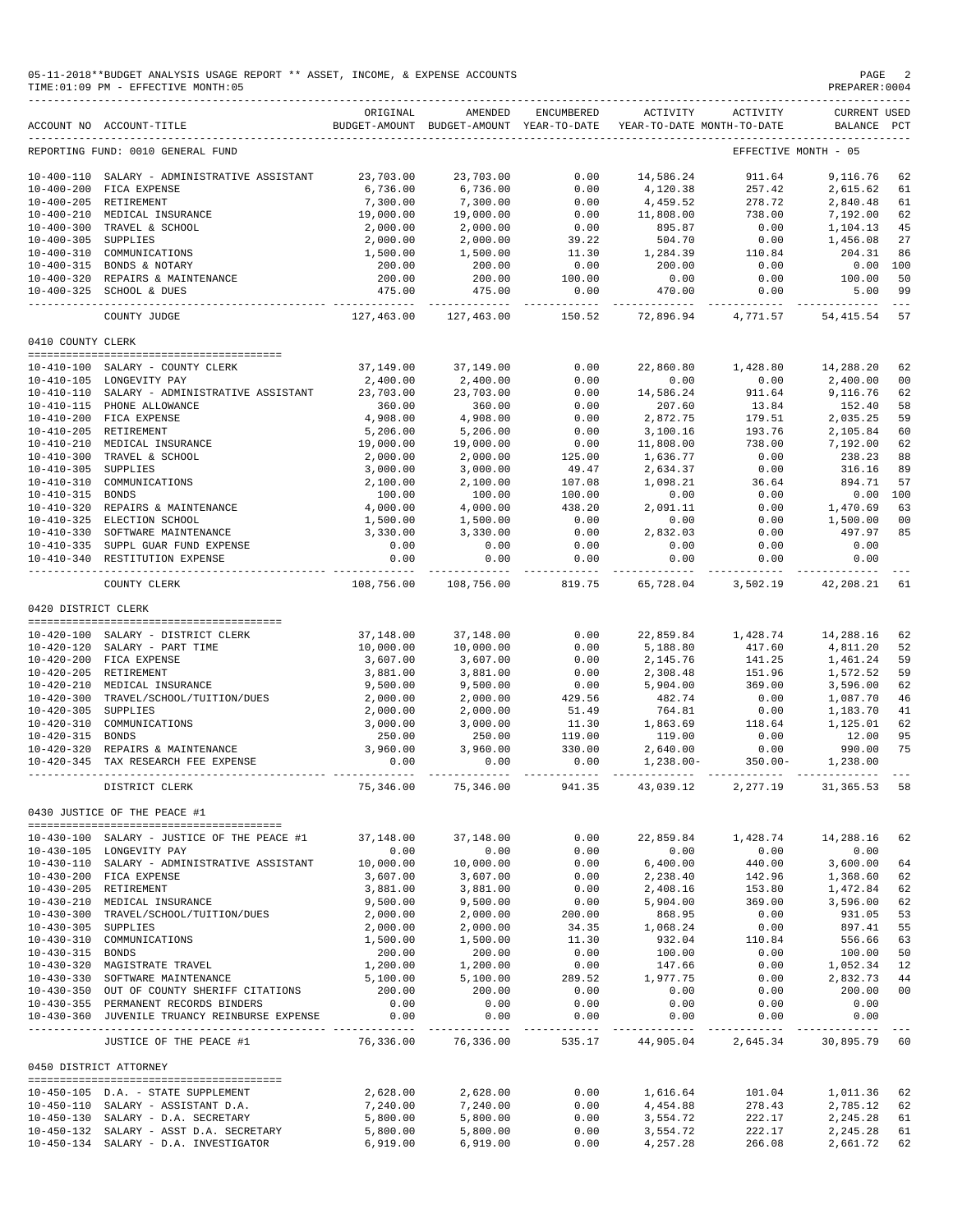#### 05-11-2018\*\*BUDGET ANALYSIS USAGE REPORT \*\* ASSET, INCOME, & EXPENSE ACCOUNTS PAGE 3<br>TIME:01:09 PM - EFFECTIVE MONTH:05  $TIME:01:09 PM - EFFECTIVE MOMTH:05$

|                       | ACCOUNT NO ACCOUNT-TITLE                       | ORIGINAL                     | AMENDED<br>BUDGET-AMOUNT BUDGET-AMOUNT YEAR-TO-DATE | ENCUMBERED       | ACTIVITY   | ACTIVITY<br>YEAR-TO-DATE MONTH-TO-DATE | <b>CURRENT USED</b><br>BALANCE | PCT            |
|-----------------------|------------------------------------------------|------------------------------|-----------------------------------------------------|------------------|------------|----------------------------------------|--------------------------------|----------------|
|                       | REPORTING FUND: 0010 GENERAL FUND              |                              |                                                     |                  |            |                                        | EFFECTIVE MONTH - 05           |                |
| $10 - 450 - 200$      | FICA EXPENSE                                   | 2,170.00                     | 2,170.00                                            | 0.00             | 1,333.92   | 83.37                                  | 836.08                         | 61             |
| $10 - 450 - 205$      | RETIREMENT                                     | 2,322.00                     | 2,322.00                                            | 0.00             | 1,435.04   | 89.69                                  | 886.96                         | 62             |
| $10 - 450 - 210$      | MEDICAL INSURANCE                              | 6,300.00                     | 6,300.00                                            | 0.00             | 5,141.58   | 0.00                                   | 1,158.42                       | 82             |
| $10 - 450 - 300$      | TRAVEL                                         | 1,200.00                     | 1,200.00                                            | 0.00             | 946.38     | 0.00                                   | 253.62                         | 79             |
| $10 - 450 - 305$      | SUPPLIES                                       | 1,128.00                     | 1,128.00                                            | 0.00             | 952.94     | 0.00                                   | 175.06                         | 84             |
|                       | 10-450-365 CRIME VICTIMS EXPENSE               | 1,400.00                     | 1,400.00                                            | 0.00             | 0.00       | 0.00                                   | 1,400.00                       | 0 <sub>0</sub> |
|                       | 10-450-538 LEGAL STATEMENTS OF FACT            | 1,500.00                     | 1,500.00                                            | 0.00             | 0.00       | 0.00                                   | 1,500.00                       | 00             |
|                       |                                                |                              |                                                     | $- - - -$        |            |                                        |                                | $- - -$        |
|                       | DISTRICT ATTORNEY                              | 44,407.00                    | 44,407.00                                           | 0.00             | 27, 248.10 | 1,262.95                               | 17,158.90                      | 61             |
| 0460 COUNTY ATTORNEY  |                                                |                              |                                                     |                  |            |                                        |                                |                |
|                       | 10-460-100 SALARY - COUNTY ATTORNEY            | 37,148.00                    | 37,148.00                                           | 0.00             | 22,860.80  | 1,428.80                               | 14,287.20                      | 62             |
|                       | 10-460-105 COUNTY ATTY - STATE SUPPLEMENT      | 23, 333.00                   | 23, 333.00                                          | 0.00             | 14,358.72  | 897.42                                 | 8,974.28                       | 62             |
|                       | 10-460-110 COUNTY ATTY ADMIN ASSISTANT         | 10,000.00                    | 10,000.00                                           | 0.00             | 4,310.00   | 260.00                                 | 5,690.00                       | 43             |
|                       | FICA EXPENSE                                   |                              |                                                     |                  |            |                                        |                                | 57             |
| $10 - 460 - 200$      |                                                | 5,553.00                     | 5,553.00                                            | 0.00             | 3,177.12   | 197.85                                 | 2,375.88                       |                |
| $10 - 460 - 205$      | RETIREMENT                                     | 4,978.00                     | 4,978.00                                            | 0.00             | 3,417.94   | 212.85                                 | 1,560.06                       | 69             |
|                       | 10-460-210 MEDICAL INSURANCE                   | 9,500.00                     | 9,500.00                                            | 0.00             | 5,904.00   | 369.00                                 | 3,596.00                       | 62             |
| $10 - 460 - 300$      | TRAVEL/SCHOOL/TUITION                          | 2,000.00                     | 2,000.00                                            | 0.00             | 798.50     | 0.00                                   | 1,201.50                       | 40             |
| $10 - 460 - 305$      | SUPPLIES                                       | 2,000.00                     | 2,000.00                                            | 4.87             | 1,777.88   | 0.00                                   | 217.25                         | 89             |
| $10 - 460 - 310$      | COMMUNICATIONS                                 | 1,500.00                     | 1,500.00                                            | 0.00             | 989.31     | 110.84                                 | 510.69                         | 66             |
| $10 - 460 - 315$      | BONDS                                          | 200.00                       | 200.00                                              | 0.00             | 0.00       | 0.00                                   | 200.00                         | 00             |
|                       | 10-460-330 SOFTWARE MAINTENCE                  | 0.00                         | 0.00                                                | 0.00             | 0.00       | 0.00                                   | 0.00                           |                |
| $10 - 460 - 370$      | ELECTRONIC FORMS                               | 2,000.00                     | 2,000.00                                            | 160.00           | 0.00       | 0.00                                   | 1,840.00                       | 08             |
|                       | COUNTY ATTORNEY                                | 98,212.00                    | 98,212.00                                           | 164.87           | 57,594.27  | 3,476.76                               | 40,452.86                      | 59             |
|                       | 0470 MAINTENANCE - BUILDING & GROUNDS          |                              |                                                     |                  |            |                                        |                                |                |
|                       |                                                |                              |                                                     |                  |            |                                        |                                |                |
| 10-470-305 SUPPLIES   |                                                | 4,000.00                     | 4,000.00                                            | 32.94            | 2,548.75   | 0.00                                   | 1,418.31                       | 65             |
|                       | 10-470-375 COURTHOUSE MAINTENANCE              | 29,000.00                    | 29,000.00                                           | 1,312.46         | 7,284.48   | 0.00                                   | 20,403.06                      | 30             |
|                       | 10-470-376 EXTERMINATOR SERVICES               | 3,600.00                     | 3,600.00                                            | 350.00           | 2,450.00   | 0.00                                   | 800.00                         | 78             |
| 10-470-380 UTILITIES  |                                                | 30,000.00                    | 30,000.00                                           | 644.99           | 16, 117.95 | 807.22                                 | 13,237.06                      | 56             |
|                       | 10-470-385 REPAIRS - BUILDINGS                 | 80,000.00                    | 80,000.00                                           | 449.85           | 943.59     | 0.00                                   | 78,606.56                      | 02             |
|                       | 10-470-387 REPAIRS - AC AND HEATING            |                              |                                                     | 0.00             | 0.00       | 0.00                                   | 10,000.00                      | 0 <sub>0</sub> |
|                       |                                                | 10,000.00                    | 10,000.00                                           |                  |            |                                        |                                |                |
|                       | 10-470-390 REPAIRS - FC LAW ENFORCEMENT CENTER | 2,000.00                     | 2,000.00                                            | 195.09           | 97.75      | 0.00                                   | 1,707.16                       | 15             |
|                       | 10-470-392 REPAIRS - EXTENSION SERVICES        | 1,000.00                     | 1,000.00                                            | 0.00             | 0.00       | 0.00                                   | 1,000.00                       | 0 <sub>0</sub> |
| $10 - 470 - 395$      | REPAIRS - YARD SERVICES                        | 18,000.00                    | 18,000.00                                           | 166.25           | 250.50     | 0.00                                   | 17,583.25                      | 02             |
| 10-470-397            | REPAIRS - HISTORICAL SOCIETY                   | 2,000.00                     | 2,000.00                                            | 0.00             | 0.00       | 0.00                                   | 2,000.00                       | 0 <sub>0</sub> |
|                       | MAINTENANCE - BUILDING & GROUNDS               | 179,600.00                   | 179,600.00                                          | 3,151.58         | 29,693.02  | 807.22                                 | 146,755.40                     | 18             |
| 0480 COUNTY AUDITOR   |                                                |                              |                                                     |                  |            |                                        |                                |                |
|                       |                                                |                              |                                                     |                  |            |                                        |                                |                |
|                       | 10-480-100 SALARY - COUNTY AUDITOR             | 37,892.00                    | 37,892.00                                           | 0.00             | 23, 318.08 | 1,457.38                               | 14,573.92                      | 62             |
| $10 - 480 - 110$      | SALARY - ASSISTANT AUDITOR                     | 23,703.00                    | 23,703.00                                           | 0.00             | 14,586.24  | 911.64                                 | 9,116.76                       | 62             |
| $10 - 480 - 200$      | FICA EXPENSE                                   | 4,712.00                     | 4,712.00                                            | 0.00             | 2,899.68   | 181.23                                 | 1,812.32                       | 62             |
| $10 - 480 - 205$      | RETIREMENT                                     | 5,070.00                     | 5,070.00                                            | 0.00             | 3,119.52   | 194.97                                 | 1,950.48                       | 62             |
| $10 - 480 - 210$      | MEDICAL INSURANCE                              | 19,000.00                    | 19,000.00                                           | 0.00             | 11,808.00  | 738.00                                 | 7,192.00                       | 62             |
|                       | 10-480-300 TRAVEL/TUITION/DUES                 | 2,000.00                     | 2,000.00                                            | 0.00             | 2,000.00   | 0.00                                   | 0.00 100                       |                |
| 10-480-305 SUPPLIES   |                                                | 2,000.00                     | 2,000.00                                            | 67.22            | 1,718.92   | 0.00                                   | 213.86                         | 89             |
|                       | 10-480-310 COMMUNICATIONS                      | 1,500.00                     | 1,500.00                                            | 0.00             | 893.18     | 110.84                                 | 606.82                         | 60             |
|                       | 10-480-315 BONDS & NOTARY                      | 300.00                       | 300.00                                              | 0.00             | 150.00     | 0.00                                   | 150.00                         | 50             |
|                       | 10-480-320 REPAIRS & MAINTENANCE               | 5,190.00                     | 5,190.00                                            | 0.00             | 2,824.95   | 0.00                                   | 2,365.05                       | 54             |
|                       | 10-480-400 NEW EQUIPMENT                       | 1,000.00                     | 1,000.00                                            | 0.00             | 415.94     | 0.00                                   | 584.06                         | 42             |
|                       | COUNTY AUDITOR                                 | ______________<br>102,367.00 | ------------<br>102,367.00                          | -------<br>67.22 | 63,734.51  | ----------- --------------<br>3,594.06 | --------------<br>38,565.27    | $- - -$<br>62  |
| 0490 COUNTY TREASURER |                                                |                              |                                                     |                  |            |                                        |                                |                |
|                       | --------------------------------------         |                              |                                                     |                  |            |                                        |                                |                |
|                       | 10-490-100 SALARY - COUNTY TREASURER           | 37,148.00                    | 37, 148, 00                                         | 0.00             | 22,859.84  | 1,428.74                               | 14,288.16                      | 62             |
|                       | 10-490-105 LONGEVITY PAY                       | 1,200.00                     | 1,200.00                                            | 0.00             | 0.00       | 0.00                                   | 1,200.00                       | 0 <sub>0</sub> |
|                       | 10-490-110 ADMINISTRATIVE ASSISTANT            | 10,000.00                    | 10,000.00                                           | 0.00             | 6,060.00   | 390.00                                 | 3,940.00                       | 61             |
|                       | 10-490-200 FICA EXPENSE                        | 3,699.00                     | 3,699.00                                            | 0.00             | 2,210.41   | 139.14                                 | 1,488.59                       | 60             |
|                       | 10-490-205 RETIREMENT                          | 3,979.00                     | 3,979.00                                            | 0.00             | 2,339.86   | 149.69                                 | 1,639.14                       | 59             |
|                       | 10-490-210 MEDICAL INSURANCE                   | 9,500.00                     | 9,500.00                                            | 0.00             | 2,583.00   | 369.00                                 | 6,917.00                       | 27             |
|                       | 10-490-300 TRAVEL/SCHOOL/TUITIONS/DUES         | 2,000.00                     | 2,000.00                                            | 0.00             | 957.27     | 0.00                                   | 1,042.73                       | 48             |
| 10-490-305 SUPPLIES   |                                                | 2,000.00                     | 2,000.00                                            | 7.49             | 1,753.89   | 0.00                                   | 238.62                         | 88             |
|                       | 10-490-310 COMMUNICATIONS                      | 1,000.00                     | 1,000.00                                            | 0.00             | 821.93     | 110.84                                 | 178.07                         | 82             |
| 10-490-315 BONDS      |                                                | 200.00                       | 200.00                                              | 0.00             | 71.00      | 0.00                                   | 129.00                         | 36             |
|                       | 10-490-320 REPAIRS & MAINTENANCE               | 5,100.00                     | 5,100.00                                            | 0.00             | 1,400.00   | 0.00                                   | 3,700.00                       | 27             |
|                       | 10-490-400 NEW EQUIPMENT                       | 1,000.00                     | 1,000.00                                            | 0.00             | 0.00       | 0.00                                   | 1,000.00                       | 0 <sub>0</sub> |
|                       |                                                |                              |                                                     | $- - - -$        | ---------  | --------                               |                                | $---$          |
|                       | COUNTY TREASURER                               | 76,826.00                    | 76,826.00                                           | 7.49             | 41,057.20  | 2,587.41                               | 35,761.31                      | 53             |

0500 TAX ASSESSOR/COLLECTOR

========================================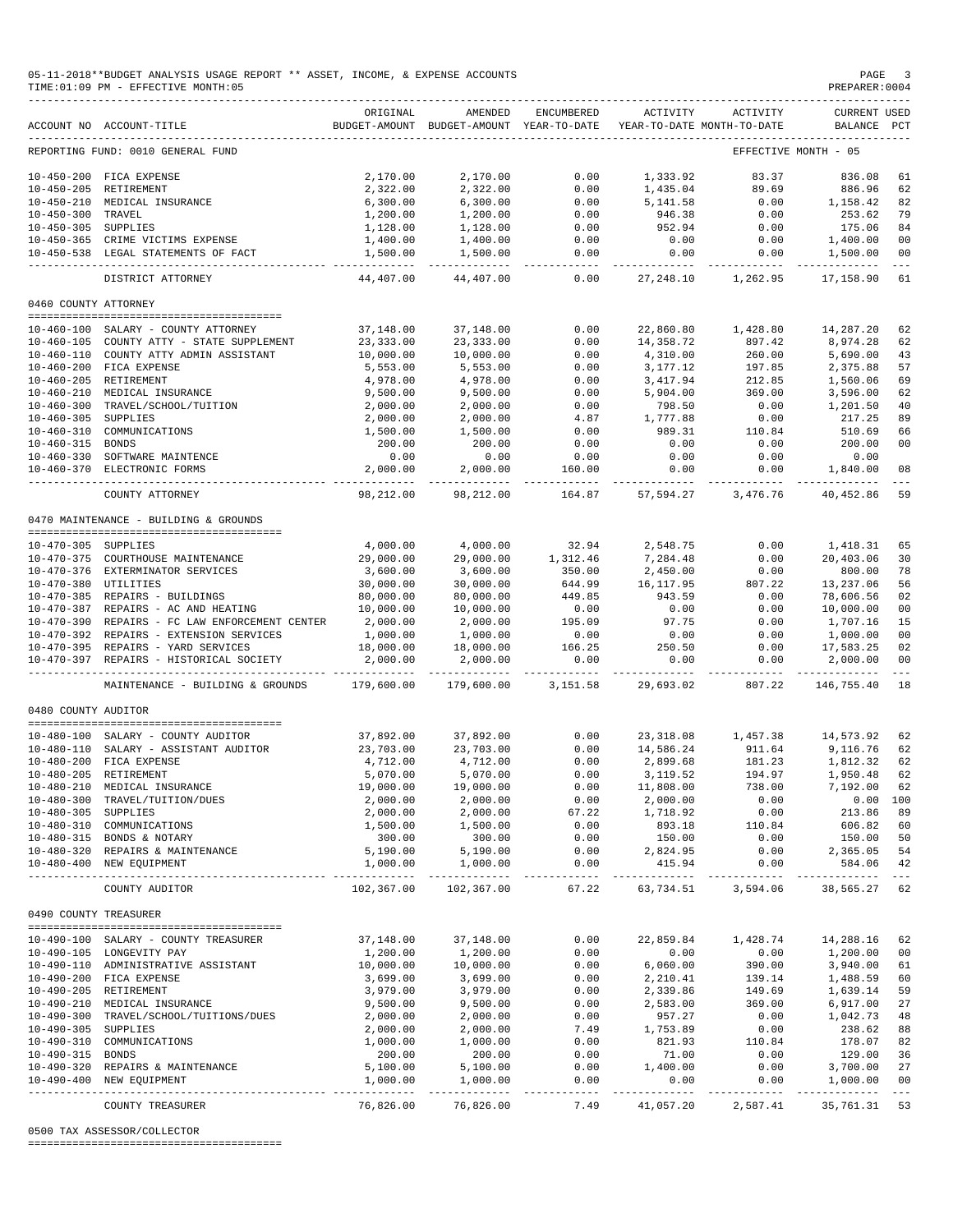|                                      | 05-11-2018**BUDGET ANALYSIS USAGE REPORT ** ASSET, INCOME, & EXPENSE ACCOUNTS<br>TIME: 01:09 PM - EFFECTIVE MONTH: 05<br>------------------------------ |                        |                                                     |                          |                          |                                        | PAGE<br>PREPARER: 0004                |                |
|--------------------------------------|---------------------------------------------------------------------------------------------------------------------------------------------------------|------------------------|-----------------------------------------------------|--------------------------|--------------------------|----------------------------------------|---------------------------------------|----------------|
|                                      | ACCOUNT NO ACCOUNT-TITLE                                                                                                                                | ORIGINAL               | AMENDED<br>BUDGET-AMOUNT BUDGET-AMOUNT YEAR-TO-DATE | ENCUMBERED               | ACTIVITY                 | ACTIVITY<br>YEAR-TO-DATE MONTH-TO-DATE | <b>CURRENT USED</b><br><b>BALANCE</b> | PCT            |
|                                      | REPORTING FUND: 0010 GENERAL FUND                                                                                                                       |                        |                                                     |                          |                          |                                        | EFFECTIVE MONTH - 05                  |                |
|                                      | 10-500-100 SALARY - TAX COLLECTOR                                                                                                                       | 37,149.00              | 37,149.00                                           | 0.00                     | 22,860.80                | 1,428.80                               | 14,288.20                             | 62             |
|                                      | 10-500-105 LONGEVITY PAY                                                                                                                                | 3,000.00               | 3,000.00                                            | 0.00                     | 0.00                     | 0.00                                   | 3,000.00                              | 00             |
|                                      | 10-500-110 SALARY - ADMINISTRATIVE ASSISTANT                                                                                                            | 23,703.00              | 23,703.00                                           | 0.00                     | 14,586.24                | 911.64                                 | 9,116.76                              | 62             |
| $10 - 500 - 115$                     | VOTER REGISTRAR                                                                                                                                         | 350.00                 | 350.00                                              | 210.00                   | $83.25 -$                | $210.00 -$                             | 223.25                                | 36             |
|                                      | 10-500-200 FICA EXPENSE<br>10-500-205 RETIREMENT                                                                                                        | 4,885.00<br>5,255.00   | 4,885.00<br>5,255.00                                | 0.00<br>0.00             | 2,792.80<br>3,081.92     | 174.55<br>192.62                       | 2,092.20<br>2,173.08                  | 57<br>59       |
|                                      | 10-500-210 MEDICAL INSURANCE                                                                                                                            | 19,000.00              | 19,000.00                                           | 0.00                     | 11,808.00                | 738.00                                 | 7,192.00                              | 62             |
| 10-500-300 TRAVEL                    |                                                                                                                                                         | 2,000.00               | 2,000.00                                            | 0.00                     | 1,125.30                 | 0.00                                   | 874.70                                | 56             |
| 10-500-305 SUPPLIES                  |                                                                                                                                                         | 1,500.00               | 1,500.00                                            | 361.54                   | 851.63                   | 0.00                                   | 286.83                                | 81             |
| 10-500-315 BONDS                     | 10-500-310 COMMUNICATIONS                                                                                                                               | 2,000.00<br>100.00     | 2,000.00<br>100.00                                  | 11.30<br>0.00            | 1,494.52<br>50.00        | 137.64<br>0.00                         | 494.18<br>50.00                       | 75<br>50       |
|                                      | TAX ASSESSOR/COLLECTOR                                                                                                                                  | 98,942.00              | 98,942.00                                           | _____________<br>582.84  | 58,567.96                | 3, 373. 25                             | -------------<br>39,791.20            | $- - -$<br>60  |
| 0530 NON DEPARTMENTAL                |                                                                                                                                                         |                        |                                                     |                          |                          |                                        |                                       |                |
|                                      |                                                                                                                                                         |                        |                                                     |                          |                          |                                        |                                       |                |
|                                      | 10-530-200 FICA EXPENSE                                                                                                                                 | 0.00                   | 0.00                                                | 0.00                     | 156.77                   | 0.00                                   | $156.77-$                             |                |
|                                      | 10-530-205 RETIREMENT                                                                                                                                   | 0.00                   | 0.00                                                | 0.00                     | 202.46                   | 0.00                                   | $202.46-$                             |                |
| 10-530-305 SUPPLIES                  | 10-530-310 COMMUNICATIONS                                                                                                                               | 3,000.00<br>24,000.00  | 3,000.00<br>24,000.00                               | 260.00<br>1,234.05       | 186.78<br>13,949.45      | 0.00<br>1,575.35-                      | 2,553.22<br>8,816.50                  | -15<br>63      |
|                                      | 10-530-415 MISCELLANEOUS REINBURSEMENTS                                                                                                                 | 300.00                 | 300.00                                              |                          | 19,529.96                | 19,529.96                              | 19,229.96+ 510                        |                |
|                                      | 10-530-418 MISCELLANEOUS EXPENSE                                                                                                                        | 0.00                   | 538.37                                              | 0.00                     | 539.37                   | 0.00                                   | $1.00 - 100$                          |                |
|                                      | 10-530-420 EMPLOYEE INSURANCE EXPENSE                                                                                                                   | 0.00                   | 0.00                                                | 0.00                     | 0.00                     | 0.00                                   | 0.00                                  |                |
|                                      | 10-530-425 HEALTHY COUNTY EXPENSE                                                                                                                       | 1,000.00               | 1,000.00                                            | 0.00                     | 0.00                     | 0.00                                   | 1,000.00                              | 0 <sub>0</sub> |
| $10 - 530 - 430$                     | <b>BANK CHARGES</b>                                                                                                                                     | 100.00                 | 100.00                                              | 0.00                     | 3.00                     | 0.00                                   | 97.00                                 | 03             |
| $10 - 530 - 435$                     | ELECTION SUPPLIES/BOXES/JUDGES                                                                                                                          | 10,000.00<br>10,000.00 | 10,000.00<br>10,000.00                              | 670.60                   | 5,819.94                 | 0.00                                   | 3,509.46                              | 65             |
| $10 - 530 - 450$                     | 10-530-445 PAPER & POSTAGE<br>ANIMAL CONTROL                                                                                                            | 500.00                 | 500.00                                              | 566.99<br>0.00           | 5,060.04<br>36.00        | 0.00<br>0.00                           | 4,372.97<br>464.00                    | 56<br>07       |
|                                      | 10-530-455 LEGAL FEES/LAW LIBRARY                                                                                                                       | 0.00                   | 0.00                                                | 0.00                     | 0.00                     | 0.00                                   | 0.00                                  |                |
| $10 - 530 - 457$                     | SAFETY PROGRAM                                                                                                                                          | 500.00                 | 500.00                                              | 0.00                     | 0.00                     | 0.00                                   | 500.00                                | 00             |
| $10 - 530 - 460$                     | EMERGENCY MANAGEMENT COORDINATOR                                                                                                                        | 1,500.00               | 1,500.00                                            | 0.00                     | 0.00                     | 0.00                                   | 1,500.00                              | 0 <sub>0</sub> |
|                                      | 10-530-462 NSF EXPENSE                                                                                                                                  | 300.00                 | 300.00                                              | 0.00                     | 0.00                     | 0.00                                   | 300.00                                | 00             |
| $10 - 530 - 465$                     | COUNTY OLD SCHOOL REC SUPPLIES                                                                                                                          | 0.00                   | 0.00                                                | 0.00                     | 0.00                     | 0.00                                   | 0.00                                  |                |
| $10 - 530 - 467$<br>$10 - 530 - 470$ | SUPPLEMENTAL DEATH BENEFITS<br>WORKERS COMP INSURANCE                                                                                                   | 28,000.00<br>30,000.00 | 28,000.00<br>30,000.00                              | 0.00<br>0.00             | 11,499.11<br>12,833.00   | 1,066.85<br>0.00                       | 16,500.89<br>17,167.00                | 41<br>43       |
| $10 - 530 - 472$                     | UNEMPLOYMENT INSURANCE                                                                                                                                  | 7,000.00               | 7,000.00                                            | 0.00                     | 4,860.63                 | 0.00                                   | 2,139.37                              | 69             |
| 10-530-475                           | COPY MACHINE/SUPPLIES/TONER                                                                                                                             | 1,500.00               | 1,500.00                                            | 56.93                    | 556.92                   | 0.00                                   | 886.15                                | 41             |
| $10 - 530 - 477$                     | OUTSIDE AUDITOR                                                                                                                                         | 20,000.00              | 20,000.00                                           | 1,000.00                 | 0.00                     | 0.00                                   | 19,000.00                             | 05             |
| $10 - 530 - 480$                     | DUES & FEES - COG MATCH                                                                                                                                 | 6,000.00               | 6,000.00                                            | 0.00                     | 3,357.05                 | 0.00                                   | 2,642.95                              | 56             |
|                                      | 10-530-482 LIABILITY INSURANCE                                                                                                                          | 80,365.00              | 80,365.00                                           | 0.00                     | 27,191.00                | 0.00                                   | 53,174.00                             | 34             |
| 10-530-485 LEGAL ADS                 | 10-530-487 RURAL FIRE EQUIPMENT                                                                                                                         | 3,000.00<br>5,000.00   | 3,000.00<br>5,000.00                                | 0.00<br>0.00             | 1,286.85<br>5,000.00     | 0.00<br>0.00                           | 1,713.15<br>0.00                      | 43<br>100      |
|                                      | 10-530-488 RURAL FIRE SCHOOL                                                                                                                            | 5,000.00               | 5,000.00                                            | 246.16                   | 451.21                   | 0.00                                   | 4,302.63                              | 14             |
| $10 - 530 - 489$                     | RURAL FIRE INSURANCE TRUCKS                                                                                                                             | 5,000.00               | 5,000.00                                            | 0.00                     | 0.00                     | 0.00                                   | 5,000.00                              | 0 <sub>0</sub> |
| $10 - 530 - 490$                     | COUNTY LIBRARIES                                                                                                                                        | 5,000.00               | 5,000.00                                            | 0.00                     | 5,000.00                 | 0.00                                   | 0.00 100                              |                |
|                                      | 10-530-492 INTERLOCAL AGREEMENTS-LUBBOCK                                                                                                                | 2,000.00               | 2,000.00                                            | 0.00                     | 0.00                     | 0.00                                   | 2,000.00                              | 0 <sub>0</sub> |
|                                      | 10-530-495 D.A. LEGAL STATEMENT OF FACTS                                                                                                                | 5,000.00               | 5,000.00                                            | 0.00                     | 0.00                     | 0.00                                   | 5,000.00                              | 0 <sub>0</sub> |
|                                      | 10-530-497 CASH MATCH SENIOR CITIZENS                                                                                                                   | 36,000.00              | 36,000.00                                           | 0.00                     | 0.00                     | 0.00                                   | 36,000.00                             | 00             |
|                                      | 10-530-500 DRUG & ALCOHOL TESTING                                                                                                                       | 5,000.00               | 5,000.00                                            | 230.00                   | 565.00<br>------------   | 0.00                                   | 4,205.00                              | 16             |
|                                      | NON DEPARTMENTAL                                                                                                                                        | 294,465.00             | 295,003.37                                          | 4,264.73                 | 118,084.54               | 19,021.46                              | 211,714.02 41                         |                |
|                                      | 0540 COUNTY & DISTRICT COURT                                                                                                                            |                        |                                                     |                          |                          |                                        |                                       |                |
|                                      | 10-540-310 COMMUNICATIONS                                                                                                                               | 500.00                 | 500.00                                              | 141.30                   | 66.65                    | 0.00                                   | 292.05                                | 42             |
|                                      | 10-540-502 AD LITEM TAX SUITS - T REES                                                                                                                  | 1,000.00               | 1,000.00                                            | 0.00                     | $300.00 -$               | 0.00                                   | 1,300.00                              | 30             |
|                                      | 10-540-504 ADULT PROBATION SUPPLIES                                                                                                                     | 200.00                 | 200.00                                              | 0.00                     | 0.00                     | 0.00                                   | 200.00                                | 00<br>50       |
|                                      | 10-540-506 JUVENILE OFFICER EXPENSES<br>10-540-508 GRAND JURY                                                                                           | 24,087.00<br>2,100.00  | 24,087.00<br>2,100.00                               | 0.00<br>110.00           | 12,043.50<br>740.00      | 0.00<br>0.00                           | 12,043.50<br>1,250.00                 | 40             |
|                                      | 10-540-510 PETIT JURY                                                                                                                                   | 4,300.00               | 4,300.00                                            | 0.00                     | 120.00                   | 0.00                                   | 4,180.00                              | 03             |
| 10-540-512 J.P. JURY                 |                                                                                                                                                         | 100.00                 | 100.00                                              | 0.00                     | 0.00                     | 0.00                                   | 100.00                                | 00             |
|                                      | 10-540-513 J.P. ATTORNEY FEES COLLECTIONS                                                                                                               | 0.00                   | 0.00                                                | 0.00                     | 0.00                     | 0.00                                   | 0.00                                  |                |
|                                      | 10-540-514 JURY LODGING & MEALS                                                                                                                         | 500.00                 | 500.00                                              | 0.00                     | 0.00                     | 0.00                                   | 500.00                                | 00             |
|                                      | 10-540-516 JURY COMMISSION                                                                                                                              | 200.00                 | 200.00                                              | 0.00                     | 0.00                     | 0.00                                   | 200.00                                | 0 <sub>0</sub> |
|                                      | 10-540-518 COURT APPOINTED ATTORNEY<br>10-540-520 INTERPRETOR                                                                                           | 35,000.00<br>250.00    | 35,000.00<br>250.00                                 | 2,223.50<br>0.00         | 14,801.25<br>0.00        | 0.00<br>0.00                           | 17,975.25<br>250.00                   | 49<br>00       |
|                                      | 10-540-522 PSYCHIATRIC EVALUATION                                                                                                                       | 1,000.00               | 1,000.00                                            | 0.00                     | 850.00                   | 0.00                                   | 150.00                                | 85             |
|                                      | 10-540-524 JUVENILE DETENTION                                                                                                                           | 7,500.00               | 7,500.00                                            | 0.00                     | 0.00                     | 0.00                                   | 7,500.00                              | 0 <sub>0</sub> |
|                                      | COUNTY & DISTRICT COURT                                                                                                                                 | 76,737.00              | __________<br>76,737.00                             | ------------<br>2,474.80 | -----------<br>28,321.40 | ------------<br>0.00                   | --------------<br>45,940.80           | $  -$<br>40    |
| 0550 32ND JUDICIAL                   |                                                                                                                                                         |                        |                                                     |                          |                          |                                        |                                       |                |
|                                      |                                                                                                                                                         |                        |                                                     |                          |                          |                                        |                                       |                |
|                                      | 10-550-100 SALARY - DIST COURT ADMINISTRATOR                                                                                                            | 4,957.00               | 4,957.00                                            | 0.00                     | 3,050.40                 | 190.65                                 | 1,906.60                              | 62             |
|                                      | 10-550-105 DIST JUDGE - STATE SUPPLEMENT<br>10-550-117 SALARY - COURT REPORTER                                                                          | 2,628.00<br>11,755.00  | 2,628.00<br>11,755.00                               | 0.00<br>0.00             | 1,616.64<br>7,233.44     | 101.04<br>452.09                       | 1,011.36<br>4,521.56                  | 62<br>62       |
|                                      | 10-550-200 FICA EXPENSE                                                                                                                                 | 1,362.00               | 1,362.00                                            | 0.00                     | 910.40                   | 56.90                                  | 451.60                                | 67             |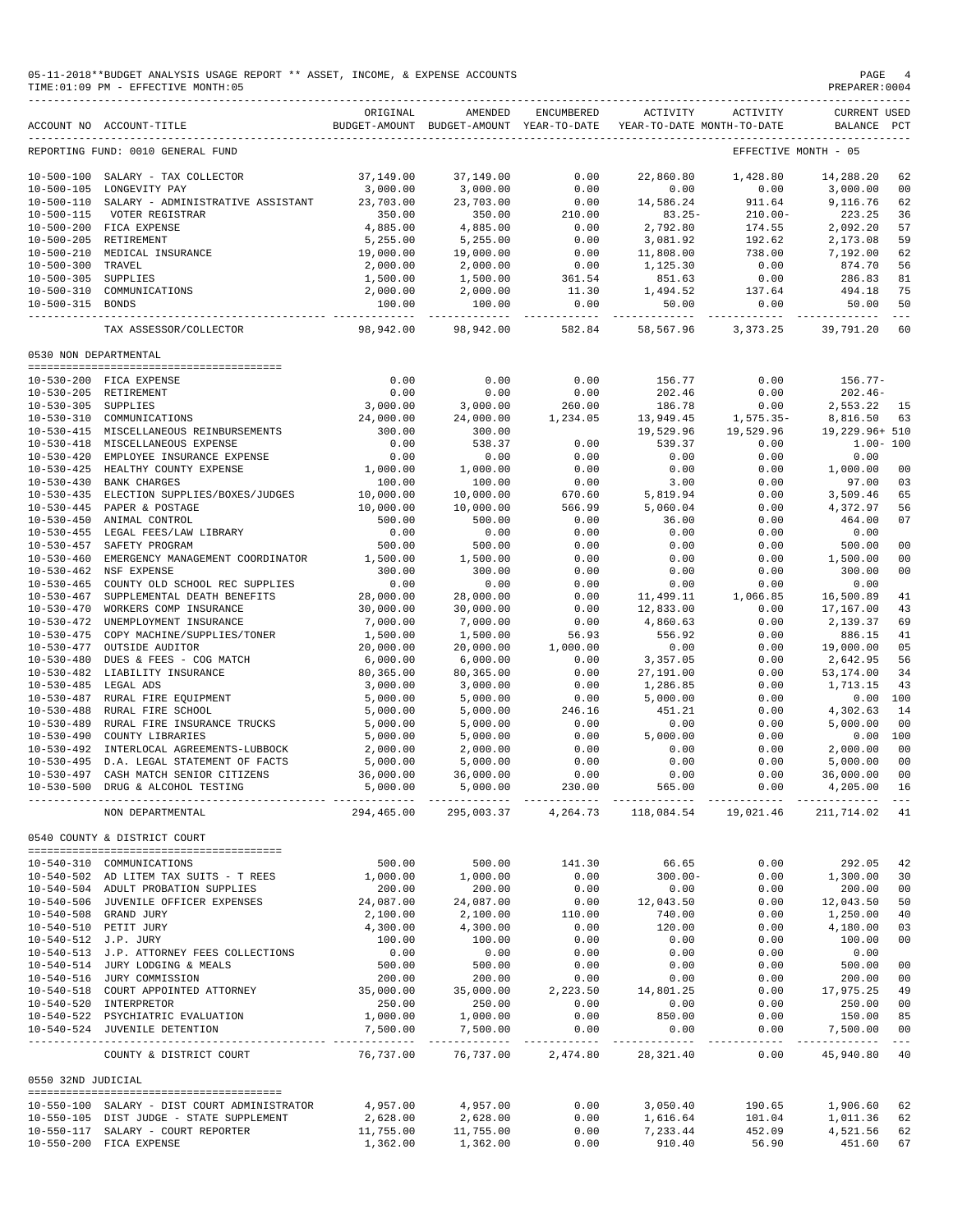| 05-11-2018**BUDGET ANALYSIS USAGE REPORT ** ASSET, INCOME, & EXPENSE ACCOUNTS | PAGE           |
|-------------------------------------------------------------------------------|----------------|
| TIME:01:09 PM - EFFECTIVE MONTH:05                                            | PREPARER: 0004 |

|                       | ACCOUNT NO ACCOUNT-TITLE                                                                         | ORIGINAL          | AMENDED<br>BUDGET-AMOUNT BUDGET-AMOUNT YEAR-TO-DATE                                                                                                       | ENCUMBERED          | ACTIVITY                  | ACTIVITY<br>YEAR-TO-DATE MONTH-TO-DATE | CURRENT USED<br>BALANCE | $_{\rm PCT}$              |
|-----------------------|--------------------------------------------------------------------------------------------------|-------------------|-----------------------------------------------------------------------------------------------------------------------------------------------------------|---------------------|---------------------------|----------------------------------------|-------------------------|---------------------------|
|                       | REPORTING FUND: 0010 GENERAL FUND                                                                |                   |                                                                                                                                                           |                     |                           |                                        | EFFECTIVE MONTH - 05    |                           |
|                       | 10-550-205 RETIREMENT                                                                            | 1,675.00          | 1,675.00                                                                                                                                                  | 0.00                | 979.52                    | 61.22                                  | 695.48                  | 58                        |
| $10 - 550 - 210$      |                                                                                                  |                   |                                                                                                                                                           |                     |                           |                                        | 180.79                  |                           |
|                       | MEDICAL INSURANCE                                                                                | 1,987.00          | 1,987.00                                                                                                                                                  | 0.00                | 1,806.21                  | 0.00                                   |                         | 91                        |
| $10 - 550 - 300$      | TRAVEL                                                                                           | 1,000.00          | 1,000.00                                                                                                                                                  | 0.00                | 280.90                    | 0.00                                   | 719.10                  | 28                        |
| 10-550-305 SUPPLIES   |                                                                                                  | 1,500.00          | 1,500.00                                                                                                                                                  | 0.00                | 396.20                    | 0.00                                   | 1,103.80                | 26                        |
|                       | 10-550-530 7TH ADM REGION ASSESSMENT                                                             | 533.00            | 533.00                                                                                                                                                    | 0.00                | 0.00                      | 0.00                                   | 533.00                  | 0 <sup>0</sup>            |
|                       | 10-550-532 COURT REPORTER INSURANCE                                                              | 1,300.00          | 1,300.00                                                                                                                                                  | 0.00                | 0.00                      | 0.00                                   | 1,300.00                | 0 <sub>0</sub>            |
|                       | 10-550-534 LUNACY COMMITMENT                                                                     | 3,500.00          | 3,500.00                                                                                                                                                  | 0.00                | 0.00                      | 0.00                                   | 3,500.00                | 0 <sub>0</sub>            |
|                       | 10-550-536 VISITING JUDGE/COURT REPORTER                                                         | 2,000.00          | 2,000.00                                                                                                                                                  | 0.00                | 102.28                    | 0.00                                   | 1,897.72                | 05                        |
|                       | 10-550-538 D.J. LEGAL STATEMENT OF FACTS                                                         | 7,900.00          | 7,900.00                                                                                                                                                  | 0.00                | 0.00                      | 0.00                                   | 7,900.00                | 00                        |
|                       | 32ND JUDICIAL                                                                                    | 42,097.00         | 42,097.00                                                                                                                                                 | $- - - - -$<br>0.00 | 16,375.99                 | .<br>861.90                            | 25,721.01               | 39                        |
| 0560 INDIGENT WELFARE |                                                                                                  |                   |                                                                                                                                                           |                     |                           |                                        |                         |                           |
|                       |                                                                                                  |                   |                                                                                                                                                           |                     |                           |                                        |                         |                           |
|                       | 10-560-560 CHILD CARE                                                                            | 500.00            | 500.00                                                                                                                                                    | 0.00                | 0.00                      | 0.00                                   | 500.00                  | 0 <sub>0</sub>            |
|                       | 10-560-562 DOCTOR'S SERVICES                                                                     | 3,800.00          | 3,800.00                                                                                                                                                  | 0.00                | 0.00                      | 0.00                                   | 3,800.00                | 0 <sup>0</sup>            |
| 10-560-564 BURIALS    |                                                                                                  | 2,500.00          | 2,500.00                                                                                                                                                  | 0.00                | 1,000.00                  | 0.00                                   | 1,500.00                | 40                        |
|                       | 10-560-566 EMERGENCY AID                                                                         | 100.00            | 100.00                                                                                                                                                    | 0.00                | 0.00                      | 0.00                                   | 100.00                  | 0 <sub>0</sub>            |
| 10-560-568 CLOTHING   |                                                                                                  | 100.00            | 100.00                                                                                                                                                    | 0.00                | 0.00                      | 0.00                                   | 100.00                  | 0 <sub>0</sub>            |
|                       | 10-560-570 MEALS, ROOM, CARE                                                                     | 100.00            | 100.00                                                                                                                                                    | 0.00                | 0.00                      | 0.00                                   | 100.00                  | 00                        |
|                       |                                                                                                  |                   |                                                                                                                                                           |                     |                           |                                        |                         |                           |
| 10-560-572 HOSPITAL   |                                                                                                  | 100.00            | 100.00                                                                                                                                                    | 0.00                | 0.00                      | 0.00                                   | 100.00                  | 0 <sub>0</sub>            |
|                       | 10-560-574 MEDICAL BILLS                                                                         | 100.00            | 100.00                                                                                                                                                    | 0.00                | 0.00                      | 0.00                                   | 100.00                  | 00                        |
|                       | 10-560-576 MEDICAL SUPPLIES                                                                      | 100.00            | 100.00                                                                                                                                                    | 0.00                | 0.00                      | 0.00                                   | 100.00                  | 0 <sup>0</sup>            |
|                       | INDIGENT WELFARE                                                                                 | 7,400.00          | 7,400.00                                                                                                                                                  | $- - - -$<br>0.00   | 1,000.00                  | -----<br>0.00                          | 6,400.00                | 14                        |
|                       | 0570 FISHER COUNTY WIND FARMS                                                                    |                   |                                                                                                                                                           |                     |                           |                                        |                         |                           |
|                       |                                                                                                  |                   |                                                                                                                                                           |                     |                           |                                        |                         |                           |
|                       | 10-570-590 TAX ABATEMENT EXPENSE<br>------------------                                           | 0.00<br>$- - - -$ | 0.00<br>$\frac{1}{2} \frac{1}{2} \frac{1}{2} \frac{1}{2} \frac{1}{2} \frac{1}{2} \frac{1}{2} \frac{1}{2} \frac{1}{2} \frac{1}{2} \frac{1}{2} \frac{1}{2}$ | 0.00<br>$- - - -$   | 0.00<br>$- - - - -$       | 0.00                                   | 0.00                    |                           |
|                       | FISHER COUNTY WIND FARMS                                                                         | 0.00              | 0.00                                                                                                                                                      | 0.00                | 0.00                      | 0.00                                   | 0.00                    |                           |
| 0580 COUNTY SHERIFF   |                                                                                                  |                   |                                                                                                                                                           |                     |                           |                                        |                         |                           |
|                       |                                                                                                  |                   |                                                                                                                                                           |                     |                           |                                        |                         |                           |
|                       | 10-580-100 SALARY - SHERIFF                                                                      | 45,000.00         | 45,000.00                                                                                                                                                 | 0.00                | 28,045.55                 | 2,549.60                               | 16,954.45               | 62                        |
|                       | 10-580-105 LONGEVITY PAY                                                                         | 1,800.00          | 1,800.00                                                                                                                                                  | 0.00                | 0.00                      | 0.00                                   | 1,800.00                | 0 <sup>0</sup>            |
|                       | 10-580-110 SALARY - DEPUTY                                                                       | 109,205.00        | 109,205.00                                                                                                                                                | 0.00                | 71,984.92                 | 3,442.42                               | 37,220.08               | 66                        |
|                       | 10-580-115 PHONE ALLOWANCE                                                                       | 720.00            | 720.00                                                                                                                                                    | 0.00                | 221.44                    | 13.84                                  | 498.56                  | 31                        |
| $10 - 580 - 120$      | SALARY - PART TIME DEPUTIES                                                                      | 0.00              | 0.00                                                                                                                                                      | 0.00                | 448.76                    | 293.42                                 | $448.76-$               |                           |
|                       | 10-580-142 SALARY - JAILERS                                                                      | 198,535.00        | 198,535.00                                                                                                                                                | 0.00                | 133,360.17                |                                        | 65, 174.83              | 67                        |
|                       |                                                                                                  |                   |                                                                                                                                                           |                     |                           | 8,045.10                               |                         |                           |
| $10 - 580 - 144$      | SALARY - PART TIME JAILERS                                                                       | 18,000.00         | 18,000.00                                                                                                                                                 | 0.00                | 21,088.72                 | 1,020.82                               | 3,088.72- 117           |                           |
| $10 - 580 - 146$      | SALARY - OVER TIME                                                                               | 7,500.00          | 7,500.00                                                                                                                                                  | 0.00                | 16,792.95                 | 1,548.92                               | 9,292.95-224            |                           |
| 10-580-200            | FICA EXPENSE                                                                                     | 32,000.00         | 32,000.00                                                                                                                                                 | 0.00                | 20,750.95                 | 1,292.79                               | 11,249.05               | 65                        |
| $10 - 580 - 205$      | RETIREMENT                                                                                       | 36,288.00         | 36,288.00                                                                                                                                                 | 0.00                | 21,980.67                 | 1,392.03                               | 14,307.33               | 61                        |
| $10 - 580 - 210$      | MEDICAL INSURANCE                                                                                | 113,812.00        | 113,812.00                                                                                                                                                | 0.00                | 70,495.00                 | 4,797.00                               | 43, 317.00              | 62                        |
| $10 - 580 - 300$      | TRAVEL                                                                                           | 2,000.00          | 2,000.00                                                                                                                                                  | 0.00                | 749.77                    | 0.00                                   | 1,250.23                | 37                        |
| $10 - 580 - 305$      | SUPPLIES                                                                                         | 5,000.00          | 5,000.00                                                                                                                                                  | 623.20              | 5,000.00                  | 0.00                                   | 623.20- 112             |                           |
| $10 - 580 - 310$      | COMMUNICATIONS                                                                                   | 15,000.00         | 15,000.00                                                                                                                                                 | 518.45              | 16,583.92                 | 0.00                                   | 2,102.37- 114           |                           |
| $10 - 580 - 315$      |                                                                                                  |                   |                                                                                                                                                           |                     |                           |                                        |                         |                           |
|                       | BONDS & NOTARY                                                                                   | 800.00            | 800.00                                                                                                                                                    | 0.00                | 0.00                      | 0.00                                   | 800.00                  | 00                        |
| 10-580-320            | REPAIRS & MAINTENANCE                                                                            | 2,500.00          | 2,500.00                                                                                                                                                  | 0.00                | 2,500.00                  | 0.00                                   | 0.00 100                |                           |
|                       | 10-580-325 CERTIFICATE TRAINING JAIL PERSONAL                                                    | 0.00              | 2,000.00                                                                                                                                                  | 1,750.00            | 36.00                     | 0.00                                   | 214.00                  | 89                        |
|                       | 10-580-380 UTILITIES - NEW JAIL                                                                  | 35,000.00         | 35,000.00                                                                                                                                                 | 2,604.86            | 23,036.94                 | 0.00                                   | 9,358.20                | 73                        |
|                       | 10-580-475 COPY MACHINE EXPENSE                                                                  | 3,500.00          | 3,500.00                                                                                                                                                  | 0.00                | 2,099.65                  | 299.95                                 | 1,400.35                | 60                        |
|                       | 10-580-600 OUT OF COUNTY INMATE HOUSING                                                          | 0.00              | 0.00                                                                                                                                                      | 0.00                | 0.00                      | 0.00                                   | 0.00                    |                           |
|                       | 10-580-602 REINBURSE DRUG FORFEITURE EXPENSE                                                     | 0.00              | 0.00                                                                                                                                                      | 0.00                | 0.00                      | 0.00                                   | 0.00                    |                           |
|                       | 10-580-604 NEW HIRE PSYCHIATRIC TESTING                                                          | 3,000.00          | 3,000.00                                                                                                                                                  | 431.00              | 2,031.15                  | 0.00                                   | 537.85                  | 82                        |
|                       | 10-580-608 VEHICLE EXPENSE                                                                       | 10,000.00         | 10,000.00                                                                                                                                                 | 0.00                | 8,143.72                  | 24.36                                  | 1,856.28                | 81                        |
|                       | 10-580-612 INMATE EXPENSE                                                                        | 25,000.00         | 25,000.00                                                                                                                                                 | 1,946.46            | 15,471.73                 | 208.09                                 | 7,581.81                | 70                        |
|                       |                                                                                                  |                   |                                                                                                                                                           |                     |                           |                                        |                         |                           |
|                       | 10-580-614 INMATE MEDICAL                                                                        | 15,000.00         | 15,000.00                                                                                                                                                 | 1,456.68            | 4,984.27                  | 0.00                                   | 8,559.05                | 43                        |
|                       | 10-580-615 BODY ARMOUR GRANT 3511801 2018                                                        | 0.00              | 0.00                                                                                                                                                      | 4,615.20            | 0.00                      | 0.00                                   | $4,615.20-$             |                           |
|                       | 10-580-616 VEHICLE GAS<br>10-580-625 BUILDING INSURANCE                                          | 25,000.00         | 25,000.00                                                                                                                                                 | 1,582.53            | 11,321.88                 | 0.00                                   | 12,095.59<br>20,000.00  | 52<br>0 <sub>0</sub>      |
|                       |                                                                                                  | 20,000.00         | 20,000.00                                                                                                                                                 | 0.00                | 0.00                      | 0.00                                   |                         | $\frac{1}{2}$             |
|                       | COUNTY SHERIFF                                                                                   | 724,660.00        | 726,660.00                                                                                                                                                | 15,528.38           | 477,128.16                | 24,928.34                              | 234,003.46              | 68                        |
| 0590 EXTENSION AGENT  |                                                                                                  |                   |                                                                                                                                                           |                     |                           |                                        |                         |                           |
|                       | 10-590-100 SALARY - CEA-AG                                                                       | 13,477.00         | 13,477.00                                                                                                                                                 | 0.00                | 8,293.12                  | 518.32                                 | 5,183.88                | 62                        |
|                       | 10-590-110 ADMINISTRATIVE ASSISTANT                                                              | 10,000.00         | 10,000.00                                                                                                                                                 | 0.00                | 6,504.00                  | 390.00                                 | 3,496.00                | 65                        |
|                       | 10-590-200 FICA EXPENSE                                                                          | 1,785.00          | 1,785.00                                                                                                                                                  | 0.00                | 1,132.16                  | 69.50                                  | 652.84                  | 63                        |
|                       |                                                                                                  |                   |                                                                                                                                                           |                     |                           |                                        |                         |                           |
|                       | 10-590-205 RETIREMENT                                                                            | 1,920.00          | 1,920.00                                                                                                                                                  | 0.00                | 535.29                    | 32.10                                  | 1,384.71                | 28                        |
| 10-590-305 SUPPLIES   |                                                                                                  | 2,750.00          | 6,405.00                                                                                                                                                  | 50.00               | 5,665.34                  | 0.00                                   | 689.66                  | 89                        |
|                       | 10-590-310 COMMUNICATIONS                                                                        | 1,000.00          | 1,000.00                                                                                                                                                  | 0.00                | 930.88                    | 110.84                                 | 69.12                   | 93                        |
|                       | 10-590-640 CAR ALLOWANCE                                                                         | 6,000.00          | 6,000.00                                                                                                                                                  | 627.40              | 2,118.75                  | 0.00                                   | 3, 253.85               | 46                        |
|                       | 10-590-642 STOCK SHOW EXPENSE<br>--------------------------<br>------------------- ------------- | 6,000.00          | 6,000.00<br>_____________                                                                                                                                 | 0.00                | 6,000.00<br>------------- | 0.00<br>------------                   | --------------          | 0.00 100<br>$\frac{1}{2}$ |
|                       | EXTENSION AGENT                                                                                  | 42,932.00         | 46,587.00                                                                                                                                                 | 677.40              | 31,179.54                 | 1,120.76                               | 14,730.06               | 68                        |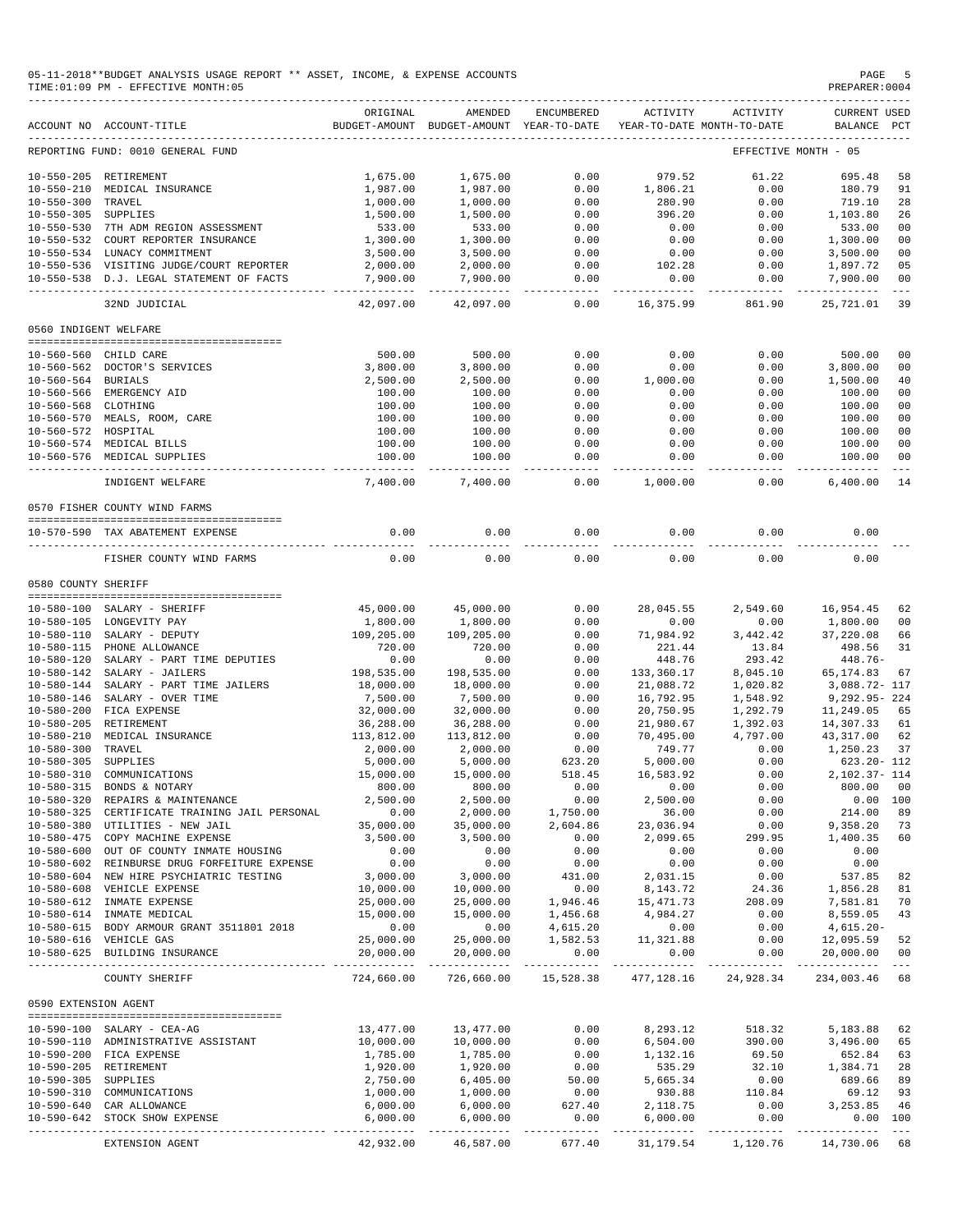|                  | 05-11-2018**BUDGET ANALYSIS USAGE REPORT ** ASSET, INCOME, & EXPENSE ACCOUNTS<br>TIME: 01:09 PM - EFFECTIVE MONTH: 05 |                                                                 |                                            |              |                     |              | PAGE<br>PREPARER: 0004                                                    | -6 |
|------------------|-----------------------------------------------------------------------------------------------------------------------|-----------------------------------------------------------------|--------------------------------------------|--------------|---------------------|--------------|---------------------------------------------------------------------------|----|
|                  | ACCOUNT NO ACCOUNT-TITLE COMPUTE SUDGET-AMOUNT BUDGET-AMOUNT YEAR-TO-DATE YEAR-TO-DATE MONTH-TO-DATE BALANCE PCT      | ORIGINAL                                                        | AMENDED                                    |              | ENCUMBERED ACTIVITY |              | ACTIVITY CURRENT USED                                                     |    |
|                  | REPORTING FUND: 0010 GENERAL FUND                                                                                     |                                                                 |                                            |              |                     |              | EFFECTIVE MONTH - 05                                                      |    |
|                  | 0600 APPRAISAL DISTRICT                                                                                               |                                                                 |                                            |              |                     |              |                                                                           |    |
|                  | 10-600-644 APPRAISAL DISTRICT FEES                                                                                    | $165,000.00$ $165,000.00$ 0.00 $43,991.47$ 0.00 $121,008.53$ 27 |                                            |              |                     |              |                                                                           |    |
|                  | APPRAISAL DISTRICT                                                                                                    | 165,000.00 165,000.00 0.00 43,991.47 0.00 121,008.53 27         |                                            |              |                     |              |                                                                           |    |
| 0605 GRANTS      |                                                                                                                       |                                                                 |                                            |              |                     |              |                                                                           |    |
|                  |                                                                                                                       |                                                                 |                                            |              |                     |              |                                                                           |    |
|                  | 10-605-646 HOMELAND SECURITY GRANT EXPENSE                                                                            | 0.00                                                            | 0.00                                       | 0.00         | 0.00                | 0.00         | 0.00                                                                      |    |
| $10 - 605 - 648$ | HAVA GRANT EXPENSE<br>10-605-650 SECO-(EECBG) GRANT EXPENSE                                                           | 0.00<br>0.00                                                    | 0.00<br>0.00                               | 0.00<br>0.00 | 0.00                | 0.00<br>0.00 | 0.00                                                                      |    |
|                  | 10-605-652 SAFE COMMUNITY GRANT EXPENSE                                                                               | 0.00                                                            | 0.00                                       | 0.00         | 0.00<br>0.00        | 0.00         | 0.00<br>0.00                                                              |    |
|                  |                                                                                                                       |                                                                 | _____________                              | -------      | -----------         | ------------ |                                                                           |    |
|                  | GRANTS                                                                                                                | 0.00                                                            | 0.00                                       |              | 0.00                | 0.00         | 0.00<br>0.00                                                              |    |
|                  | 0610 COUNTY COURT AT LAW                                                                                              |                                                                 |                                            |              |                     |              |                                                                           |    |
|                  |                                                                                                                       |                                                                 |                                            |              |                     |              |                                                                           |    |
|                  | COUNTY COURT AT LAW                                                                                                   |                                                                 | $14,000.00$ $14,000.00$ $0.00$ $13,818.89$ |              |                     |              | 0.00 181.11 99                                                            |    |
|                  | <b>GENERAL FUND</b>                                                                                                   |                                                                 |                                            |              |                     |              |                                                                           |    |
|                  | INCOME TOTALS                                                                                                         |                                                                 |                                            |              |                     |              | 2,643,478.00 2,682,145.50 1,118.60 3,286,873.45 39,411.79 605,846.55+ 123 |    |
|                  | <b>EXPENSE TOTALS</b>                                                                                                 |                                                                 | 2, 355, 846.00 2, 362, 039.37              |              |                     |              | 29,366.10 1,214,834.23 54,700.44 1,117,839.04 53                          |    |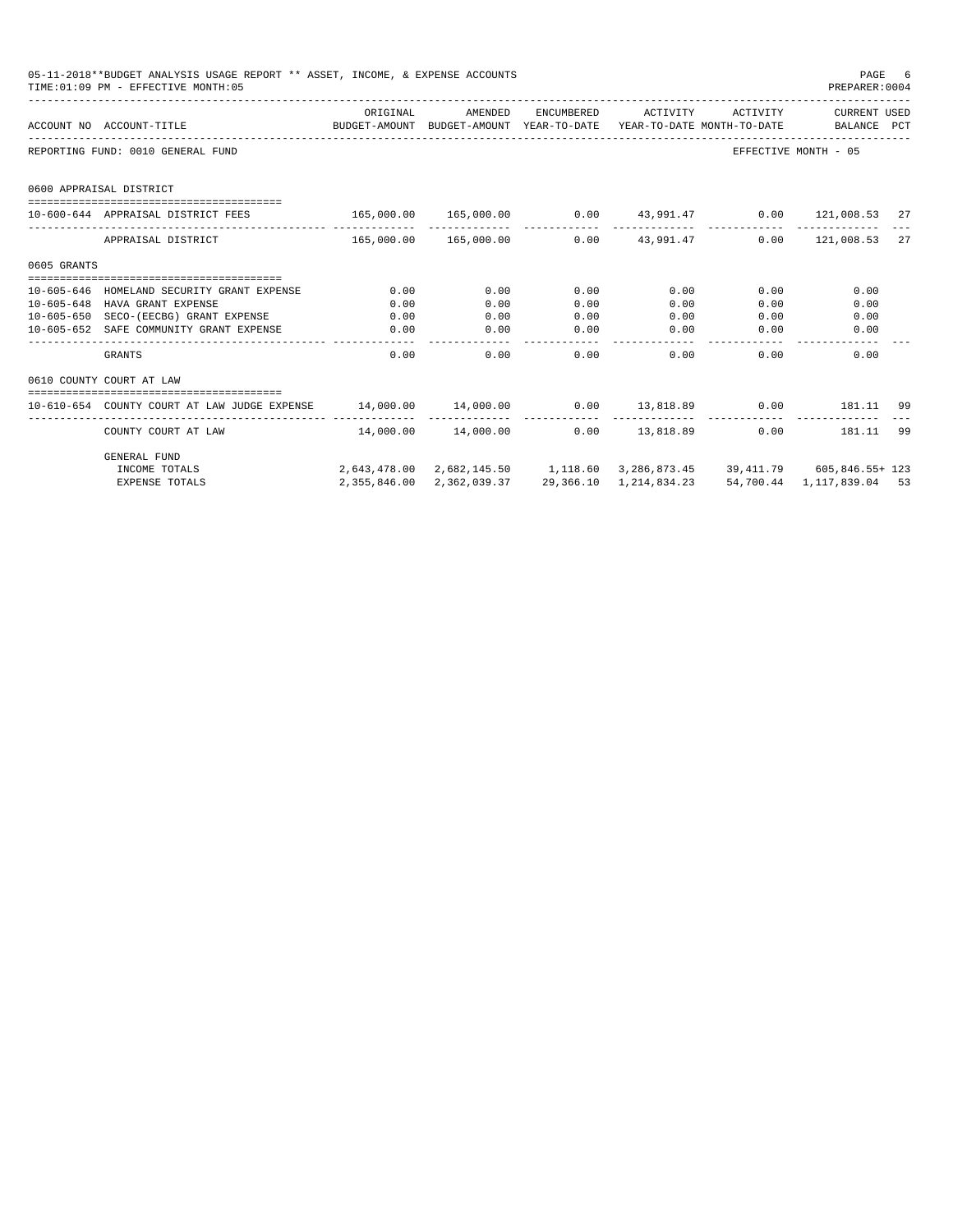|                    | 05-11-2018**BUDGET ANALYSIS USAGE REPORT ** ASSET, INCOME, & EXPENSE ACCOUNTS<br>TIME: 01:09 PM - EFFECTIVE MONTH: 05 |                        |                                                     |              |                           |                                        | PAGE<br>PREPARER: 0004      |                |
|--------------------|-----------------------------------------------------------------------------------------------------------------------|------------------------|-----------------------------------------------------|--------------|---------------------------|----------------------------------------|-----------------------------|----------------|
|                    | ACCOUNT NO ACCOUNT-TITLE                                                                                              | ORIGINAL               | AMENDED<br>BUDGET-AMOUNT BUDGET-AMOUNT YEAR-TO-DATE | ENCUMBERED   | ACTIVITY                  | ACTIVITY<br>YEAR-TO-DATE MONTH-TO-DATE | CURRENT USED<br>BALANCE PCT |                |
|                    | REPORTING FUND: 0011 ROAD & BRIDGE PRECINCT 1                                                                         |                        |                                                     |              |                           |                                        | EFFECTIVE MONTH - 05        |                |
| 0100 CASH ACCOUNTS |                                                                                                                       |                        |                                                     |              |                           |                                        |                             |                |
|                    | 11-100-100 CFC: ROAD & BRIDGE PRECINCT 1                                                                              |                        |                                                     |              | 78,974.44-                | $2,505.46-$                            | 192,956.86-                 |                |
|                    | 11-100-185 DUE FROM I&S FUND                                                                                          |                        |                                                     |              | 0.00                      | 0.00                                   | 30,177.38                   |                |
|                    | 11-100-197 DUE FROM GENERAL FUND                                                                                      |                        |                                                     |              | 0.00                      | 0.00                                   | 0.00                        |                |
|                    | 11-100-280 DELINQUENT TAXES RECEIVABLE<br>11-100-285 ALLOWANCE-UNCOLLETABLE TAXES                                     |                        |                                                     |              | 0.00<br>0.00              | 0.00<br>0.00                           | 3,345.72<br>$836.43-$       |                |
|                    | 11-100-290 DUE FROM APPRAISAL DISTRICT                                                                                |                        |                                                     |              | 0.00                      | 0.00                                   | 69.92                       |                |
|                    | CASH ACCOUNTS                                                                                                         |                        |                                                     |              | -----------<br>78,974.44- | $2,505.46-$                            | $160, 200.27 -$             |                |
|                    | 0311 REVENUE ACCOUNTS                                                                                                 |                        |                                                     |              |                           |                                        |                             |                |
|                    |                                                                                                                       |                        |                                                     |              |                           |                                        |                             |                |
|                    | 11-311-100 ADVALOREM TAXES                                                                                            | 189,046.00             | 189,046.00                                          |              | 25,908.74                 | 122.18                                 | 163, 137. 26                | 14             |
|                    | 11-311-110 MOTOR VEHICLE REGISTRATION<br>11-311-120 GROSS WEIGHT AND AXLE FEES                                        | 47,000.00<br>14,000.00 | 47,000.00<br>14,000.00                              |              | 36,999.32<br>12,971.09    | 3,183.36<br>0.00                       | 10,000.68<br>1,028.91       | 79<br>93       |
|                    | 11-311-130 LONG TERM FINANCING INCOME                                                                                 | 0.00                   | 0.00                                                |              | 0.00                      | 0.00                                   | 0.00                        |                |
|                    | 11-311-140 BRIDGE REPAIR INSURANCE                                                                                    | 0.00                   | 0.00                                                |              | 0.00                      | 0.00                                   | 0.00                        |                |
|                    | 11-311-145 RESERVE FEMA FUNDS                                                                                         |                        |                                                     |              | 0.00                      | 0.00                                   | 0.00                        |                |
|                    | 11-311-150 OTHER INCOME                                                                                               | 0.00                   | 0.00                                                |              | 13.03                     | 0.00                                   | $13.03+$                    |                |
|                    | 11-311-155 RESERVE FUNDS                                                                                              | 0.00                   | 0.00                                                |              | 0.00                      | 0.00                                   | 0.00                        |                |
|                    | 11-311-160 SALE OF FIXED ASSETS                                                                                       | 0.00                   | 0.00                                                |              | 0.00                      | 0.00                                   | 0.00                        |                |
|                    | 11-311-165 RESERVE CERTZ FUNDS                                                                                        | 0.00                   | 745.08                                              |              | 116.92                    | 0.00                                   | 628.16                      | 16             |
|                    | 11-311-180 INTEREST EARNED                                                                                            | 0.00                   | 0.00<br>------------ <i>-</i>                       |              | 0.00                      | 0.00<br>------------ -------------     | 0.00<br>-------------       |                |
|                    | REVENUE ACCOUNTS                                                                                                      | 250,046.00             | 250,791.08                                          | 0.00         | 76,009.10                 | 3,305.54                               | 174,781.98                  | 30             |
|                    | 0611 EXPENSE ACCOUNTS                                                                                                 |                        |                                                     |              |                           |                                        |                             |                |
|                    | 11-611-100 SALARY - COMMISSIONER PCT 1                                                                                | 34,126.00              | 34,126.00                                           | 0.00         | 21,000.32                 | 1,312.52                               | 13,125.68                   | 62             |
|                    | 11-611-105 LONGEVITY PAY                                                                                              | 2,100.00               | 2,100.00                                            | 0.00         | 0.00                      | 0.00                                   | 2,100.00                    | 00             |
|                    | 11-611-110 SALARY - ROAD FOREMAN                                                                                      | 33,573.00              | 33,573.00                                           | 0.00         | 20,661.60                 | 1,291.35                               | 12,911.40                   | 62             |
|                    | 11-611-112 SALARY - ROAD HAND                                                                                         | 27,748.00              | 27,748.00                                           | 0.00         | 16,675.00                 | 1,067.20                               | 11,073.00                   | 60             |
|                    | 11-611-115 PHONE ALLOWANCE                                                                                            | 360.00                 | 360.00                                              | 0.00         | 0.00                      | 0.00                                   | 360.00                      | 0 <sub>0</sub> |
|                    | 11-611-120 SALARY - PART TIME                                                                                         | 10,000.00              | 10,000.00                                           | 0.00         | 6,000.00                  | 400.00                                 | 4,000.00                    | 60             |
|                    | 11-611-200 FICA EXPENSE                                                                                               | 8,188.00               | 8,188.00                                            | 0.00         | 4,931.87                  | 311.05                                 | 3,256.13                    | 60             |
|                    | 11-611-205 RETIREMENT                                                                                                 | 8,852.00               | 8,852.00                                            | 0.00         | 5,329.14                  | 336.19                                 | 3,522.86                    | 60             |
|                    | 11-611-210 MEDICAL INSURANCE                                                                                          | 28,453.00              | 28,453.00                                           | 0.00         | 17,712.00                 | 1,107.00                               | 10,741.00                   | 62             |
| $11 - 611 - 305$   | 11-611-300 TRAVEL & SCHOOL<br>SUPPLIES                                                                                | 2,000.00               | 2,000.00                                            | 0.00<br>0.00 | 240.00<br>3,655.33        | 0.00<br>0.00                           | 1,760.00<br>4,944.67        | 12<br>43       |
| $11 - 611 - 310$   | COMMUNICATIONS                                                                                                        | 8,600.00<br>1,400.00   | 8,600.00<br>1,400.00                                | 0.00         | 415.20                    | 13.84                                  | 984.80                      | 30             |
| 11-611-315 BONDS   |                                                                                                                       | 200.00                 | 200.00                                              | 0.00         | 0.00                      | 0.00                                   | 200.00                      | 00             |
|                    | 11-611-320 REPAIRS & MAINTENANCE                                                                                      | 30,000.00              | 30,000.00                                           | 695.17       | 11,490.96                 | 233.28                                 | 17,813.87                   | 41             |
|                    | 11-611-380 UTILITIES                                                                                                  | 2,000.00               | 2,000.00                                            | 35.91        | 1,646.93                  | 314.31                                 | 317.16                      | 84             |
|                    | 11-611-620 CAPITAL OUTLAY UNIT COST                                                                                   | 0.00                   | 0.00                                                | 0.00         | 0.00                      | 0.00                                   | 0.00                        |                |
|                    | 11-611-622 CAPITAL OUTLAY LOAN PRINCIPAL                                                                              | 20,528.00              | 20,528.00                                           | 0.00         | 19,822.46                 | 0.00                                   | 705.54                      | 97             |
|                    | 11-611-624 CAPITAL OUTLAY LOAN INTEREST                                                                               | 706.00                 | 706.00                                              | 0.00         | 705.01                    | 0.00                                   |                             | $0.99$ 100     |
|                    | 11-611-700 DIESEL, OIL, AND GASOLINE                                                                                  | 25,000.00              | 25,000.00                                           | 892.73       | 19,368.43                 | 0.00                                   | 4,738.84                    | 81             |
|                    | 11-611-705 ROAD MATERIAL & CONSTRUCTION                                                                               | 8,000.00               | 8,000.00                                            | 0.00         | 0.00                      | 0.00                                   | 8,000.00                    | 0 <sub>0</sub> |
|                    | 11-611-710 LOCAL MATCHING CETRZ GT                                                                                    | 0.00                   | 0.00                                                | 0.00         | 0.00                      | 0.00                                   | 0.00                        |                |
|                    | 11-611-715 FEE REIMBURSEMENT<br>11-611-720 BRIDGE REPAIR                                                              | 0.00<br>0.00           | 0.00<br>0.00                                        | 0.00<br>0.00 | 0.00<br>0.00              | 0.00<br>0.00                           | 0.00<br>0.00                |                |
|                    | 11-611-725 TIRES & TUBES                                                                                              | 8,000.00               | 8,000.00                                            | 0.00         | 3,100.44                  | 0.00                                   | 4,899.56                    | 39             |
|                    | 11-611-730 RESERVE MONEY                                                                                              | 0.00                   | 0.00                                                | 0.00         | 0.00                      | 0.00                                   | 0.00                        |                |
|                    | 11-611-735 CERTZ RESERVE                                                                                              | 0.00                   | 0.00                                                | 0.00         | 0.00                      | 0.00                                   | 0.00                        |                |
|                    | 11-611-740 FEMA RESERVE                                                                                               | 0.00                   | 0.00                                                | 0.00         | 0.00                      | 0.00                                   | 0.00                        |                |
|                    | EXPENSE ACCOUNTS                                                                                                      | 259,834.00             | 259,834.00                                          | 1,623.81     | 152,754.69                | 6,386.74                               | 105,455.50                  | 59             |
|                    | ROAD & BRIDGE PRECINCT 1                                                                                              |                        |                                                     |              |                           |                                        |                             |                |
|                    | INCOME TOTALS                                                                                                         | 250,046.00             | 250,791.08                                          |              | 76,009.10                 | 3,305.54                               | 174,781.98                  | 30             |
|                    | EXPENSE TOTALS                                                                                                        | 259,834.00             | 259,834.00                                          | 1,623.81     | 152,754.69                | 6,386.74                               | 105,455.50                  | 59             |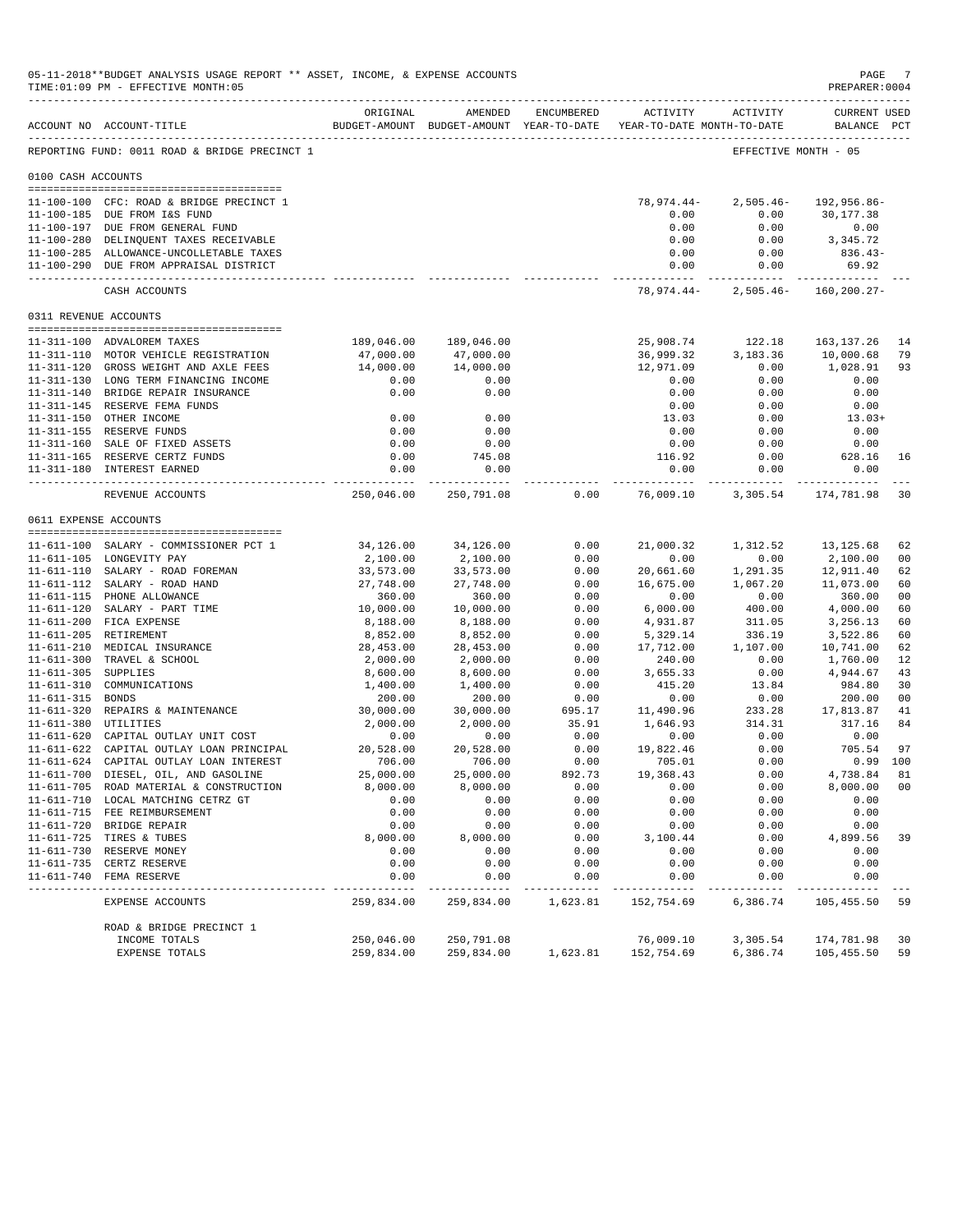|                       | 05-11-2018**BUDGET ANALYSIS USAGE REPORT ** ASSET, INCOME, & EXPENSE ACCOUNTS<br>TIME: 01:09 PM - EFFECTIVE MONTH: 05 |                        |                                                     |                  |                                               |                              | PAGE<br>PREPARER: 0004            |                      |
|-----------------------|-----------------------------------------------------------------------------------------------------------------------|------------------------|-----------------------------------------------------|------------------|-----------------------------------------------|------------------------------|-----------------------------------|----------------------|
|                       | ACCOUNT NO ACCOUNT-TITLE                                                                                              | ORIGINAL               | AMENDED<br>BUDGET-AMOUNT BUDGET-AMOUNT YEAR-TO-DATE | ENCUMBERED       | <b>ACTIVITY</b><br>YEAR-TO-DATE MONTH-TO-DATE | ACTIVITY                     | CURRENT USED<br>BALANCE PCT       |                      |
|                       | REPORTING FUND: 0012 ROAD & BRIDGE PRECINCT 2                                                                         |                        |                                                     |                  |                                               |                              | EFFECTIVE MONTH - 05              |                      |
| 0100 CASH ACCOUNTS    |                                                                                                                       |                        |                                                     |                  |                                               |                              |                                   |                      |
|                       | 12-100-100 CFC: ROAD & BRIDGE PRECINCT 2                                                                              |                        |                                                     |                  | 66,481.81-                                    | $2,686.39-$                  | 178,728.92-                       |                      |
|                       | 12-100-185 DUE FROM I&S FUND                                                                                          |                        |                                                     |                  | 0.00                                          | 0.00                         | 31,563.08                         |                      |
|                       | 12-100-186 DUE FROM GENERAL FUND                                                                                      |                        |                                                     |                  | 0.00                                          | 0.00                         | 0.00<br>3, 345, 72                |                      |
|                       | 12-100-280 DELINQUENT TAXES RECEIVABLE<br>12-100-285 ALLOWANCE-UNCOLLETABLE TAXES                                     |                        |                                                     |                  | 0.00<br>0.00                                  | 0.00<br>0.00                 | $836.43-$                         |                      |
|                       | 12-100-290 DUE FROM APPRAISAL DISTRICT                                                                                |                        |                                                     |                  | 0.00                                          | 0.00                         | 69.92                             |                      |
|                       | CASH ACCOUNTS                                                                                                         |                        |                                                     |                  | ------------<br>66,481.81-                    | -------------<br>$2,686.39-$ | 144,586.63-                       |                      |
|                       | 0312 REVENUE ACCOUNTS                                                                                                 |                        |                                                     |                  |                                               |                              |                                   |                      |
|                       |                                                                                                                       |                        |                                                     |                  |                                               |                              |                                   |                      |
|                       | 12-312-100 ADVALOREM TAXES                                                                                            | 189,046.00             | 189,046.00                                          |                  | 26,320.63                                     | 122.17                       | 162,725.37                        | 14                   |
|                       | 12-312-110 MOTOR VEHICLE REGISTRATION<br>12-312-120 GROSS WEIGHT AND AXLE FEES                                        | 47,000.00<br>14,000.00 | 47,000.00<br>14,000.00                              |                  | 36,999.07                                     | 3,183.35                     | 10,000.93                         | 79                   |
|                       | 12-312-130 LONG TERM FINANCING INCOME                                                                                 | 0.00                   | 0.00                                                |                  | 12,971.09<br>0.00                             | 0.00<br>0.00                 | 1,028.91<br>0.00                  | 93                   |
|                       | 12-312-140 BRIDGE REPAIR INSURANCE                                                                                    | 0.00                   | 0.00                                                |                  | 0.00                                          | 0.00                         | 0.00                              |                      |
|                       | 12-312-145 RESERVE FEMA FUNDS                                                                                         | 0.00                   | 31,529.34                                           |                  | 31,529.34                                     | 0.00                         | 0.00 100                          |                      |
|                       | 12-312-150 OTHER INCOME                                                                                               | 0.00                   | 0.00                                                |                  | 13.03                                         | 0.00                         | $13.03+$                          |                      |
|                       | 12-312-155 RESERVE FUNDS                                                                                              | 0.00                   | 0.00                                                |                  | 0.00                                          | 0.00                         | 0.00                              |                      |
|                       | 12-312-160 SALE OF FIXED ASSETS                                                                                       | 0.00                   | 0.00                                                |                  | 0.00                                          | 0.00                         | 0.00                              |                      |
|                       | 12-312-165 RESERVE CERTZ FUNDS                                                                                        | 0.00                   | 2,413.88                                            |                  | 3,042.74                                      | 0.00                         | $628.86 + 126$                    |                      |
|                       | 12-312-180 INTEREST EARNED                                                                                            | 0.00<br>------------   | 0.00<br>------------                                |                  | 0.00                                          | 0.00                         | 0.00<br>. _ _ _ _ _ _ _ _ _ _ _ _ |                      |
|                       | REVENUE ACCOUNTS                                                                                                      | 250,046.00             | 283,989.22                                          | 0.00             | 110,875.90                                    | 3,305.52                     | 173, 113.32                       | 39                   |
| 0612 EXPENSE ACCOUNTS |                                                                                                                       |                        |                                                     |                  |                                               |                              |                                   |                      |
|                       | 12-612-100 SALARY - COMMISSIONER PCT 2                                                                                | 34,126.00              | 34,126.00                                           | 0.00             | 21,000.32                                     | 1,312.52                     | 13,125.68                         | 62                   |
|                       | 12-612-105 LONGEVITY PAY                                                                                              | 1,200.00               | 1,200.00                                            | 0.00             | 0.00                                          | 0.00                         | 1,200.00                          | 0 <sub>0</sub>       |
|                       | 12-612-110 SALARY - ROAD FOREMAN                                                                                      | 33,573.00              | 33,573.00                                           | 0.00             | 20,661.60                                     | 1,291.35                     | 12,911.40                         | 62                   |
|                       | 12-612-112 SALARY - ROAD HAND                                                                                         | 27,748.00              | 27,748.00                                           | 0.00             | 17,075.20                                     | 1,067.20                     | 10,672.80                         | 62                   |
|                       | 12-612-115 PHONE ALLOWANCE                                                                                            | 720.00                 | 720.00                                              | 0.00             | 0.00                                          | 0.00                         | 720.00                            | 0 <sub>0</sub>       |
|                       | 12-612-120 SALARY - PART TIME                                                                                         | 10,000.00              | 18,500.00                                           | 0.00             | 19,760.00                                     | 700.00                       | 1,260.00- 107                     |                      |
|                       | 12-612-200 FICA EXPENSE                                                                                               | 8,113.00               | 8,113.00                                            | 0.00             | 5,939.63                                      | 330.06                       | 2,173.37                          | 73                   |
|                       | 12-612-205 RETIREMENT                                                                                                 | 8,777.00               | 8,777.00                                            | 0.00             | 5,896.02                                      | 362.02                       | 2,880.98                          | 67                   |
|                       | 12-612-210 MEDICAL INSURANCE<br>12-612-300 TRAVEL & SCHOOL                                                            | 28,453.00<br>2,000.00  | 28,453.00<br>2,000.00                               | 0.00<br>0.00     | 17,520.00<br>1,051.85                         | 1,095.00<br>0.00             | 10,933.00<br>948.15               | 62<br>53             |
| $12 - 612 - 305$      | SUPPLIES                                                                                                              | 8,600.00               | 8,600.00                                            | 141.25           | 6,088.34                                      | 0.00                         | 2,370.41                          | 72                   |
| $12 - 612 - 310$      | COMMUNICATIONS                                                                                                        | 1,400.00               | 1,400.00                                            | 0.00             | 442.88                                        | 27.68                        | 957.12                            | 32                   |
| 12-612-315            | <b>BONDS</b>                                                                                                          | 0.00                   | 0.00                                                | 0.00             | 0.00                                          | 0.00                         | 0.00                              |                      |
|                       | 12-612-320 REPAIRS & MAINTENANCE                                                                                      | 30,000.00              | 30,000.00                                           | 222.49           | 15,395.84                                     | 417.60                       | 14,381.67                         | 52                   |
| 12-612-380 UTILITIES  |                                                                                                                       | 2,000.00               | 2,000.00                                            | 284.61           | 1,644.53                                      | $47.35 -$                    | 70.86                             | 96                   |
|                       | 12-612-620 CAPITAL OUTLAY UNIT COST                                                                                   | 0.00                   | 0.00                                                | 0.00             | 0.00                                          | 0.00                         | 0.00                              |                      |
|                       | 12-612-622 CAPITAL OUTLAY LOAN PRINCIPAL                                                                              | 29,774.00              | 29,774.00                                           | 0.00             | 29,774.00                                     | 0.00                         | 0.00                              | 100                  |
|                       | 12-612-624 CAPITAL OUTLAY LOAN INTEREST                                                                               | 0.00                   | 0.00                                                | 0.00             | 0.00                                          | 0.00                         | 0.00                              |                      |
|                       | 12-612-700 DIESEL, OIL, AND GASOLINE<br>12-612-705 ROAD MATERIAL & CONSTRUCTION                                       | 25,000.00<br>8,000.00  | 25,000.00<br>8,000.00                               | 1,812.28<br>0.00 | 15, 470.17<br>0.00                            | 0.00<br>0.00                 | 7,717.55<br>8,000.00              | 69<br>0 <sub>0</sub> |
|                       | 12-612-710 LOCAL MATCHING CETRZ GT                                                                                    | 0.00                   | 0.00                                                | 0.00             | 0.00                                          | 0.00                         | 0.00                              |                      |
|                       | 12-612-715 FEE REIMBURSEMENT                                                                                          | 0.00                   | 0.00                                                | 0.00             | 0.00                                          | 0.00                         | 0.00                              |                      |
|                       | 12-612-720 BRIDGE REPAIR                                                                                              | 0.00                   | 0.00                                                | 0.00             | 0.00                                          | 0.00                         | 0.00                              |                      |
|                       | 12-612-725 TIRES & TUBES                                                                                              | 8,000.00               | 11,080.58                                           | 0.00             | 9,567.31                                      | 0.00                         | 1,513.27                          | 86                   |
|                       | 12-612-730 RESERVE MONEY                                                                                              | 0.00                   | 0.00                                                | 0.00             | 0.00                                          | 0.00                         | 0.00                              |                      |
|                       | 12-612-735 CERTZ RESERVE                                                                                              | 0.00                   | 0.00                                                | 0.00             | 0.00                                          | 0.00                         | 0.00                              |                      |
|                       | 12-612-740 FEMA RESERVE                                                                                               | 0.00                   | 0.00                                                | 0.00             | 0.00                                          | 0.00                         | 0.00                              |                      |
|                       | EXPENSE ACCOUNTS                                                                                                      | 267,484.00             | 279,064.58                                          | 2,460.63         | 187,287.69                                    | 6,556.08                     | 89, 316.26                        | 68                   |
|                       | ROAD & BRIDGE PRECINCT 2                                                                                              |                        |                                                     |                  |                                               |                              |                                   |                      |
|                       | INCOME TOTALS                                                                                                         | 250,046.00             | 283,989.22                                          |                  | 110,875.90                                    | 3,305.52                     | 173, 113.32                       | 39                   |
|                       | EXPENSE TOTALS                                                                                                        | 267,484.00             | 279,064.58                                          | 2,460.63         | 187,287.69                                    | 6,556.08                     | 89,316.26                         | 68                   |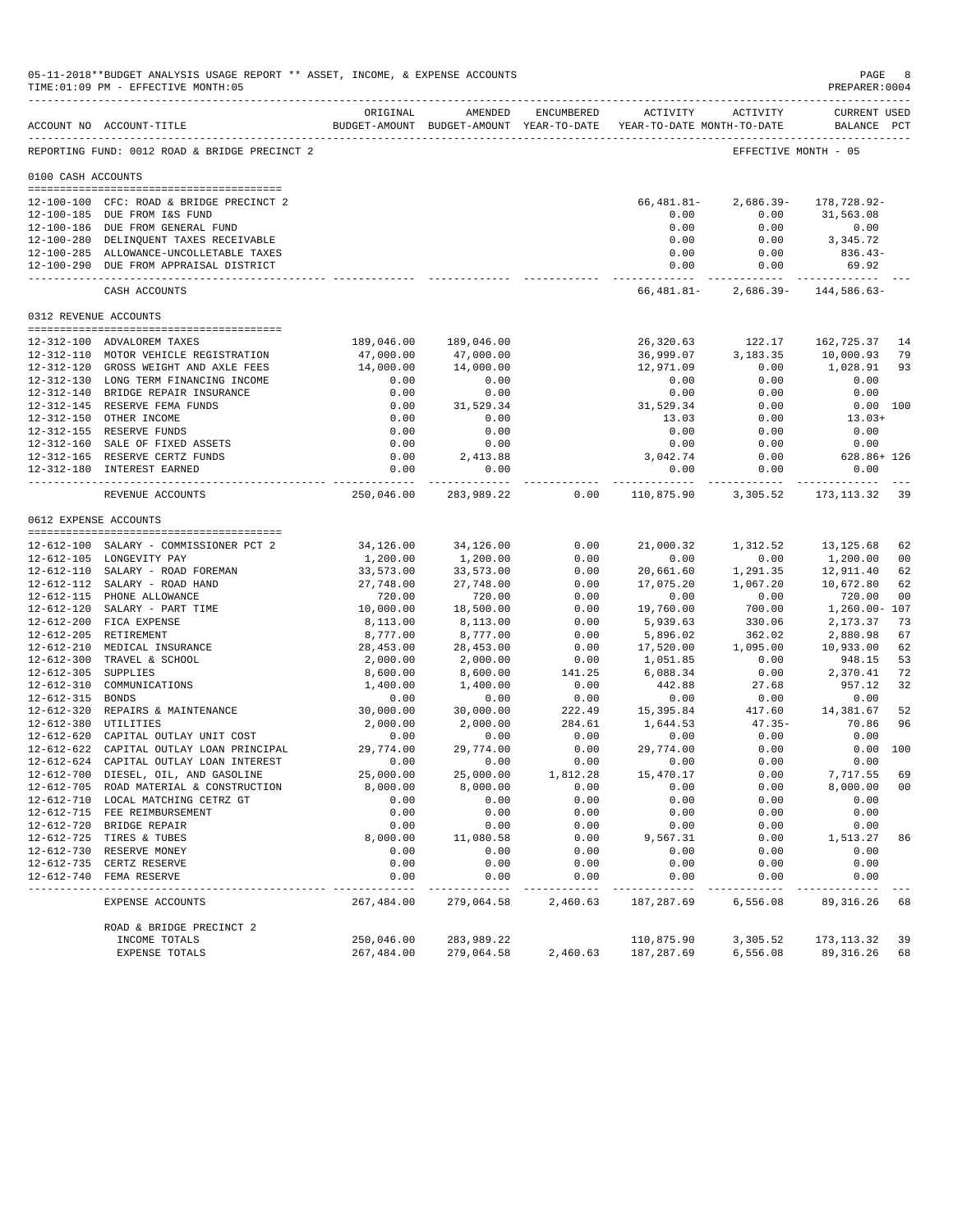|                       | 05-11-2018**BUDGET ANALYSIS USAGE REPORT ** ASSET, INCOME, & EXPENSE ACCOUNTS<br>TIME: 01:09 PM - EFFECTIVE MONTH: 05 |                          |                        |                        |                                                                                        |                     | PAGE<br>PREPARER: 0004            | -9             |
|-----------------------|-----------------------------------------------------------------------------------------------------------------------|--------------------------|------------------------|------------------------|----------------------------------------------------------------------------------------|---------------------|-----------------------------------|----------------|
|                       | ACCOUNT NO ACCOUNT-TITLE                                                                                              | ORIGINAL                 | AMENDED                | ENCUMBERED             | <b>ACTIVITY</b><br>BUDGET-AMOUNT BUDGET-AMOUNT YEAR-TO-DATE YEAR-TO-DATE MONTH-TO-DATE | ACTIVITY            | CURRENT USED<br>BALANCE PCT       |                |
|                       | REPORTING FUND: 0013 ROAD & BRIDGE PRECINCT 3                                                                         |                          |                        |                        |                                                                                        |                     | EFFECTIVE MONTH - 05              |                |
| 0100 CASH ACCOUNTS    |                                                                                                                       |                          |                        |                        |                                                                                        |                     |                                   |                |
|                       | 13-100-100 CFC: ROAD & BRIDGE PRECINCT 3                                                                              |                          |                        |                        | $62,843.99-$                                                                           | $2, 233.52 -$       | 188,569.98-                       |                |
|                       | 13-100-185 DUE FROM I&S FUND                                                                                          |                          |                        |                        | 0.00                                                                                   | 0.00                | 31,563.08                         |                |
|                       | 13-100-186 DUE TO GENERAL FUND                                                                                        |                          |                        |                        | 0.00                                                                                   | 0.00                | 0.00                              |                |
|                       | 13-100-280 DELINQUENT TAXES RECEIVABLE<br>13-100-285 ALLOWANCE-UNCOLLETABLE TAXES                                     |                          |                        |                        | 0.00<br>0.00                                                                           | 0.00<br>0.00        | 3,345.72<br>$836.43-$             |                |
|                       | 13-100-290 DUE FROM APPRAISAL DISTRICT                                                                                |                          |                        |                        | 0.00                                                                                   | 0.00                | 69.92                             |                |
|                       | CASH ACCOUNTS                                                                                                         |                          |                        |                        | ----------------<br>62,843.99-                                                         | .<br>$2, 233.52 -$  | -----------<br>154,427.69-        |                |
| 0313 REVENUE ACCOUNTS |                                                                                                                       |                          |                        |                        |                                                                                        |                     |                                   |                |
|                       |                                                                                                                       |                          |                        |                        |                                                                                        |                     |                                   |                |
|                       | 13-313-100 ADVALOREM TAXES<br>13-313-110 MOTOR VEHICLE REGISTRATION                                                   | 189,046.00<br>47,000.00  | 189,046.00             |                        | 25,765.50                                                                              | 122.17              | 163,280.50                        | 14<br>79       |
|                       | 13-313-120 GROSS WEIGHT AND AXLE FEES                                                                                 | 14,000.00                | 47,000.00<br>14,000.00 |                        | 36,999.10<br>12,971.08                                                                 | 3,183.36<br>0.00    | 10,000.90<br>1,028.92             | 93             |
|                       | 13-313-130 LONG TERM FINANCING INCOME                                                                                 | 0.00                     | 0.00                   |                        | 0.00                                                                                   | 0.00                | 0.00                              |                |
|                       | 13-313-140 BRIDGE REPAIR INSURANCE                                                                                    | 0.00                     | 0.00                   |                        | 0.00                                                                                   | 0.00                | 0.00                              |                |
|                       | 13-313-145 RESERVE FEMA FUNDS                                                                                         | 0.00                     | 52,830.10              |                        | 52,830.10                                                                              | 0.00                |                                   | $0.00$ 100     |
|                       | 13-313-150 OTHER INCOME                                                                                               | 0.00                     | 0.00                   |                        | 13.03                                                                                  | 0.00                | $13.03+$                          |                |
|                       | 13-313-155 RESERVE FUNDS                                                                                              | 0.00                     | 0.00                   |                        | 0.00                                                                                   | 0.00                | 0.00                              |                |
|                       | 13-313-160 SALE OF FIXED ASSETS                                                                                       | 0.00                     | 0.00                   |                        | 0.00                                                                                   | 0.00                | 0.00                              |                |
|                       | 13-313-165 RESERVE CERTZ FUNDS                                                                                        | 0.00                     | 24, 358.08             |                        | 580.08                                                                                 | 0.00                | 23,778.00                         | 02             |
|                       | 13-313-180 INTEREST EARNED                                                                                            | 0.00<br>-------------    | 0.00<br>------------   |                        | 0.00                                                                                   | 0.00<br>----------- | 0.00<br>. _ _ _ _ _ _ _ _ _ _ _ _ |                |
|                       | REVENUE ACCOUNTS                                                                                                      | 250,046.00               | 327, 234.18            | 0.00                   | 129,158.89                                                                             | 3,305.53            | 198,075.29                        | 39             |
| 0613 EXPENSE ACCOUNTS |                                                                                                                       |                          |                        |                        |                                                                                        |                     |                                   |                |
|                       | 13-613-100 SALARY - COMMISSIONER PCT 3                                                                                | 34,126.00                | 34,126.00              | 2,394.21               | 21,000.32                                                                              | 1,312.52            | 10,731.47                         | 69             |
|                       | 13-613-105 LONGEVITY PAY                                                                                              | 1,800.00                 | 1,800.00               | 0.00                   | 0.00                                                                                   | 0.00                | 1,800.00                          | 0 <sub>0</sub> |
|                       | 13-613-110 SALARY - ROAD FOREMAN                                                                                      | 33,573.00                | 33,573.00              | 0.00                   | 20,661.60                                                                              | 1,291.35            | 12,911.40                         | 62             |
|                       | 13-613-112 SALARY - ROAD HAND                                                                                         | 27,748.00                | 27,748.00              | 0.00                   | 11,752.54                                                                              | 1,067.20            | 15,995.46                         | 42             |
|                       | 13-613-115 PHONE ALLOWANCE                                                                                            | 720.00                   | 720.00                 | 0.00                   | 0.00                                                                                   | 0.00                | 720.00                            | 0 <sub>0</sub> |
|                       | 13-613-120 SALARY - PART TIME                                                                                         | 10,000.00                | 10,000.00              | 0.00                   | 900.00                                                                                 | 800.00              | 9,100.00                          | 09             |
|                       | 13-613-200 FICA EXPENSE                                                                                               | 8,232.00                 | 8,232.00               | 0.00                   | 4,144.56                                                                               | 341.38              | 4,087.44                          | 50             |
|                       | 13-613-205 RETIREMENT                                                                                                 | 8,865.00                 | 8,865.00               | 0.00                   | 4,476.26                                                                               | 369.11              | 4,388.74                          | 50             |
|                       | 13-613-210 MEDICAL INSURANCE                                                                                          | 28,453.00                | 28,453.00              | 0.00                   | 15,867.00                                                                              | 1,107.00            | 12,586.00                         | 56             |
| 13-613-305 SUPPLIES   | 13-613-300 TRAVEL & SCHOOL                                                                                            | 2,000.00                 | 2,000.00               | 0.00<br>1,394.60       | 859.81<br>4,108.35                                                                     | 0.00<br>$237.00 -$  | 1,140.19<br>3,097.05              | 43             |
|                       | 13-613-310 COMMUNICATIONS                                                                                             | 8,600.00<br>1,400.00     | 8,600.00<br>1,400.00   | 96.44                  | 830.13                                                                                 | 13.84               | 473.43                            | 64<br>66       |
| 13-613-315 BONDS      |                                                                                                                       | 200.00                   | 200.00                 | 0.00                   | 0.00                                                                                   | 0.00                | 200.00                            | 0 <sub>0</sub> |
|                       | 13-613-320 REPAIRS & MAINTENANCE                                                                                      | 30,000.00                | 30,000.00              | 4,614.52               | 25,607.96                                                                              | 62.31               | $222.48 - 101$                    |                |
| 13-613-380 UTILITIES  |                                                                                                                       | 2,000.00                 | 2,000.00               | 0.00                   | 897.52                                                                                 | 131.25              | 1,102.48                          | 45             |
|                       | 13-613-620 CAPITAL OUTLAY UNIT COST                                                                                   | 0.00                     | 0.00                   | 0.00                   | 0.00                                                                                   | 0.00                | 0.00                              |                |
|                       | 13-613-622 CAPITAL OUTLAY LOAN PRINCIPAL                                                                              | 90,740.00                | 90,740.00              | 0.00                   | 90,739.07                                                                              | 0.00                |                                   | $0.93$ 100     |
|                       | 13-613-624 CAPITAL OUTLAY LOAN INTEREST                                                                               | 2,443.00                 | 2,443.00               | 0.00                   | 2,431.97                                                                               | 0.00                | 11.03 100                         |                |
|                       | 13-613-700 DIESEL, OIL, AND GASOLINE                                                                                  | 25,000.00                | 25,000.00              | 2,364.04               | 11,568.07                                                                              | $45.00 -$           | 11,067.89                         | -56            |
|                       | 13-613-705 ROAD MATERIAL & CONSTRUCTION                                                                               | 8,000.00                 | 8,000.00               | 0.00                   | 4,162.50                                                                               | 0.00                | 3,837.50                          | 52             |
|                       | 13-613-710 LOCAL MATCHING CETRZ GT                                                                                    | 0.00                     | 0.00                   | 0.00                   | 0.00                                                                                   | 0.00                | 0.00                              |                |
|                       | 13-613-715 FEE REIMBURSEMENT                                                                                          | 0.00                     | 0.00                   | 0.00                   | 0.00                                                                                   | 0.00                | 0.00                              |                |
|                       | 13-613-720 BRIDGE REPAIR                                                                                              | 0.00                     | 0.00                   | 0.00                   | 0.00                                                                                   | 0.00                | 0.00                              |                |
|                       | 13-613-725 TIRES & TUBES                                                                                              | 8,000.00<br>0.00         | 8,000.00<br>0.00       | 1,046.56               | 471.75                                                                                 | 0.00                | 6,481.69                          | 19             |
|                       | 13-613-730 RESERVE MONEY<br>13-613-735 CERTZ RESERVE                                                                  | 0.00                     | 0.00                   | 0.00<br>0.00           | 0.00<br>0.00                                                                           | 0.00<br>0.00        | 0.00<br>0.00                      |                |
|                       | 13-613-740 FEMA RESERVE                                                                                               | 0.00                     | 0.00                   | 0.00                   | 0.00                                                                                   | 0.00                | 0.00                              |                |
|                       | EXPENSE ACCOUNTS                                                                                                      | ----------<br>331,900.00 | 331,900.00             | ---------<br>11,910.37 | $- - - - - - - -$<br>220,479.41                                                        | 6,213.96            | 99,510.22                         | - 70           |
|                       | ROAD & BRIDGE PRECINCT 3                                                                                              |                          |                        |                        |                                                                                        |                     |                                   |                |
|                       | INCOME TOTALS                                                                                                         | 250,046.00               | 327, 234.18            |                        | 129,158.89                                                                             | 3,305.53            | 198,075.29                        | 39             |
|                       | EXPENSE TOTALS                                                                                                        | 331,900.00               | 331,900.00             | 11,910.37              | 220, 479.41                                                                            | 6,213.96            | 99,510.22                         | 70             |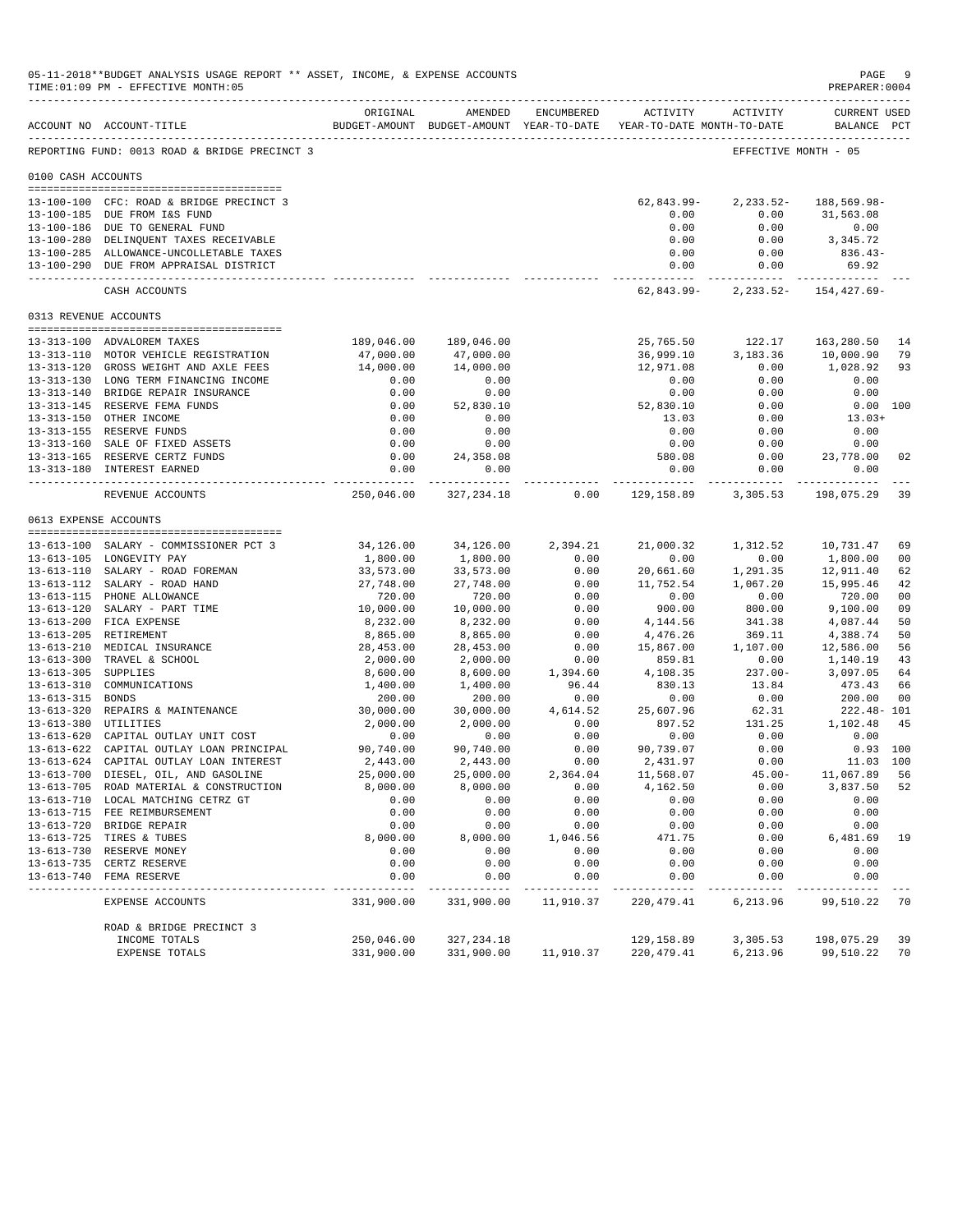|                     | 05-11-2018**BUDGET ANALYSIS USAGE REPORT ** ASSET, INCOME, & EXPENSE ACCOUNTS<br>TIME: 01:09 PM - EFFECTIVE MONTH: 05 |                          |                                                                                |              |                        |                                    | PREPARER: 0004                     | PAGE 10  |
|---------------------|-----------------------------------------------------------------------------------------------------------------------|--------------------------|--------------------------------------------------------------------------------|--------------|------------------------|------------------------------------|------------------------------------|----------|
|                     | ACCOUNT NO ACCOUNT-TITLE                                                                                              | ORIGINAL                 | AMENDED<br>BUDGET-AMOUNT BUDGET-AMOUNT YEAR-TO-DATE YEAR-TO-DATE MONTH-TO-DATE | ENCUMBERED   |                        | ACTIVITY ACTIVITY                  | <b>CURRENT USED</b><br>BALANCE PCT |          |
|                     | REPORTING FUND: 0014 ROAD & BRIDGE PRECINCT 4                                                                         |                          |                                                                                |              |                        | EFFECTIVE MONTH - 05               |                                    |          |
| 0100 CASH ACCOUNTS  |                                                                                                                       |                          |                                                                                |              |                        |                                    |                                    |          |
|                     | 14-100-100 CFC: ROAD & BRIDGE PRECINCT 4                                                                              |                          |                                                                                |              | 142,675.78-            | $3,021.03-$                        | 120,769.69-                        |          |
|                     | 14-100-185 DUE FROM I&S FUND<br>14-100-186 DUE FROM GENERAL FUND                                                      |                          |                                                                                |              | 0.00<br>0.00           | 0.00<br>0.00                       | 31,563.08<br>0.00                  |          |
|                     | 14-100-280 DELINQUENT TAXES RECEIVABLE                                                                                |                          |                                                                                |              | 0.00                   | 0.00                               | 3,345.72                           |          |
|                     | 14-100-285 ALLOWANCE-UNCOLLETABLE TAXES                                                                               |                          |                                                                                |              | 0.00                   | 0.00                               | 836.43-                            |          |
|                     | 14-100-290 DUE FROM APPRAISAL DISTRICT                                                                                |                          |                                                                                |              | 0.00<br>------------ - | 0.00                               | 69.92                              |          |
|                     | CASH ACCOUNTS                                                                                                         |                          |                                                                                |              | 142,675.78-            | 3,021.03-                          | $86,627.40-$                       |          |
|                     | 0314 REVENUE ACCOUNTS                                                                                                 |                          |                                                                                |              |                        |                                    |                                    |          |
|                     | 14-314-100 ADVALOREM TAXES                                                                                            |                          | 189,046.00 189,046.00                                                          |              | 25,765.48              | 122.17                             | 163,280.52                         | 14       |
|                     | 14-314-110 MOTOR VEHICLE REGISTRATION                                                                                 | 47,000.00                | 47,000.00                                                                      |              | 36,998.88              | 3,183.35                           | 10,001.12                          | 79       |
|                     | 14-314-120 GROSS WEIGHT AND AXLE FEES                                                                                 | 14,000.00                | 14,000.00                                                                      |              | 12,971.07              | 0.00                               | 1,028.93                           | 93       |
|                     | 14-314-130 LONG TERM FINANCING INCOME                                                                                 | 0.00                     | 0.00                                                                           |              | 0.00                   | 0.00                               | 0.00                               |          |
|                     | 14-314-140 BRIDGE REPAIR INSURANCE                                                                                    | 0.00                     | 0.00                                                                           |              | 0.00                   | 0.00                               | 0.00                               |          |
|                     | 14-314-145 RESERVE FEMA FUNDS<br>14-314-150 OTHER INCOME                                                              | 0.00                     | 0.00                                                                           |              | 0.00                   | 0.00<br>0.00                       | 0.00<br>$13.03+$                   |          |
|                     | 14-314-155 RESERVE FUNDS                                                                                              | 0.00                     | 0.00                                                                           |              | 13.03<br>0.00          | 0.00                               | 0.00                               |          |
|                     | 14-314-160 SALE OF FIXED ASSETS                                                                                       | 0.00                     | 0.00                                                                           |              | 0.00                   | 0.00                               | 0.00                               |          |
|                     | 14-314-165 RESERVE CERTZ FUNDS                                                                                        | 0.00                     | 0.00                                                                           |              | 9,668.89               | 0.00                               | $9,668.89+$                        |          |
|                     | 14-314-180 INTEREST EARNED                                                                                            | 0.00<br>------------     | 0.00<br>-------------                                                          |              | 0.00                   | 0.00<br>------------ ------------- | 0.00<br>--------------             |          |
|                     | REVENUE ACCOUNTS                                                                                                      | 250,046.00               | 250,046.00                                                                     | 0.00         | 85, 417.35             | 3,305.52                           | 164,628.65                         | 34       |
|                     | 0614 EXPENSE ACCOUNTS                                                                                                 |                          |                                                                                |              |                        |                                    |                                    |          |
|                     | 14-614-100 SALARY - COMMISSIONER PCT 4                                                                                | 34,126.00                | 34,126.00                                                                      | 0.00         | 21,000.32              | 1,312.52                           | 13,125.68                          | 62       |
|                     | 14-614-105 LONGEVITY PAY                                                                                              | 2,400.00                 | 2,400.00                                                                       | 0.00         | 0.00                   | 0.00                               | 2,400.00                           | 00       |
|                     | 14-614-110 SALARY - ROAD FOREMAN                                                                                      | 57,996.00                | 57,996.00                                                                      | 0.00         | 38,011.84              | 2,471.68                           | 19,984.16                          | 66       |
|                     | 14-614-112 SALARY - ROAD HAND                                                                                         | 0.00                     | 0.00                                                                           | 0.00         | 0.00                   | 0.00                               | 0.00                               |          |
|                     | 14-614-115 PHONE ALLOWANCE                                                                                            | 720.00                   | 720.00                                                                         | 0.00         | 0.00                   | 0.00                               | 720.00                             | 00       |
|                     | 14-614-120 SALARY - PART TIME                                                                                         | 10,000.00                | 10,000.00                                                                      | 0.00         | 11,840.00              | 1,360.00                           | 1,840.00- 118                      |          |
|                     | 14-614-200 FICA EXPENSE                                                                                               | 8,304.00                 | 8,304.00                                                                       | 0.00         | 5,484.89               | 395.65                             | 2,819.11                           | 66       |
|                     | 14-614-205 RETIREMENT<br>14-614-210 MEDICAL INSURANCE                                                                 | 8,858.00<br>28,453.00    | 8,858.00<br>28,453.00                                                          | 0.00<br>0.00 | 5,337.77<br>11,808.00  | 372.97<br>738.00                   | 3,520.23<br>16,645.00              | 60<br>42 |
|                     | 14-614-300 TRAVEL & SCHOOL                                                                                            | 2,000.00                 | 2,000.00                                                                       | 0.00         | 1,311.32               | 0.00                               | 688.68                             | 66       |
| 14-614-305 SUPPLIES |                                                                                                                       | 8,600.00                 | 8,600.00                                                                       | 519.68       | 3,181.71               | 0.00                               | 4,898.61                           | 43       |
|                     | 14-614-310 COMMUNICATIONS                                                                                             | 1,400.00                 | 1,400.00                                                                       | 0.00         | 796.53                 | 27.68                              | 603.47                             | 57       |
| 14-614-315 BONDS    |                                                                                                                       |                          |                                                                                |              | 0.00                   | 0.00                               | 0.00                               |          |
|                     | 14-614-320 REPAIRS & MAINTENANCE                                                                                      | 30,000.00                | 30,000.00                                                                      | 627.87       | 24,805.19              | 0.00                               | 4,566.94                           | 85       |
|                     | 14-614-380 UTILITIES                                                                                                  | 2,000.00                 | 2,000.00                                                                       | 56.00        | 405.00                 | 0.00                               | 1,539.00                           | 23       |
|                     | 14-614-620 CAPITAL OUTLAY UNIT COST                                                                                   | 0.00                     | 0.00                                                                           | 0.00         | 0.00                   | 0.00                               | 0.00                               |          |
|                     | 14-614-622 CAPITAL OUTLAY LOAN PRINCIPAL<br>14-614-624 CAPITAL OUTLAY LOAN INTEREST                                   | 41,288.00<br>1,863.00    | 43,150.15<br>0.85                                                              | 0.00<br>0.00 | 43,150.15<br>0.00      | 0.00<br>0.00                       | 0.00 100<br>0.85                   | 00       |
|                     | 14-614-700 DIESEL, OIL, AND GASOLINE                                                                                  | 25,000.00                | 33,853.58                                                                      | 1,154.73     | 15, 424.94             | 0.00                               | 17,273.91                          | 49       |
|                     | 14-614-705 ROAD MATERIAL & CONSTRUCTION                                                                               | 8,000.00                 | 8,000.00                                                                       | 4,978.00     | 3,365.00               | 0.00                               | 343.00- 104                        |          |
|                     | 14-614-710 LOCAL MATCHING CETRZ GT                                                                                    | 0.00                     | 0.00                                                                           | 0.00         | 0.00                   | 0.00                               | 0.00                               |          |
|                     | 14-614-715 FEE REIMBURSEMENT                                                                                          | 0.00                     | 0.00                                                                           | 0.00         | 0.00                   | 0.00                               | 0.00                               |          |
|                     | 14-614-720 BRIDGE REPAIR                                                                                              | 0.00                     | 0.00                                                                           | 0.00         | 0.00                   | 0.00                               | 0.00                               |          |
|                     | 14-614-725 TIRES & TUBES                                                                                              | 8,000.00                 | 8,000.00                                                                       | 0.00         | 2,692.20               | 0.00                               | 5,307.80                           | 34       |
|                     | 14-614-730 RESERVE MONEY                                                                                              | 0.00                     | 0.00                                                                           | 0.00         | 41,500.00              | 0.00                               | $41,500.00 -$                      |          |
|                     | 14-614-735 CERTZ RESERVE<br>14-614-740 FEMA RESERVE                                                                   | 0.00<br>0.00             | 0.00<br>0.00                                                                   | 0.00<br>0.00 | 0.00<br>0.00           | 0.00<br>0.00                       | 0.00<br>0.00                       |          |
|                     | EXPENSE ACCOUNTS                                                                                                      | ----------<br>279,008.00 | ---------<br>287,861.58                                                        | 7,336.28     | 230, 114.86            | 6,678.50                           | 50,410.44                          | 82       |
|                     |                                                                                                                       |                          |                                                                                |              |                        |                                    |                                    |          |
|                     | ROAD & BRIDGE PRECINCT 4<br>INCOME TOTALS                                                                             | 250,046.00               | 250,046.00                                                                     |              | 85, 417.35             | 3,305.52                           | 164,628.65                         | 34       |
|                     | EXPENSE TOTALS                                                                                                        | 279,008.00               | 287,861.58                                                                     | 7,336.28     | 230, 114.86            | 6,678.50                           | 50,410.44                          | 82       |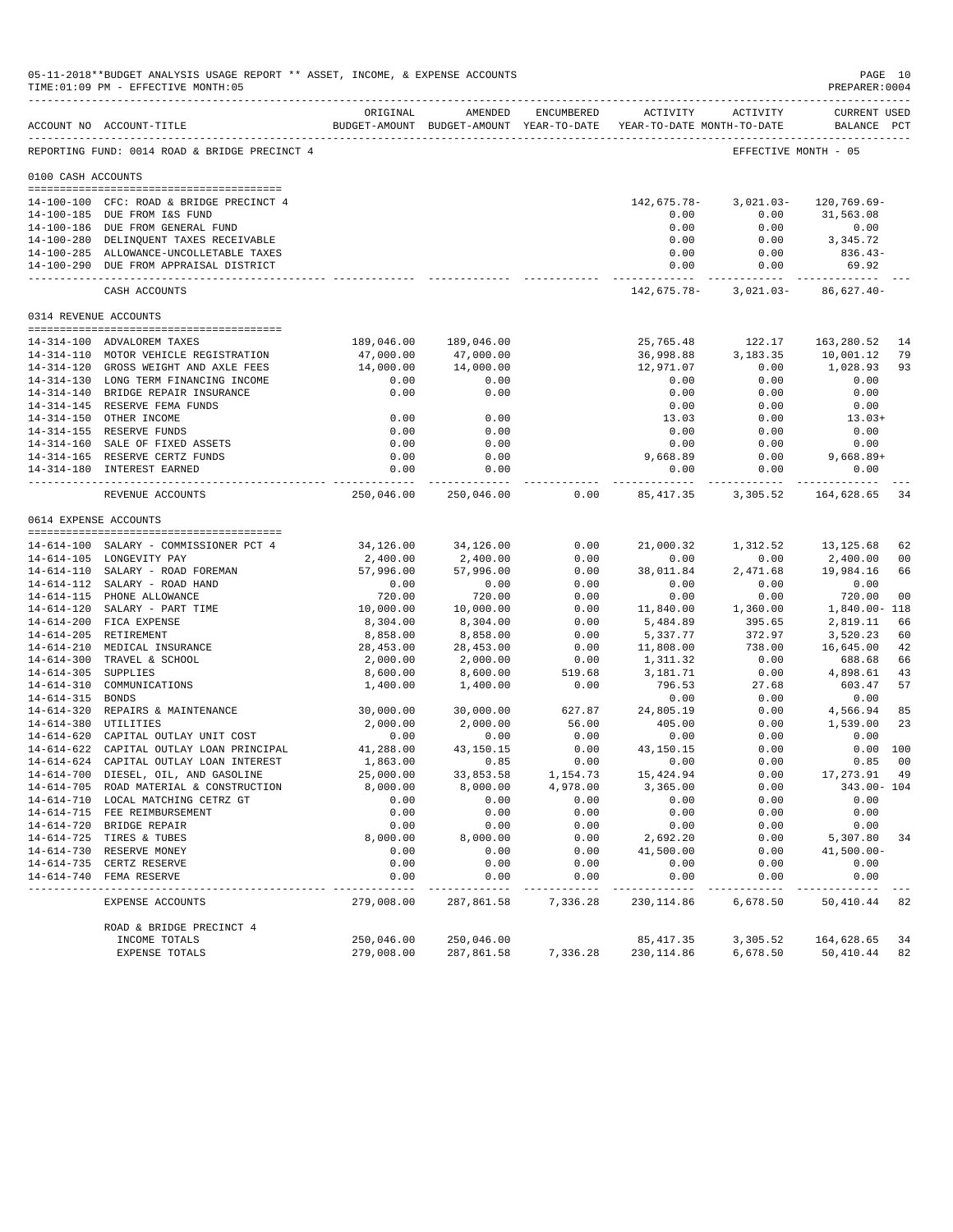|                       | 05-11-2018**BUDGET ANALYSIS USAGE REPORT ** ASSET, INCOME, & EXPENSE ACCOUNTS<br>TIME: 01:09 PM - EFFECTIVE MONTH: 05                                           |                                                  |                                                                                |            |                                   |                                  | PREPARER: 0004                                                                    | PAGE 11 |
|-----------------------|-----------------------------------------------------------------------------------------------------------------------------------------------------------------|--------------------------------------------------|--------------------------------------------------------------------------------|------------|-----------------------------------|----------------------------------|-----------------------------------------------------------------------------------|---------|
|                       | ACCOUNT NO ACCOUNT-TITLE                                                                                                                                        | ORIGINAL                                         | AMENDED<br>BUDGET-AMOUNT BUDGET-AMOUNT YEAR-TO-DATE YEAR-TO-DATE MONTH-TO-DATE | ENCUMBERED | ACTIVITY                          | ACTIVITY                         | CURRENT USED<br>BALANCE PCT                                                       |         |
|                       | REPORTING FUND: 0020 JAIL BOND I&S                                                                                                                              |                                                  |                                                                                |            |                                   |                                  | EFFECTIVE MONTH - 05                                                              |         |
| 0100 CASH ACCOUNT     |                                                                                                                                                                 |                                                  |                                                                                |            |                                   |                                  |                                                                                   |         |
|                       | 20-100-190 I&S ACCOUNT JAIL BOND<br>20-100-280 DELINQUENT TAXES RECEIVABLE<br>20-100-285 ALLOWANCE-UNCOLLETABLE TAXES<br>20-100-290 DUE FROM APPRAISAL DISTRICT |                                                  |                                                                                |            | 68,678.25<br>0.00<br>0.00<br>0.00 |                                  | 2,172.79 400,360.49<br>$0.00$ $8,455.27$<br>$0.00$ $2,113.80-$<br>$0.00$ 1,185.56 |         |
|                       | CASH ACCOUNT                                                                                                                                                    |                                                  |                                                                                |            | 68,678.25                         |                                  | 2, 172. 79 407, 887. 52                                                           |         |
|                       | 0315 JAIL BOND I&S REVENUE                                                                                                                                      |                                                  |                                                                                |            |                                   |                                  |                                                                                   |         |
|                       | 20-315-100 BOND TAXES<br>20-315-180 BOND TAXES INTEREST                                                                                                         | 0.00                                             | 462,819.00 462,819.00<br>0.00                                                  |            | 0.00                              | 451,848.76 2,172.79 10,970.24 98 | $0.00$ and $0.00$<br>0.00                                                         |         |
|                       | JAIL BOND I&S REVENUE                                                                                                                                           |                                                  | $462.819.00$ $462.819.00$ $0.00$ $451.848.76$ $2.172.79$ $10.970.24$           |            |                                   |                                  |                                                                                   | 98      |
| 0615 EXPENSE ACCOUNTS | --------------------------------------                                                                                                                          |                                                  |                                                                                |            |                                   |                                  |                                                                                   |         |
|                       | 20-615-622 BOND PAYMENT PRINCIPAL                                                                                                                               | $300, 350.00$ $300, 350.00$ $0.00$ $300, 000.00$ |                                                                                |            |                                   |                                  | $0.00$ 350.00 100                                                                 |         |
|                       | 20-615-624 BOND PAYMENT INTEREST                                                                                                                                | 162,469.00<br>------------------- -------------- | 162,469.00<br>--------------                                                   | 0.00       | 82,909.38                         |                                  | $0.00$ 79,559.62 51                                                               |         |
|                       | EXPENSE ACCOUNTS                                                                                                                                                |                                                  | 462.819.00 462.819.00                                                          |            | $0.00$ 382,909.38                 | 0.00                             | 79,909.62 83                                                                      |         |
|                       | JAIL BOND I&S                                                                                                                                                   |                                                  |                                                                                |            |                                   |                                  |                                                                                   |         |
|                       | INCOME TOTALS                                                                                                                                                   |                                                  | 462,819.00 462,819.00                                                          |            |                                   | 451,848,76 2,172,79 10,970,24    |                                                                                   | 98      |
|                       | <b>EXPENSE TOTALS</b>                                                                                                                                           | 462,819.00                                       | 462,819.00                                                                     |            | $0.00$ 382,909.38                 | 0.00                             | 79,909.62                                                                         | 83      |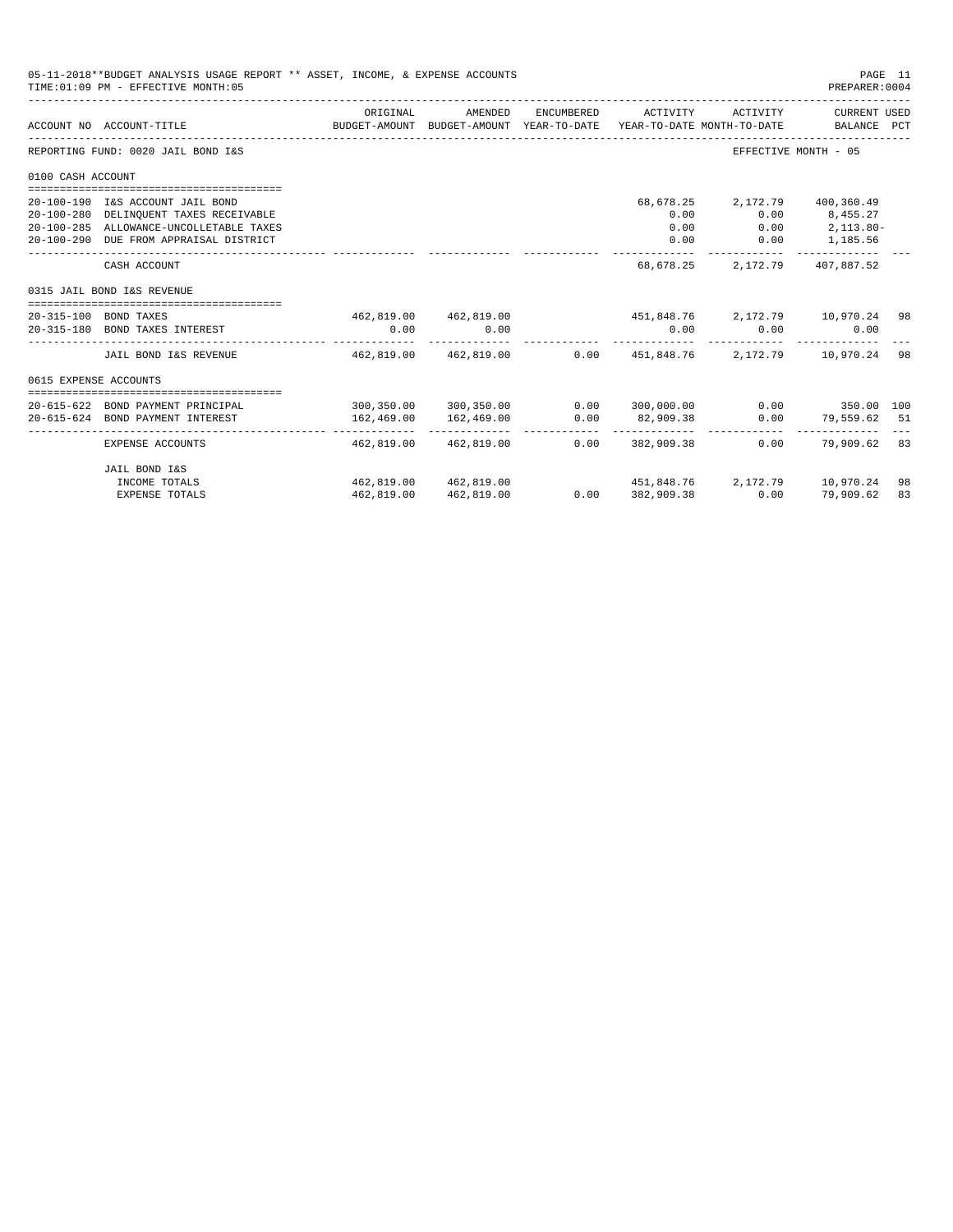|                       | 05-11-2018**BUDGET ANALYSIS USAGE REPORT ** ASSET, INCOME, & EXPENSE ACCOUNTS<br>TIME: 01:09 PM - EFFECTIVE MONTH: 05 |            |                                 |                 |                                                                                     | PAGE 12<br>PREPARER: 0004 |    |
|-----------------------|-----------------------------------------------------------------------------------------------------------------------|------------|---------------------------------|-----------------|-------------------------------------------------------------------------------------|---------------------------|----|
|                       |                                                                                                                       | ORIGINAL   | AMENDED                         |                 | ENCUMBERED ACTIVITY ACTIVITY                                                        | CURRENT USED              |    |
|                       | ACCOUNT NO ACCOUNT-TITLE CONTROL BUDGET-AMOUNT BUDGET-AMOUNT YEAR-TO-DATE YEAR-TO-DATE MONTH-TO-DATE BALANCE PCT      |            |                                 |                 |                                                                                     |                           |    |
|                       | REPORTING FUND: 0021 LATERAL ROAD PRECINCT 1                                                                          |            |                                 |                 | EFFECTIVE MONTH - 05                                                                |                           |    |
| 0100 CASH ACCOUNTS    |                                                                                                                       |            |                                 |                 |                                                                                     |                           |    |
|                       | 21-100-100 CFC: LATERAL ROAD PRECINCT 1                                                                               |            |                                 |                 | 1,947.59 92.96- 3,198.47-                                                           |                           |    |
|                       | CASH ACCOUNTS                                                                                                         |            |                                 |                 | 1,947.59 92.96 3,198.47                                                             |                           |    |
| 0321 REVENUE ACCOUNTS |                                                                                                                       |            |                                 |                 |                                                                                     |                           |    |
|                       | 21-321-190 STATE ROAD FUND                                                                                            |            | 5,146.00 5,146.00               |                 | 5,146.06 0.00 0.06+100                                                              |                           |    |
|                       | REVENUE ACCOUNTS                                                                                                      |            | 5.146.00 5.146.00 0.00 5.146.06 |                 | 0.00                                                                                | $0.06 + 100$              |    |
| 0621 EXPENSE ACCOUNTS |                                                                                                                       |            |                                 |                 |                                                                                     |                           |    |
|                       | 21-621-700 DIESEL, OIL, AND GASOLINE $2,573.00$ $2,573.00$ $333.39$ $1,196.47$ $92.96$ $1,043.14$                     |            |                                 |                 |                                                                                     |                           | 59 |
|                       | 21-621-705 ROAD MATERIAL & CONSTRUCTION 2,573.00                                                                      |            | 2,573.00 0.00                   |                 | 2,002.00   0.00   571.00   78                                                       |                           |    |
|                       | EXPENSE ACCOUNTS                                                                                                      | -------- - |                                 |                 | ----------------------------<br>5.146.00 5.146.00 333.39 3.198.47 92.96 1.614.14 69 |                           |    |
|                       | LATERAL ROAD PRECINCT 1                                                                                               |            |                                 |                 |                                                                                     |                           |    |
|                       | INCOME TOTALS                                                                                                         |            | 5, 146.00 5, 146.00             |                 |                                                                                     |                           |    |
|                       | <b>EXPENSE TOTALS</b>                                                                                                 | 5.146.00   | 5,146.00                        | 333.39 3,198.47 | 92.96                                                                               | 1,614.14 69               |    |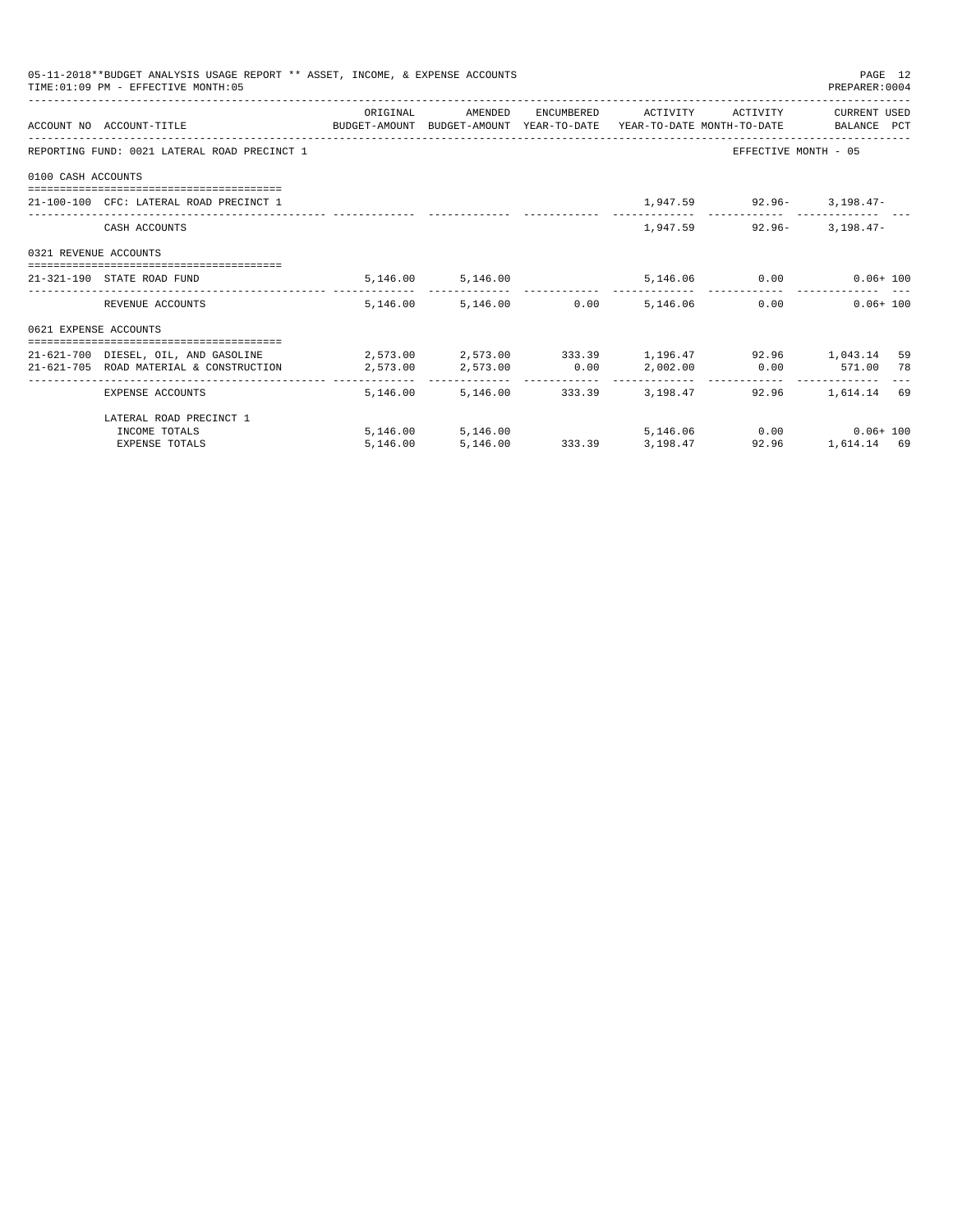|                       | 05-11-2018**BUDGET ANALYSIS USAGE REPORT ** ASSET, INCOME, & EXPENSE ACCOUNTS<br>TIME: 01:09 PM - EFFECTIVE MONTH: 05 |          |                                     |            |                              | PAGE 13<br>PREPARER: 0004 |  |
|-----------------------|-----------------------------------------------------------------------------------------------------------------------|----------|-------------------------------------|------------|------------------------------|---------------------------|--|
|                       | ACCOUNT NO ACCOUNT-TITLE COMPUTE SUDGET-AMOUNT BUDGET-AMOUNT YEAR-TO-DATE YEAR-TO-DATE MONTH-TO-DATE BALANCE PCT      | ORIGINAL | AMENDED                             |            | ENCUMBERED ACTIVITY ACTIVITY | CURRENT USED              |  |
|                       | REPORTING FUND: 0022 LATERAL ROAD PRECINCT 2                                                                          |          |                                     |            |                              | EFFECTIVE MONTH - 05      |  |
| 0100 CASH ACCOUNTS    |                                                                                                                       |          |                                     |            |                              |                           |  |
|                       | 22-100-100 CFC: LATERAL ROAD PRECINCT 2                                                                               |          |                                     |            |                              | 3,046.44 0.00 846.59-     |  |
|                       | CASH ACCOUNTS                                                                                                         |          |                                     | 3,046.44   |                              | $0.00$ 846.59-            |  |
| 0322 REVENUE ACCOUNTS |                                                                                                                       |          |                                     |            |                              |                           |  |
|                       | 22-322-190 STATE ROAD FUND                                                                                            |          | 5, 146.00 5, 146.00                 |            |                              | 5,146.05 0.00 0.05+100    |  |
|                       | REVENUE ACCOUNTS                                                                                                      |          | 5.146.00 5.146.00 0.00 5.146.05     |            |                              | 0.00<br>$0.05 + 100$      |  |
| 0622 EXPENSE ACCOUNTS |                                                                                                                       |          |                                     |            |                              |                           |  |
|                       | 22-622-700 DIESEL, OIL, AND GASOLINE $2,573.00$ $2,573.00$ $473.39$ $2,099.61$ 0.00 0.00 0.00 100                     |          |                                     |            |                              |                           |  |
|                       | 22-622-705 ROAD MATERIAL & CONSTRUCTION<br>2,573.00<br>2,573.00<br>2,624.00<br>0.00                                   |          |                                     |            |                              | 0.00<br>549.00 79         |  |
|                       | EXPENSE ACCOUNTS                                                                                                      |          | 5,146.00 5,146.00 2,497.39 2,099.61 |            |                              | 549.00 89<br>0.00         |  |
|                       | LATERAL ROAD PRECINCT 2                                                                                               |          |                                     |            |                              |                           |  |
|                       | INCOME TOTALS                                                                                                         |          | 5,146.00 5,146.00                   | 5, 146, 05 |                              | $0.00$ $0.05 + 100$       |  |
|                       | <b>EXPENSE TOTALS</b>                                                                                                 | 5.146.00 | 5,146.00 2,497.39 2,099.61          |            |                              | 0.00<br>549.00 89         |  |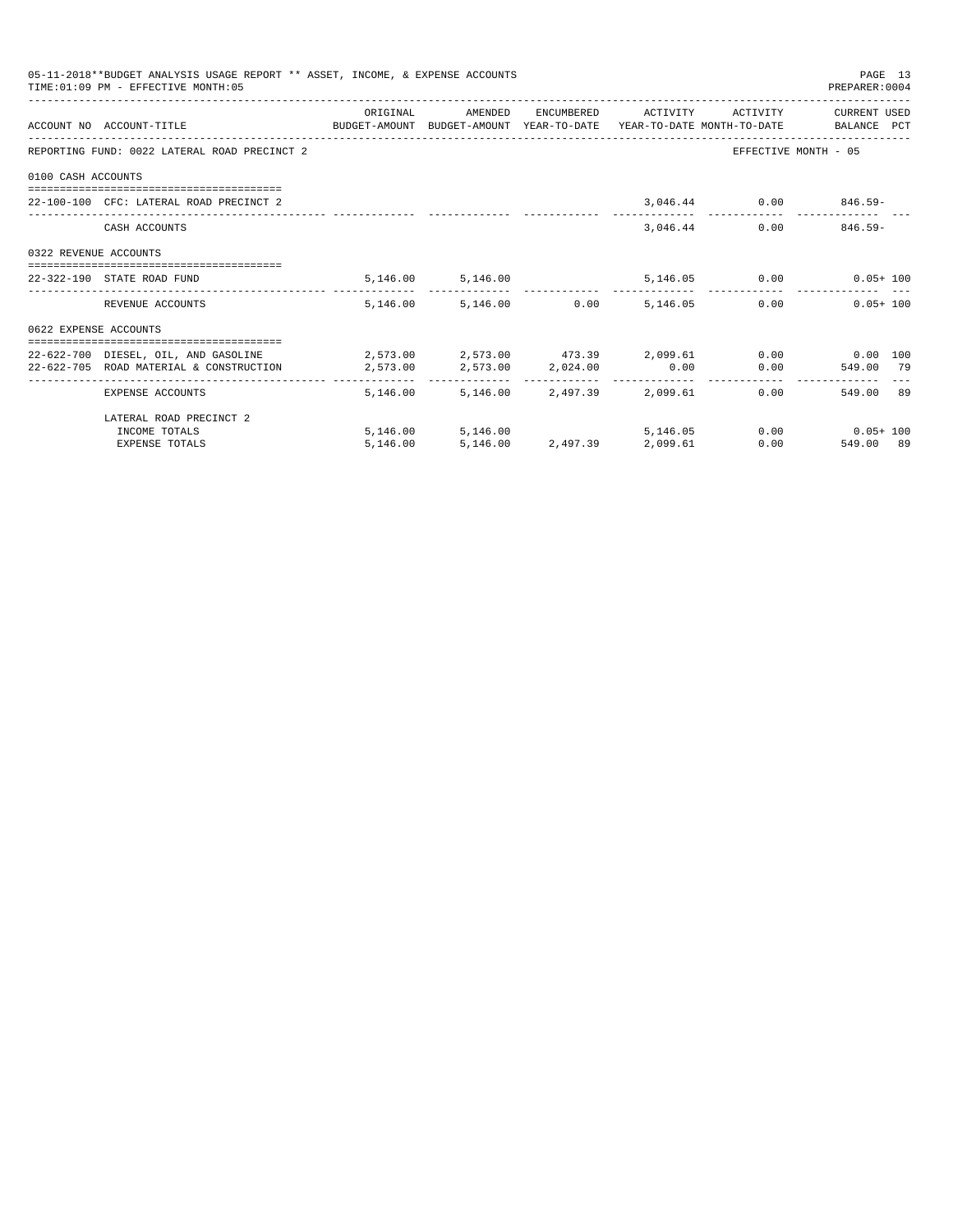|                       | 05-11-2018**BUDGET ANALYSIS USAGE REPORT ** ASSET, INCOME, & EXPENSE ACCOUNTS<br>TIME: 01:09 PM - EFFECTIVE MONTH: 05 |                                                             |                                     |                            |            |                              | PAGE 14<br>PREPARER: 0004 |    |
|-----------------------|-----------------------------------------------------------------------------------------------------------------------|-------------------------------------------------------------|-------------------------------------|----------------------------|------------|------------------------------|---------------------------|----|
|                       | ACCOUNT NO ACCOUNT-TITLE COMPUTE SUDGET-AMOUNT BUDGET-AMOUNT YEAR-TO-DATE YEAR-TO-DATE MONTH-TO-DATE BALANCE PCT      | ORIGINAL                                                    | AMENDED                             |                            |            | ENCUMBERED ACTIVITY ACTIVITY | CURRENT USED              |    |
|                       | REPORTING FUND: 0023 LATERAL ROAD PRECINCT 3                                                                          |                                                             |                                     |                            |            |                              | EFFECTIVE MONTH - 05      |    |
| 0100 CASH ACCOUNTS    |                                                                                                                       |                                                             |                                     |                            |            |                              |                           |    |
|                       | 23-100-100 CFC: LATERAL ROAD PRECINCT 3                                                                               |                                                             |                                     |                            |            |                              | 1,542.30 0.00 3,603.76-   |    |
|                       | CASH ACCOUNTS                                                                                                         |                                                             |                                     |                            | 1,542.30   |                              | 0.00<br>$3.603.76 -$      |    |
| 0323 REVENUE ACCOUNTS |                                                                                                                       |                                                             |                                     |                            |            |                              |                           |    |
|                       | 23-323-190 STATE ROAD FUND                                                                                            |                                                             | 5, 146.00 5, 146.00                 |                            |            | 5,146.06 0.00                | $0.06 + 100$              |    |
|                       | REVENUE ACCOUNTS                                                                                                      |                                                             | 5,146.00 5,146.00 0.00              |                            | 5,146.06   |                              | 0.00<br>$0.06 + 100$      |    |
| 0623 EXPENSE ACCOUNTS |                                                                                                                       |                                                             |                                     |                            |            |                              |                           |    |
|                       | 23-623-700 DIESEL, OIL, AND GASOLINE                                                                                  | $2,573.00$ $2,573.00$ $1,007.37$ $1,228.76$ $0.00$ $336.87$ |                                     |                            |            |                              |                           | 87 |
|                       | 23-623-705 ROAD MATERIAL & CONSTRUCTION                                                                               | $2,573.00$ $2,573.00$ $0.00$ $2,375.00$                     |                                     |                            |            |                              | $0.00$ 198.00 92          |    |
|                       | EXPENSE ACCOUNTS                                                                                                      |                                                             | 5,146.00 5,146.00 1,007.37 3,603.76 |                            |            |                              | 0.00<br>534.87            | 90 |
|                       | LATERAL ROAD PRECINCT 3                                                                                               |                                                             |                                     |                            |            |                              |                           |    |
|                       | INCOME TOTALS                                                                                                         |                                                             | 5,146.00 5,146.00                   |                            | 5, 146, 06 |                              | $0.00$ $0.06 + 100$       |    |
|                       | <b>EXPENSE TOTALS</b>                                                                                                 | 5.146.00                                                    |                                     | 5,146.00 1,007.37 3,603.76 |            |                              | 0.00<br>534.87 90         |    |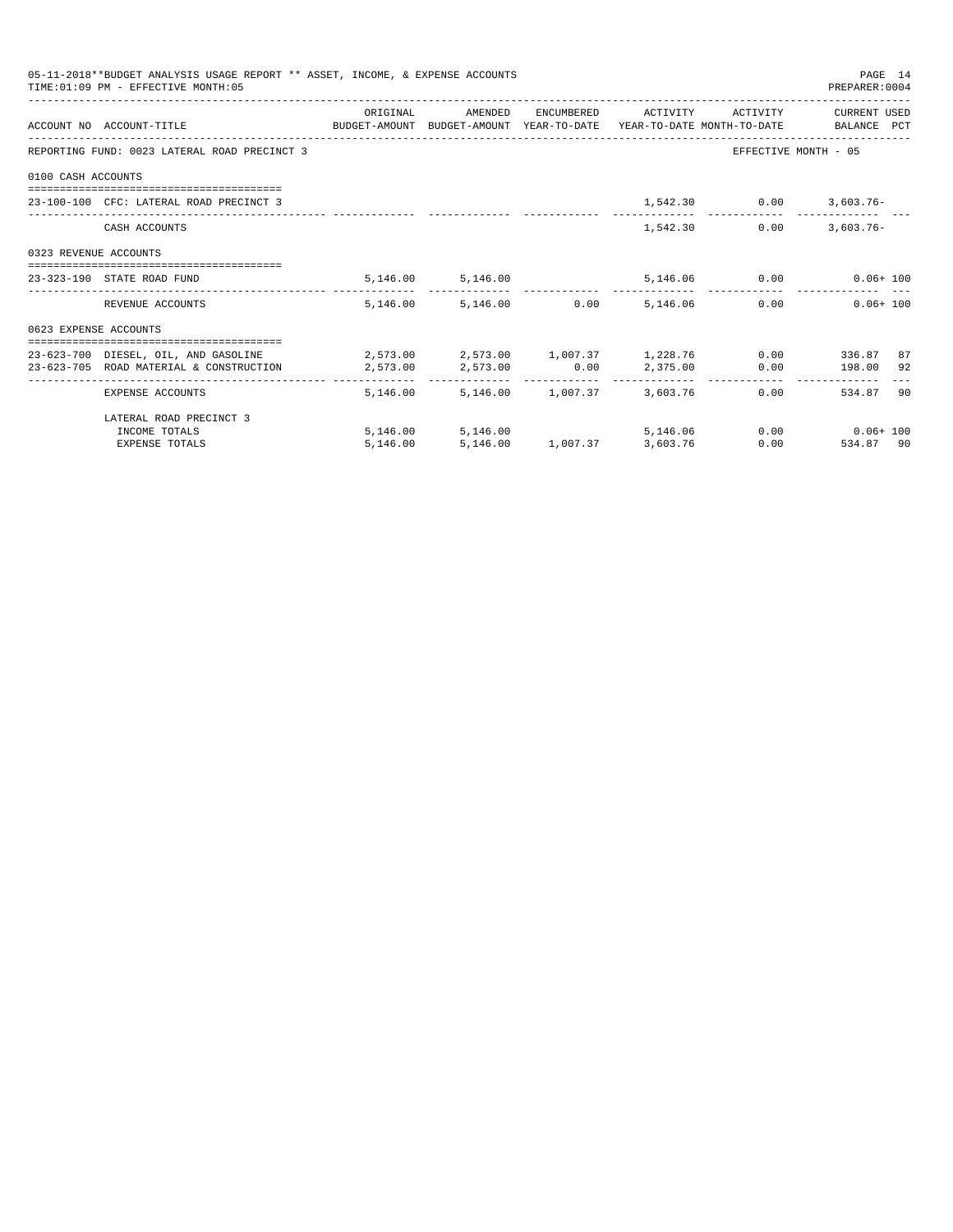|                       | 05-11-2018**BUDGET ANALYSIS USAGE REPORT ** ASSET, INCOME, & EXPENSE ACCOUNTS<br>TIME: 01:09 PM - EFFECTIVE MONTH: 05 |          |                        |                                         |                     |                       | PAGE 15<br>PREPARER: 0004     |
|-----------------------|-----------------------------------------------------------------------------------------------------------------------|----------|------------------------|-----------------------------------------|---------------------|-----------------------|-------------------------------|
|                       |                                                                                                                       | ORIGINAL | AMENDED                |                                         | ENCUMBERED ACTIVITY | ACTIVITY              | CURRENT USED                  |
|                       | ACCOUNT NO ACCOUNT-TITLE CONTROL CONTROLLER ANOUNT BUDGET-AMOUNT VEAR-TO-DATE YEAR-TO-DATE MONTH-TO-DATE BALANCE PCT  |          |                        |                                         |                     |                       |                               |
|                       | REPORTING FUND: 0024 LATERAL ROAD PRECINCT 4                                                                          |          |                        |                                         |                     |                       | EFFECTIVE MONTH - 05          |
| 0100 CASH ACCOUNTS    |                                                                                                                       |          |                        |                                         |                     |                       |                               |
|                       | 24-100-100 CFC: LATERAL ROAD PRECINCT 4                                                                               |          |                        |                                         |                     | 511.90 0.00 3,107.13- |                               |
|                       | CASH ACCOUNTS                                                                                                         |          |                        |                                         |                     | 0.00<br>511.90        | $3.107.13 -$                  |
| 0324 REVENUE ACCOUNTS |                                                                                                                       |          |                        |                                         |                     |                       |                               |
|                       | 24-324-190 STATE ROAD FUND                                                                                            |          | 5,146.00 5,146.00      |                                         |                     |                       | 5,146.05 0.00 0.05+100        |
|                       | REVENUE ACCOUNTS                                                                                                      |          | 5,146.00 5,146.00 0.00 |                                         | 5,146.05            |                       | $0.05 + 100$<br>0.00          |
| 0624 EXPENSE ACCOUNTS |                                                                                                                       |          |                        |                                         |                     |                       |                               |
|                       | 24-624-700 DIESEL, OIL, AND GASOLINE 2,573.00 2,573.00 511.85 2,061.15                                                |          |                        |                                         |                     |                       | 0.00<br>$0.00$ 100            |
|                       | 24-624-705 ROAD MATERIAL & CONSTRUCTION                                                                               | 2,573.00 | 2,573.00 0.00          |                                         | 2,573.00            |                       | $0.00$ and $0.00$<br>0.00 100 |
|                       | EXPENSE ACCOUNTS                                                                                                      | 5,146.00 |                        | -----------<br>5,146.00 511.85 4,634.15 |                     |                       | 0.00<br>0.00 100              |
|                       | LATERAL ROAD PRECINCT 4                                                                                               |          |                        |                                         |                     |                       |                               |
|                       | INCOME TOTALS                                                                                                         |          | 5,146.00 5,146.00      |                                         |                     | 5, 146, 05            | 0.00<br>$0.05 + 100$          |
|                       | <b>EXPENSE TOTALS</b>                                                                                                 | 5,146.00 | 5,146.00               | 511.85 4,634.15                         |                     | 0.00                  | 0.00 100                      |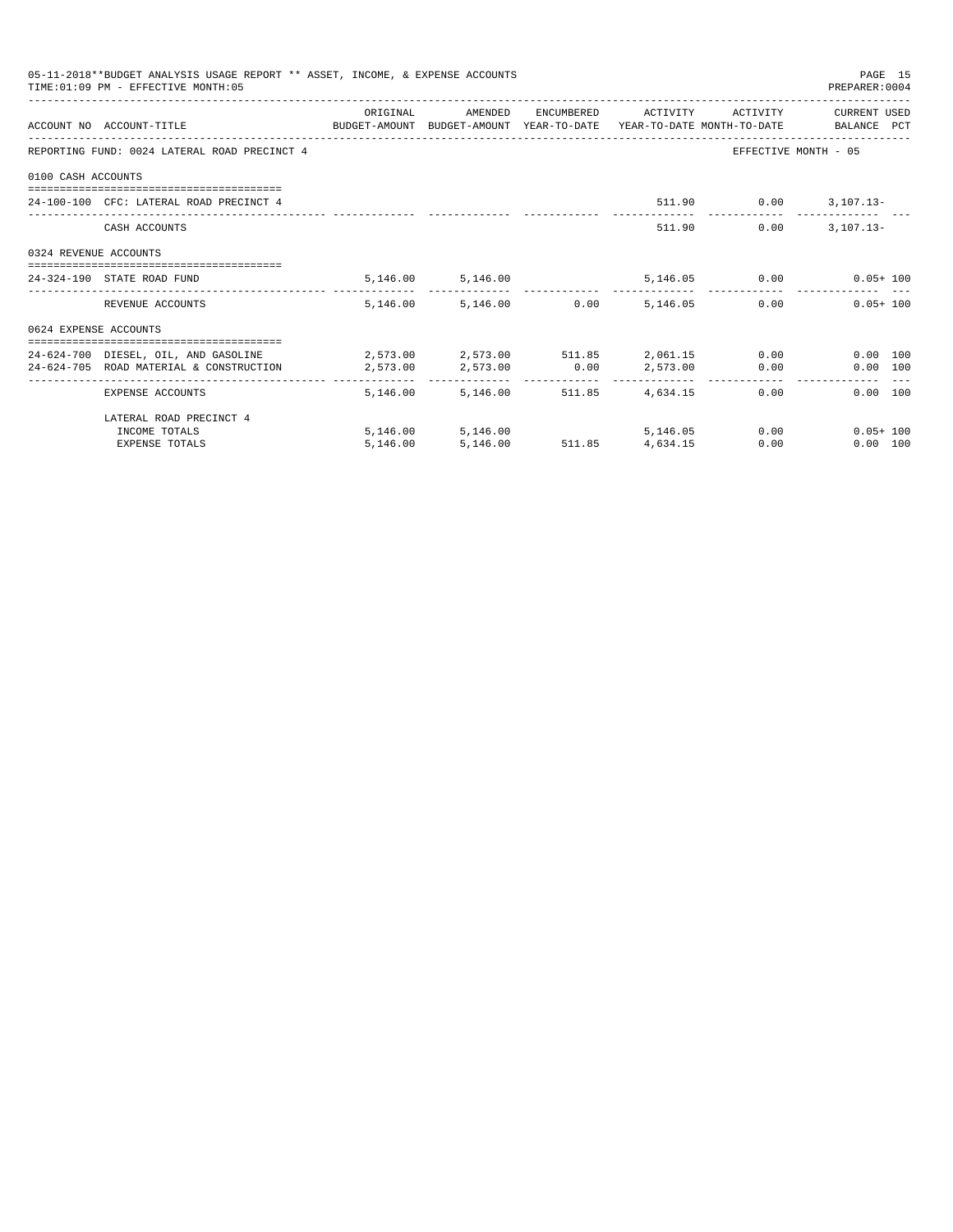|                       | 05-11-2018**BUDGET ANALYSIS USAGE REPORT ** ASSET, INCOME, & EXPENSE ACCOUNTS<br>TIME: 01:09 PM - EFFECTIVE MONTH: 05 |          |         |               |                                         |                           | PAGE 16<br>PREPARER: 0004 |
|-----------------------|-----------------------------------------------------------------------------------------------------------------------|----------|---------|---------------|-----------------------------------------|---------------------------|---------------------------|
|                       | ACCOUNT NO ACCOUNT-TITLE<br>BUDGET-AMOUNT BUDGET-AMOUNT YEAR-TO-DATE YEAR-TO-DATE MONTH-TO-DATE BALANCE PCT           | ORIGINAL | AMENDED |               | ENCUMBERED ACTIVITY                     | ACTIVITY                  | CURRENT USED              |
|                       | REPORTING FUND: 0030 COURT RECORDS PRESERVATION FUND                                                                  |          |         |               |                                         | EFFECTIVE MONTH - 05      |                           |
| 0100 CASH ACCOUNTS    |                                                                                                                       |          |         |               |                                         |                           |                           |
|                       | 30-100-100 CFC: COURT RECORDS PRES FUND                                                                               |          |         |               |                                         | 505.59 40.00 4,066.61     |                           |
|                       | CASH ACCOUNTS                                                                                                         |          |         |               | 505.59                                  | 40.00                     | 4,066.61                  |
| 0330 REVENUE ACCOUNTS |                                                                                                                       |          |         |               |                                         |                           |                           |
|                       | 30-330-180 INTEREST EARNED                                                                                            | 1.00     | 1.00    |               |                                         | $5.59$ 0.00               | $4.59 + 559$              |
|                       | 30-330-730 RECORDS PRESERVATION FEES                                                                                  | 500.00   | 500.00  |               | 500.00                                  | 40.00                     | 0.00 100                  |
|                       | REVENUE ACCOUNTS                                                                                                      | 501.00   | 501.00  |               | . _ _ _ _ _ _ _ _ _ _<br>0.00<br>505.59 | 40.00                     | $4.59 + 101$              |
| 0730 EXPENSE ACCOUNTS |                                                                                                                       |          |         |               |                                         |                           |                           |
|                       | ===============================<br>30-730-730 RECORDS PRES EXPENSES                                                   | 0.00     | 0.00    | 0.00          |                                         | $0.00$ 0.00               | 0.00                      |
|                       | EXPENSE ACCOUNTS                                                                                                      | 0.00     | 0.00    | ------------- | -------------<br>0.00                   | $0.00$ and $0.00$<br>0.00 | 0.00                      |
|                       | COURT RECORDS PRESERVATION FUND                                                                                       |          |         |               |                                         |                           |                           |
|                       | INCOME TOTALS                                                                                                         | 501.00   | 501.00  |               |                                         | 505.59 40.00              | $4.59 + 101$              |
|                       | <b>EXPENSE TOTALS</b>                                                                                                 | 0.00     | 0.00    | 0.00          | 0.00                                    | 0.00                      | 0.00                      |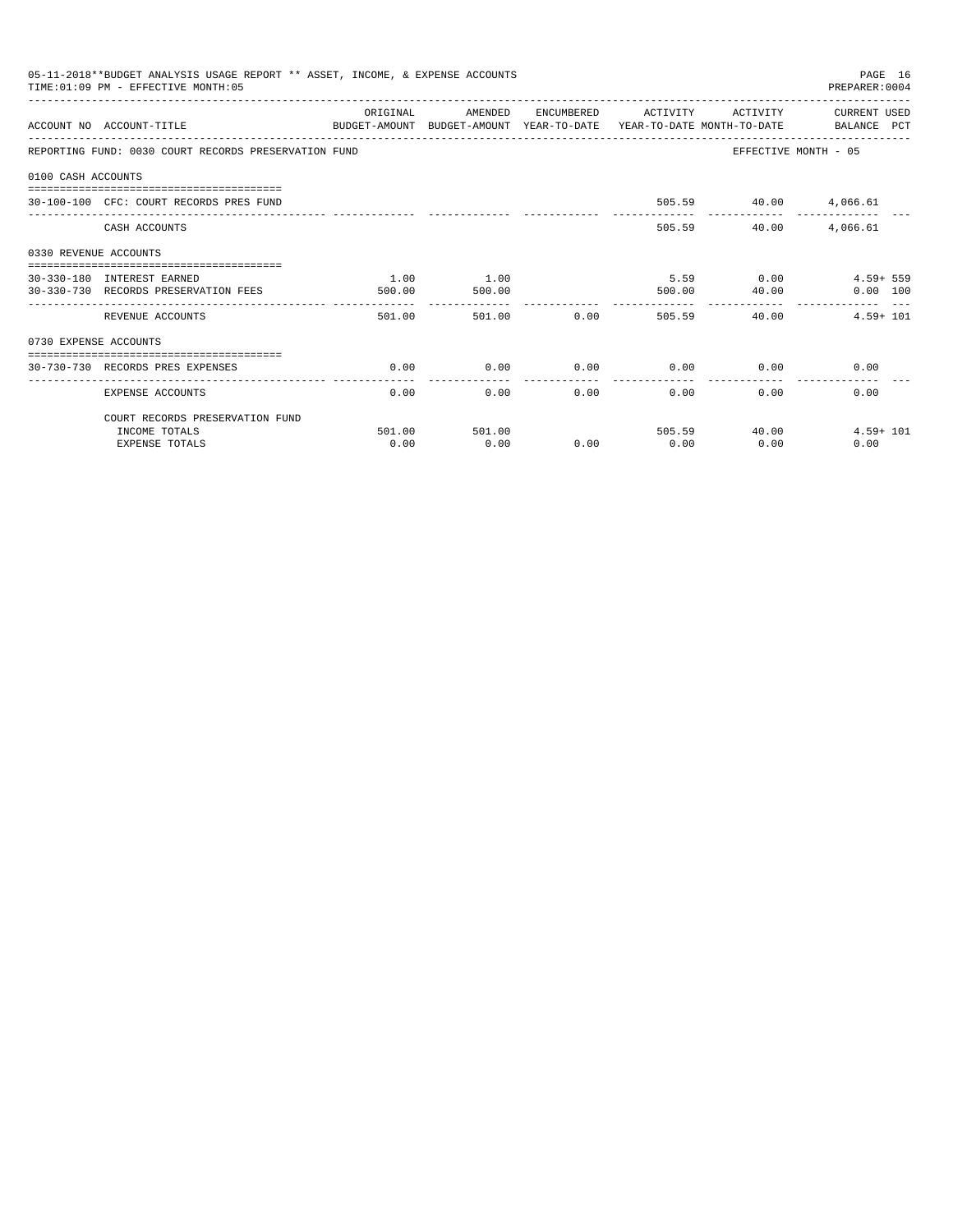|                       | 05-11-2018**BUDGET ANALYSIS USAGE REPORT ** ASSET, INCOME, & EXPENSE ACCOUNTS<br>TIME: 01:09 PM - EFFECTIVE MONTH: 05 |           |               |                |                       |                   | PAGE 17<br>PREPARER: 0004 |
|-----------------------|-----------------------------------------------------------------------------------------------------------------------|-----------|---------------|----------------|-----------------------|-------------------|---------------------------|
|                       | ACCOUNT NO ACCOUNT-TITLE CONTROL SUDGET-AMOUNT BUDGET-AMOUNT YEAR-TO-DATE YEAR-TO-DATE MONTH-TO-DATE BALANCE PCT      | OR TGTNAL | AMENDED       | ENCUMBERED     | ACTIVITY              | ACTIVITY          | CURRENT USED              |
|                       | REPORTING FUND: 0033 C&D COURT TECHNOLOGY FUND                                                                        |           |               |                |                       |                   | EFFECTIVE MONTH - 05      |
| 0100 CASH ACCOUNTS    |                                                                                                                       |           |               |                |                       |                   |                           |
|                       | 33-100-100 CFC: C&D COURT TECHNOLOGY FUND                                                                             |           |               |                |                       | 50.18 0.00 455.56 |                           |
|                       | CASH ACCOUNTS                                                                                                         |           |               |                | 50.18                 |                   | 0.00<br>455.56            |
| 0333 REVENUE ACCOUNTS |                                                                                                                       |           |               |                |                       |                   |                           |
|                       | 33-333-180 INTEREST EARNED                                                                                            | 0.00      | 0.00          |                | 0.00                  |                   | $0.00$ 0.00               |
|                       | 33-333-733 C&D COURT TECH FEES                                                                                        | 36.00     | 36.00         |                | 50.18                 | 0.00              | 14.18+ 139                |
|                       | REVENUE ACCOUNTS                                                                                                      | 36.00     | ------------- | 0.00<br>36.00  | ___________<br>50.18  |                   | 0.00<br>14.18+ 139        |
| 0733 EXPENSE ACCOUNTS |                                                                                                                       |           |               |                |                       |                   |                           |
|                       | -------------------------------------<br>33-733-733 C&D COURT TECH EXPENSES                                           | 0.00      | 0.00          | 0.00           | 0.00                  |                   | 0.00<br>0.00              |
|                       | . <u>.</u> .<br>EXPENSE ACCOUNTS                                                                                      | 0.00      | 0.00          | -------------- | -------------<br>0.00 | 0.00<br>$0.00 -$  | 0.00                      |
|                       | C&D COURT TECHNOLOGY FUND                                                                                             |           |               |                |                       |                   |                           |
|                       | INCOME TOTALS                                                                                                         | 36.00     | 36.00         |                | 50.18                 |                   | $0.00$ 14.18+139          |
|                       | <b>EXPENSE TOTALS</b>                                                                                                 | 0.00      | 0.00          | 0.00           | 0.00                  | 0.00              | 0.00                      |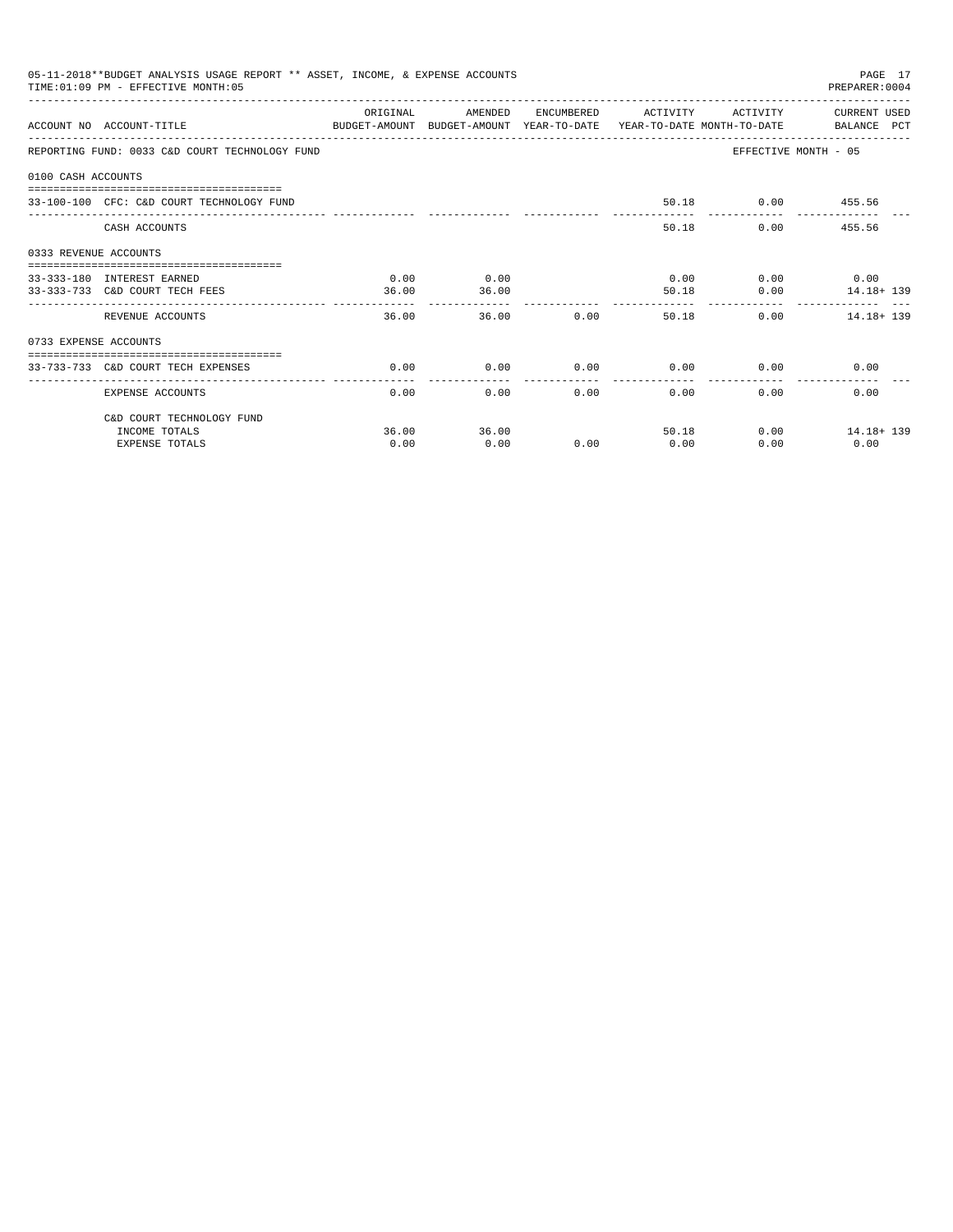|                       | 05-11-2018**BUDGET ANALYSIS USAGE REPORT ** ASSET, INCOME, & EXPENSE ACCOUNTS<br>TIME: 01:09 PM - EFFECTIVE MONTH: 05 |          |               |        |                          |                             | PAGE 18<br>PREPARER: 0004 |    |
|-----------------------|-----------------------------------------------------------------------------------------------------------------------|----------|---------------|--------|--------------------------|-----------------------------|---------------------------|----|
|                       | ACCOUNT NO ACCOUNT-TITLE<br>BUDGET-AMOUNT BUDGET-AMOUNT YEAR-TO-DATE YEAR-TO-DATE MONTH-TO-DATE BALANCE PCT           | ORIGINAL | AMENDED       |        | ENCUMBERED ACTIVITY      | ACTIVITY                    | CURRENT USED              |    |
|                       | REPORTING FUND: 0036 DISTRICT COURT RECORDS TECH FUND                                                                 |          |               |        |                          | EFFECTIVE MONTH - 05        |                           |    |
| 0100 CASH ACCOUNTS    |                                                                                                                       |          |               |        |                          |                             |                           |    |
|                       | 36-100-100 CFC: DIST COURT RECORDS TECH FUND                                                                          |          |               |        |                          | 382.34 15.00 3,409.62       |                           |    |
|                       | CASH ACCOUNTS                                                                                                         |          |               |        |                          | 382.34 15.00                | 3,409.62                  |    |
| 0336 REVENUE ACCOUNTS |                                                                                                                       |          |               |        |                          |                             |                           |    |
|                       | 36-336-180 INTEREST EARNED                                                                                            | 26.00    | 26.00         |        |                          | 2.34 0.00 23.66 09          |                           |    |
|                       | 36-336-736 DIST COURT REC TECH FEES                                                                                   | 500.00   | 500.00        |        |                          | 380.00 15.00                | 120.00 76                 |    |
|                       | REVENUE ACCOUNTS                                                                                                      | 526.00   |               | 526.00 |                          | $0.00$ 382.34 15.00 143.66  |                           | 73 |
| 0736 EXPENSE ACCOUNTS |                                                                                                                       |          |               |        |                          |                             |                           |    |
|                       | 36-736-736 DIST COURT REC TECH EXPENSES                                                                               | 0.00     | 0.00          |        |                          | $0.00$ $0.00$ $0.00$ $0.00$ | 0.00                      |    |
|                       | EXPENSE ACCOUNTS                                                                                                      | 0.00     |               | 0.00   | ----------------<br>0.00 | 0.00                        | 0.00<br>0.00              |    |
|                       | DISTRICT COURT RECORDS TECH FUND                                                                                      |          |               |        |                          |                             |                           |    |
|                       | INCOME TOTALS                                                                                                         |          | 526.00 526.00 |        |                          | 382.34 15.00 143.66 73      |                           |    |
|                       | <b>EXPENSE TOTALS</b>                                                                                                 | 0.00     | 0.00          | 0.00   | 0.00                     | 0.00                        | 0.00                      |    |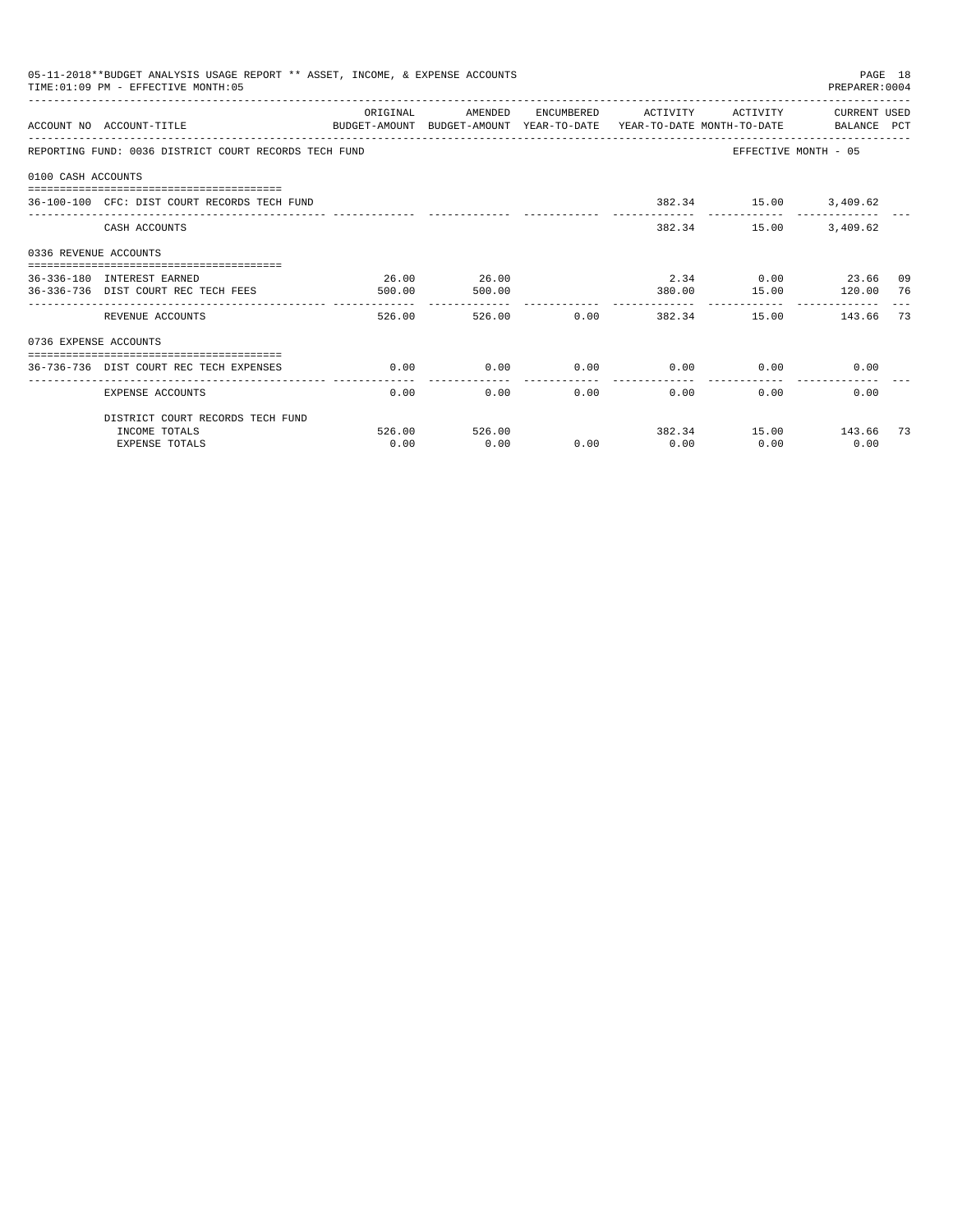|                    | 05-11-2018**BUDGET ANALYSIS USAGE REPORT ** ASSET, INCOME, & EXPENSE ACCOUNTS<br>TIME: 01:09 PM - EFFECTIVE MONTH: 05 |                   |                                                     |            |                                        |                      | PAGE 19<br>PREPARER: 0004            |
|--------------------|-----------------------------------------------------------------------------------------------------------------------|-------------------|-----------------------------------------------------|------------|----------------------------------------|----------------------|--------------------------------------|
|                    | ACCOUNT NO ACCOUNT-TITLE                                                                                              | ORIGINAL          | AMENDED<br>BUDGET-AMOUNT BUDGET-AMOUNT YEAR-TO-DATE | ENCUMBERED | ACTIVITY<br>YEAR-TO-DATE MONTH-TO-DATE | ACTIVITY             | CURRENT USED<br>BALANCE PCT          |
|                    | REPORTING FUND: 0038 FEMA FUND                                                                                        |                   |                                                     |            |                                        | EFFECTIVE MONTH - 05 |                                      |
| 0100 CASH ACCOUNTS |                                                                                                                       |                   |                                                     |            |                                        |                      |                                      |
|                    | 38-100-160 FEMA CHECKING                                                                                              |                   |                                                     |            |                                        | $33,827.67 - 0.00$   | 50,327.57                            |
|                    | CASH ACCOUNTS                                                                                                         |                   |                                                     |            | $33,827.67-$                           | 0.00                 | 50,327.57                            |
|                    | 0200 LIABILITY ACCOUNT                                                                                                |                   |                                                     |            |                                        |                      |                                      |
|                    | 38-200-999 SYSTEM ADDED FUND BALANCE                                                                                  | 0.00              | 0.00                                                | 0.00       | 0.00                                   | 0.00                 | 0.00                                 |
|                    | LIABILITY ACCOUNT                                                                                                     | 0.00              | 0.00                                                | 0.00       | 0.00                                   | 0.00                 | 0.00                                 |
| 0300 FEMA REVENUE  |                                                                                                                       |                   |                                                     |            |                                        |                      |                                      |
|                    | 38-300-110 REVENUE PCT1                                                                                               | 0.00              | 0.00                                                |            | 0.00                                   | 0.00                 | 0.00                                 |
|                    | 38-300-120 REVENUE PCT 2                                                                                              | 0.00              | 0.00                                                |            | 0.00                                   | 0.00                 | 0.00                                 |
|                    | 38-300-130 REVENUE PCT 3                                                                                              | 0.00              | 0.00                                                |            | 0.00                                   | 0.00                 | 0.00                                 |
|                    | 38-300-140 REVENUE PCT 4                                                                                              | 0.00              | 0.00                                                |            | 58,853.58                              | 0.00                 | $58,853.58+$                         |
|                    | 38-300-150 FEMA INTEREST EARNED                                                                                       | 0.00<br>$- - - -$ | 0.00<br>$- - - -$                                   |            | 531.77                                 | 0.00<br>. <u>.</u>   | $531.77+$<br>. _ _ _ _ _ _ _ _ _ _ _ |
|                    | FEMA REVENUE                                                                                                          | 0.00              | 0.00                                                | 0.00       | 59, 385, 35                            | 0.00                 | $59.385.35+$                         |
|                    | 0400 FEMA EXPENSE ACCOUNT                                                                                             |                   |                                                     |            |                                        |                      |                                      |
|                    | 38-400-305 EXPENSE PCT 1                                                                                              | 0.00              | 0.00                                                | 0.00       | 0.00                                   | 0.00                 | 0.00                                 |
|                    | 38-400-306 EXPENSE PCT 2                                                                                              | 0.00              | 0.00                                                | 0.00       | 0.00                                   | 0.00                 | 0.00                                 |
|                    | 38-400-307 EXPENSE PCT 3                                                                                              | 0.00              | 0.00                                                | 0.00       | 0.00                                   | 0.00                 | 0.00                                 |
|                    | 38-400-308 EXPENSE PCT 4                                                                                              | 0.00              | 0.00                                                | 0.00       | 8,853.58                               | 0.00                 | $8.853.58 -$                         |
|                    | FEMA EXPENSE ACCOUNT                                                                                                  | 0.00              | 0.00                                                | 0.00       | 8,853.58                               | 0.00                 | $8,853.58-$                          |
|                    | FEMA FUND                                                                                                             |                   |                                                     |            |                                        |                      |                                      |
|                    | INCOME TOTALS                                                                                                         | 0.00              | 0.00                                                |            | 59, 385, 35                            | 0.00                 | $59.385.35+$                         |
|                    | EXPENSE TOTALS                                                                                                        | 0.00              | 0.00                                                | 0.00       | 8,853.58                               | 0.00                 | $8.853.58 -$                         |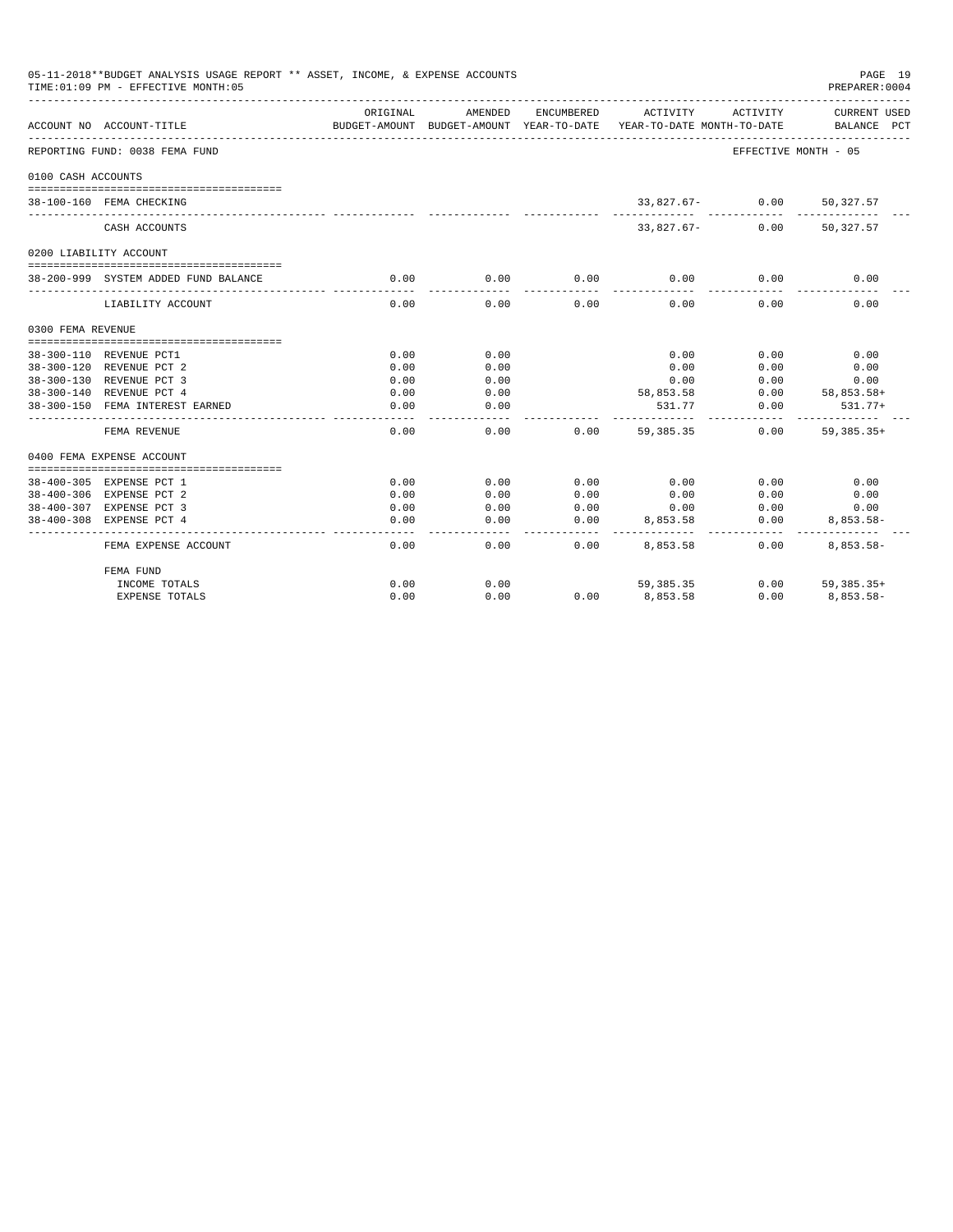|                    | 05-11-2018**BUDGET ANALYSIS USAGE REPORT ** ASSET, INCOME, & EXPENSE ACCOUNTS<br>TIME: 01:09 PM - EFFECTIVE MONTH: 05<br>------------------------------- |                |         |                 |                                                                                            |                        | PAGE 20<br>PREPARER: 0004           |
|--------------------|----------------------------------------------------------------------------------------------------------------------------------------------------------|----------------|---------|-----------------|--------------------------------------------------------------------------------------------|------------------------|-------------------------------------|
|                    | ACCOUNT NO ACCOUNT-TITLE                                                                                                                                 | ORIGINAL       | AMENDED |                 | ENCUMBERED ACTIVITY<br>BUDGET-AMOUNT BUDGET-AMOUNT YEAR-TO-DATE YEAR-TO-DATE MONTH-TO-DATE | ACTIVITY               | CURRENT USED<br>BALANCE PCT         |
|                    | REPORTING FUND: 0039 COMMISSARY PROFIT ACCOUNT                                                                                                           |                |         |                 |                                                                                            | EFFECTIVE MONTH - 05   |                                     |
| 0100 CASH ACCOUNTS |                                                                                                                                                          |                |         |                 |                                                                                            |                        |                                     |
|                    | 39-100-170 COMMISSARY CHECKING                                                                                                                           |                |         |                 |                                                                                            | 732.43 365.56 1,638.97 |                                     |
|                    | CASH ACCOUNTS                                                                                                                                            |                |         |                 |                                                                                            | 732.43 365.56 1,638.97 |                                     |
|                    | 0200 LIABILITY ACCOUNT                                                                                                                                   |                |         |                 |                                                                                            |                        |                                     |
|                    | 39-200-999 SYSTEM ADDED FUND BALANCE                                                                                                                     | 0.00           | 0.00    | 0.00            | 0.00                                                                                       | 0.00                   | 0.00                                |
|                    | LIABILITY ACCOUNT                                                                                                                                        | 0.00           | 0.00    | 0.00            | 0.00                                                                                       | 0.00                   | 0.00                                |
|                    | 0300 COMMISSARY REVENUE ACCOUNT                                                                                                                          |                |         |                 |                                                                                            |                        |                                     |
|                    |                                                                                                                                                          |                | 700.00  |                 |                                                                                            |                        |                                     |
|                    | 39-300-110 REVENUE COMMISSARY<br>39-300-120 INTEREST EARNED                                                                                              | 700.00<br>0.00 | 0.00    |                 | 8.08                                                                                       | 0.00                   | 724.35 365.56 24.35+ 103<br>$8.08+$ |
|                    |                                                                                                                                                          |                |         |                 |                                                                                            |                        |                                     |
|                    | COMMISSARY REVENUE ACCOUNT                                                                                                                               | 700.00         | 700.00  | 0.00            | 732.43                                                                                     | 365.56                 | $32.43 + 105$                       |
|                    | 0400 COMMISSARY EXPENSE                                                                                                                                  |                |         |                 |                                                                                            |                        |                                     |
|                    |                                                                                                                                                          |                |         |                 |                                                                                            |                        |                                     |
| 39-400-110 EXPENSE |                                                                                                                                                          | 0.00           | 0.00    | 0.00<br>------- | 0.00<br>-----------                                                                        | 0.00                   | 0.00                                |
|                    | COMMISSARY EXPENSE                                                                                                                                       | 0.00           | 0.00    |                 | 0.00<br>0.00                                                                               | 0.00                   | 0.00                                |
|                    | COMMISSARY PROFIT ACCOUNT                                                                                                                                |                |         |                 |                                                                                            |                        |                                     |
|                    | INCOME TOTALS                                                                                                                                            | 700.00         | 700.00  |                 |                                                                                            |                        | 732.43 365.56 32.43+ 105            |
|                    | <b>EXPENSE TOTALS</b>                                                                                                                                    | 0.00           | 0.00    | 0.00            | 0.00                                                                                       | 0.00                   | 0.00                                |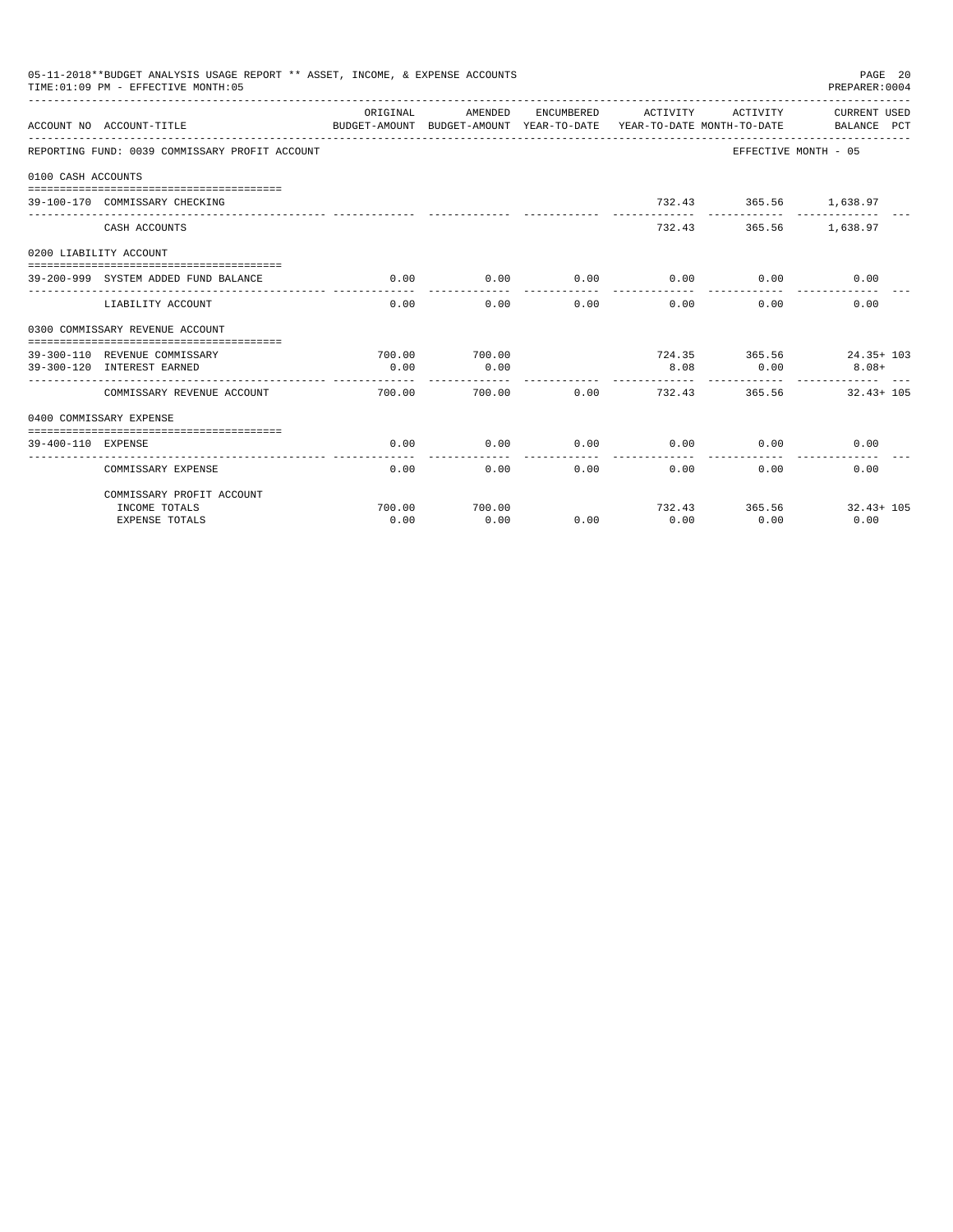|                       | 05-11-2018**BUDGET ANALYSIS USAGE REPORT ** ASSET, INCOME, & EXPENSE ACCOUNTS<br>TIME: 01:09 PM - EFFECTIVE MONTH: 05 |          |               |             |                                      |                    | PREPARER: 0004              | PAGE 21 |
|-----------------------|-----------------------------------------------------------------------------------------------------------------------|----------|---------------|-------------|--------------------------------------|--------------------|-----------------------------|---------|
|                       | ACCOUNT NO ACCOUNT-TITLE                                                                                              | ORIGINAL | AMENDED       |             | ENCUMBERED ACTIVITY                  | ACTIVITY           | CURRENT USED                |         |
|                       | BUDGET-AMOUNT BUDGET-AMOUNT YEAR-TO-DATE YEAR-TO-DATE MONTH-TO-DATE   BALANCE PCT                                     |          |               |             |                                      |                    |                             |         |
|                       | REPORTING FUND: 0040 ELECTION SERVICE CONTRACT FUND                                                                   |          |               |             |                                      |                    | EFFECTIVE MONTH - 05        |         |
| 0100 CASH ACCOUNTS    |                                                                                                                       |          |               |             |                                      |                    |                             |         |
|                       | 40-100-100 CFC: ELECTION SERVICES CONT FUND                                                                           |          |               |             |                                      | 324.51 0.00 629.73 |                             |         |
|                       | CASH ACCOUNTS                                                                                                         |          |               |             |                                      | 324.51             | $0.00$ and $0.00$<br>629.73 |         |
| 0340 REVENUE ACCOUNTS |                                                                                                                       |          |               |             |                                      |                    |                             |         |
|                       | 40-340-180 INTEREST EARNED                                                                                            | 0.00     | 0.00          |             | 0.00                                 |                    | $0.00$ 0.00                 |         |
|                       | 40-340-740 ELECTION SERVICE REVENUES                                                                                  | 800.00   | 800.00        |             |                                      | 324.51             | $0.00$ 475.49 41            |         |
|                       | REVENUE ACCOUNTS                                                                                                      | 800.00   |               | 800.00 0.00 |                                      | 324.51             | 0.00<br>475.49              | -41     |
| 0740 EXPENSE ACCOUNTS |                                                                                                                       |          |               |             |                                      |                    |                             |         |
|                       | 40-740-740 ELECTION SERVICE EXPENSES                                                                                  | 800.00   | 800.00        | $0.00$ 0.00 |                                      |                    | 0.00<br>800.00 00           |         |
|                       | EXPENSE ACCOUNTS                                                                                                      | 800.00   | ------------- | 800.00      | ---------------<br>$0.00$ and $0.00$ | 0.00<br>0.00       | 800.00 00                   |         |
|                       | ELECTION SERVICE CONTRACT FUND                                                                                        |          |               |             |                                      |                    |                             |         |
|                       | INCOME TOTALS                                                                                                         | 800.00   | 800.00        |             |                                      | 324.51             | $0.00$ 475.49               | 41      |
|                       | <b>EXPENSE TOTALS</b>                                                                                                 | 800.00   | 800.00        | 0.00        | 0.00                                 | 0.00               | 800.00                      | 00      |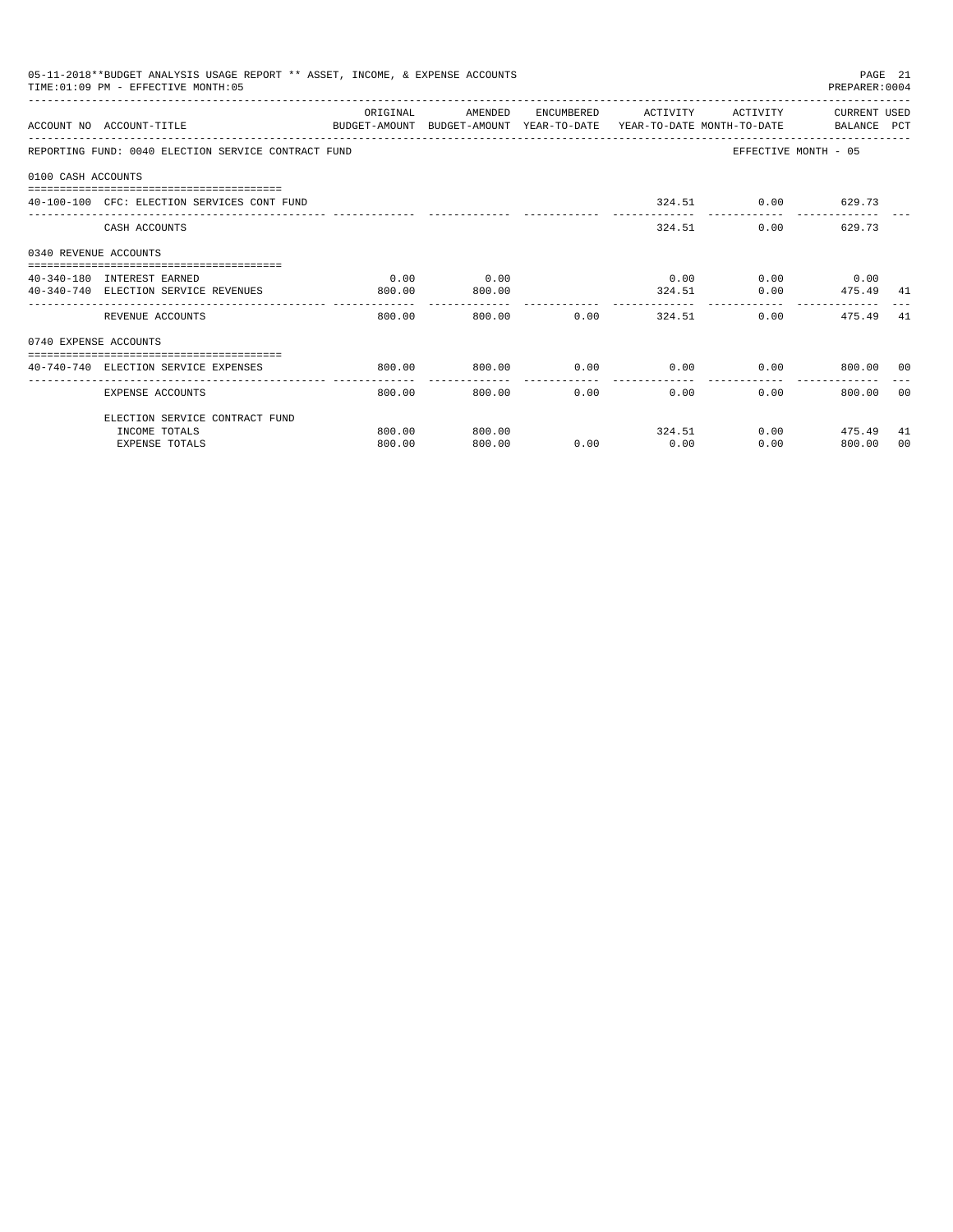|                       | 05-11-2018**BUDGET ANALYSIS USAGE REPORT ** ASSET, INCOME, & EXPENSE ACCOUNTS<br>PAGE 22<br>TIME: 01:09 PM - EFFECTIVE MONTH: 05<br>PREPARER: 0004 |          |           |                        |                       |                      |                             |  |  |  |  |
|-----------------------|----------------------------------------------------------------------------------------------------------------------------------------------------|----------|-----------|------------------------|-----------------------|----------------------|-----------------------------|--|--|--|--|
|                       | ACCOUNT NO ACCOUNT-TITLE<br>BUDGET-AMOUNT BUDGET-AMOUNT YEAR-TO-DATE YEAR-TO-DATE MONTH-TO-DATE                                                    | ORIGINAL | AMENDED   | ENCUMBERED             | ACTIVITY              | ACTIVITY             | CURRENT USED<br>BALANCE PCT |  |  |  |  |
|                       | REPORTING FUND: 0043 COUNTY ESCROW FUND                                                                                                            |          |           |                        |                       | EFFECTIVE MONTH - 05 |                             |  |  |  |  |
| 0100 CASH ACCOUNTS    |                                                                                                                                                    |          |           |                        |                       |                      |                             |  |  |  |  |
|                       | 43-100-100 CFC: COUNTY ESCROW FUND                                                                                                                 |          |           |                        | 0.00                  | $0.00$ 18,679.18     |                             |  |  |  |  |
|                       | CASH ACCOUNTS                                                                                                                                      |          |           |                        | 0.00                  |                      | $0.00$ 18,679.18            |  |  |  |  |
| 0343 REVENUE ACCOUNTS |                                                                                                                                                    |          |           |                        |                       |                      |                             |  |  |  |  |
|                       | 43-343-180 INTEREST EARNED                                                                                                                         | 0.00     | 0.00      |                        | 0.00                  | 0.00                 | 0.00                        |  |  |  |  |
|                       | 43-343-743 HOMELAND SECURITY INCOME                                                                                                                | 0.00     | 0.00      |                        | 0.00                  | 0.00                 | 0.00                        |  |  |  |  |
|                       | 43-343-744 CHAPTER 19 INCOME                                                                                                                       | 0.00     | 0.00      |                        | 0.00                  | 0.00                 | 0.00                        |  |  |  |  |
|                       | 43-343-745 EXTRADITION INCOME                                                                                                                      | 0.00     | 0.00      |                        | 0.00                  | 0.00                 | 0.00                        |  |  |  |  |
|                       | REVENUE ACCOUNTS                                                                                                                                   | 0.00     | 0.00      | 0.00                   | 0.00                  | 0.00                 | 0.00                        |  |  |  |  |
| 0743 EXPENSE ACCOUNTS |                                                                                                                                                    |          |           |                        |                       |                      |                             |  |  |  |  |
|                       | 43-743-743 HOMELAND SECURITY EXPENSES                                                                                                              | 0.00     | 0.00      | 0.00                   | 0.00                  | 0.00                 | 0.00                        |  |  |  |  |
|                       | 43-743-744 CHAPTER 19 EXPENSES                                                                                                                     | 0.00     | 0.00      | 0.00                   | 0.00                  | 0.00                 | 0.00                        |  |  |  |  |
|                       | 43-743-745 EXTRADITION EXPENSES                                                                                                                    | 0.00     | 0.00<br>. | 0.00<br>المامات ماليات | 0.00<br>$\frac{1}{2}$ | 0.00                 | 0.00                        |  |  |  |  |
|                       | EXPENSE ACCOUNTS                                                                                                                                   | 0.00     | 0.00      | 0.00                   | 0.00                  | 0.00                 | 0.00                        |  |  |  |  |
|                       | COUNTY ESCROW FUND                                                                                                                                 |          |           |                        |                       |                      |                             |  |  |  |  |
|                       | INCOME TOTALS                                                                                                                                      | 0.00     | 0.00      |                        | 0.00                  | 0.00                 | 0.00                        |  |  |  |  |
|                       | <b>EXPENSE TOTALS</b>                                                                                                                              | 0.00     | 0.00      | 0.00                   | 0.00                  | 0.00                 | 0.00                        |  |  |  |  |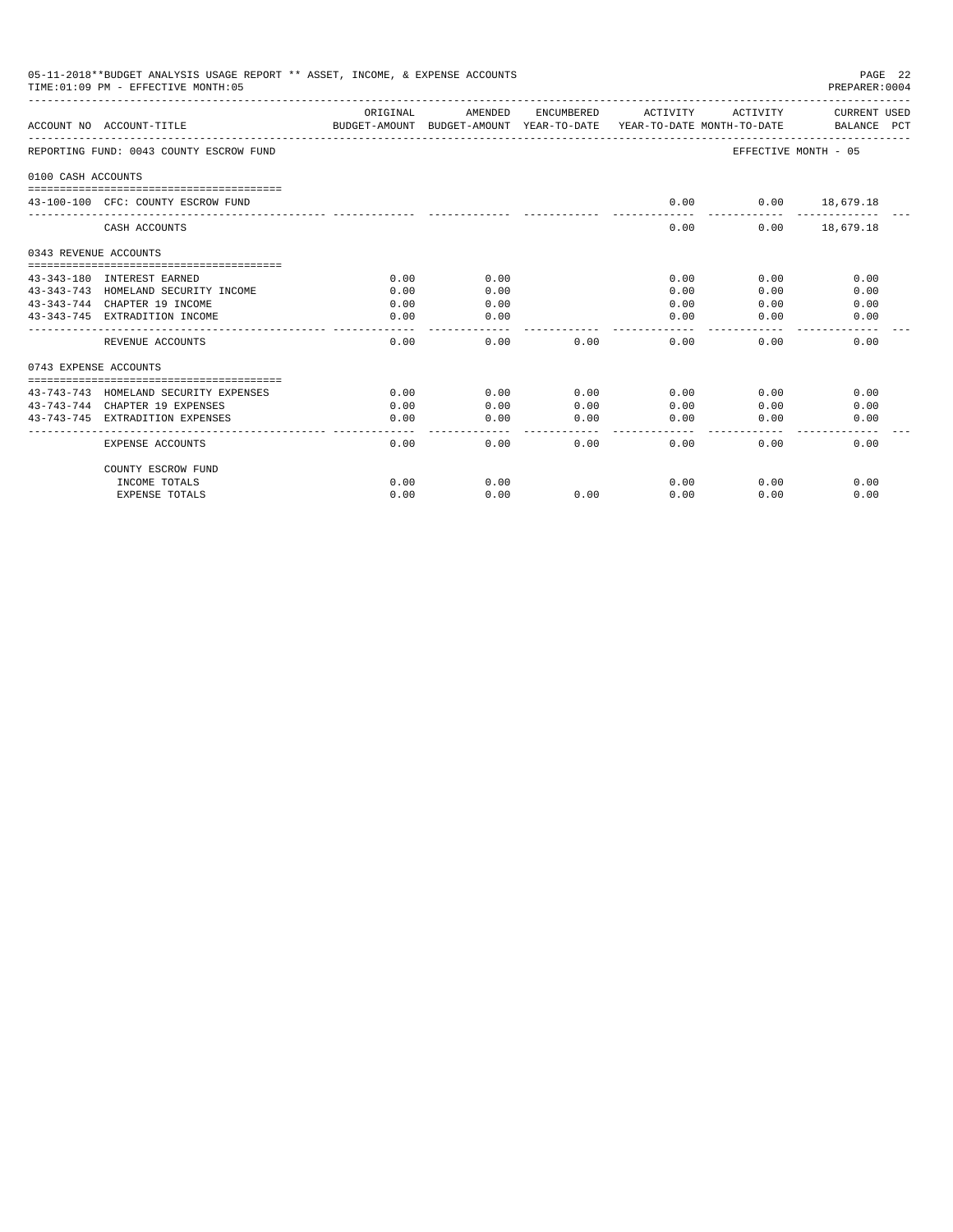|                       | 05-11-2018**BUDGET ANALYSIS USAGE REPORT ** ASSET, INCOME, & EXPENSE ACCOUNTS<br>TIME: 01:09 PM - EFFECTIVE MONTH: 05 |           |                                                         |                   |                              | PAGE 23<br>PREPARER: 0004    |    |
|-----------------------|-----------------------------------------------------------------------------------------------------------------------|-----------|---------------------------------------------------------|-------------------|------------------------------|------------------------------|----|
|                       | ACCOUNT NO ACCOUNT-TITLE COMPUTE SUDGET-AMOUNT BUDGET-AMOUNT YEAR-TO-DATE YEAR-TO-DATE MONTH-TO-DATE BALANCE PCT      | ORIGINAL  | AMENDED                                                 |                   | ENCUMBERED ACTIVITY ACTIVITY | CURRENT USED                 |    |
|                       | REPORTING FUND: 0050 COUNTY CLERK ARCHIVES FUND                                                                       |           |                                                         |                   |                              | EFFECTIVE MONTH - 05         |    |
| 0100 CASH ACCOUNTS    |                                                                                                                       |           |                                                         |                   |                              |                              |    |
|                       | 50-100-100 CFC: COUNTY CLERK ARCHIVES FUND                                                                            |           |                                                         |                   | 10,474.56 515.00 68,724.69   |                              |    |
|                       | CASH ACCOUNTS                                                                                                         |           |                                                         |                   | 10,474.56 515.00 68,724.69   |                              |    |
| 0350 REVENUE ACCOUNTS |                                                                                                                       |           |                                                         |                   |                              |                              |    |
|                       | 50-350-180 INTEREST EARNED                                                                                            |           | $0.00$ 0.00                                             |                   |                              | $64.56$ 0.00 $64.56+$        |    |
|                       | 50-350-750 COUNTY CLERK ARCHIVE FEES 12,840.00 12,840.00                                                              |           |                                                         |                   |                              | 10,410.00 515.00 2,430.00 81 |    |
|                       | REVENUE ACCOUNTS                                                                                                      |           | $12,840.00$ $12,840.00$ $0.00$ $10,474.56$ 515.00       |                   |                              | 2,365.44 82                  |    |
| 0750 EXPENSE ACCOUNTS |                                                                                                                       |           |                                                         |                   |                              |                              |    |
|                       | =====================================<br>50-750-750 COUNTY CLERK ARCHIVE EXPENSES                                     |           | 52,000.00 52,000.00 0.00 0.00 0.00 0.00 52,000.00 00    |                   |                              |                              |    |
|                       | EXPENSE ACCOUNTS                                                                                                      | 52,000.00 | 52,000,00                                               | $0.00$ and $0.00$ | 0.00<br>0.00                 | 52,000.00 00                 |    |
|                       | COUNTY CLERK ARCHIVES FUND                                                                                            |           |                                                         |                   |                              |                              |    |
|                       | INCOME TOTALS                                                                                                         |           | $12,840.00$ $12,840.00$ $10,474.56$ $515.00$ $2,365.44$ |                   |                              |                              | 82 |
|                       | <b>EXPENSE TOTALS</b>                                                                                                 | 52,000.00 | 52,000.00                                               | $0.00$ 0.00       | 0.00                         | 52,000.00                    | 00 |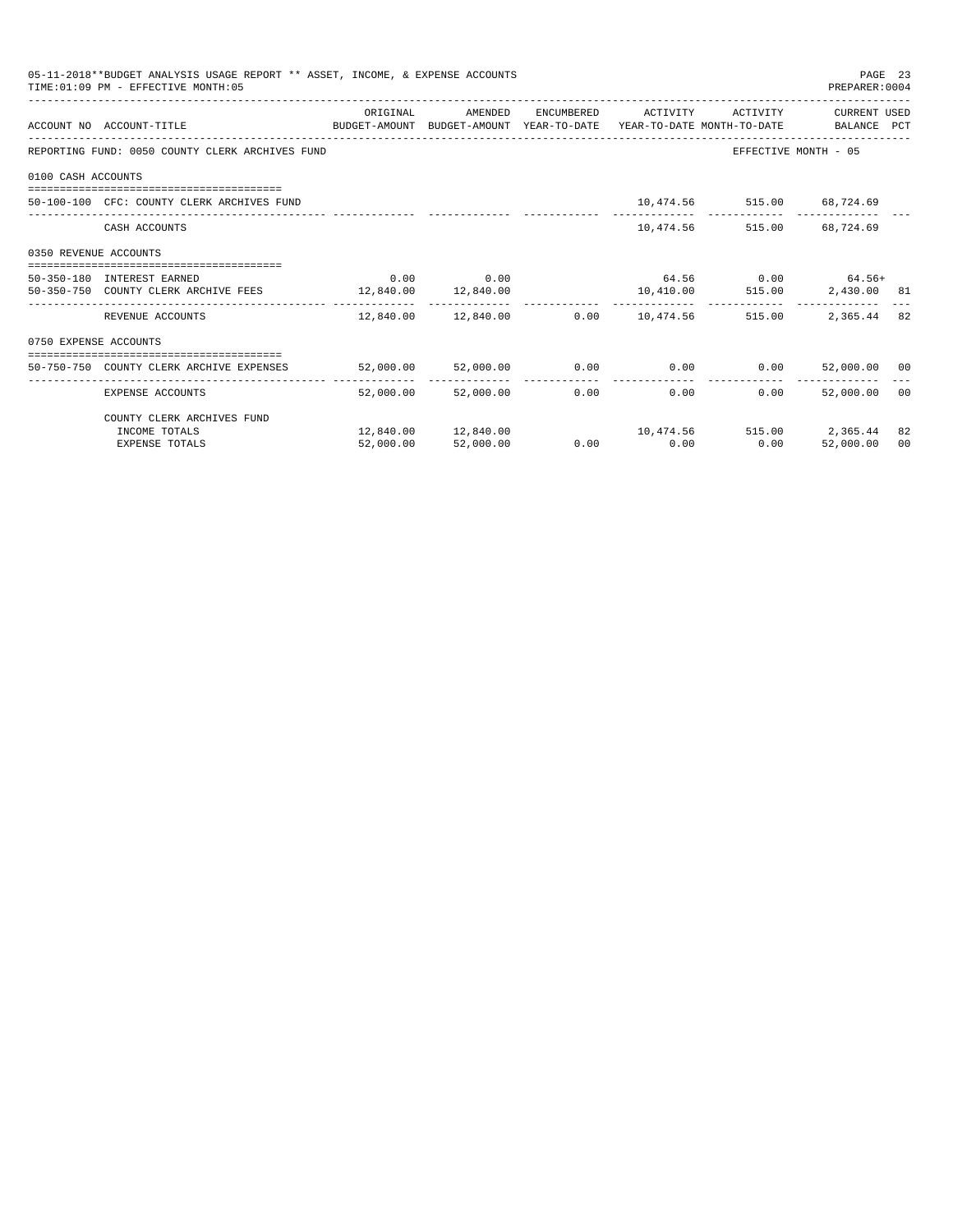|                       | 05-11-2018**BUDGET ANALYSIS USAGE REPORT ** ASSET, INCOME, & EXPENSE ACCOUNTS<br>TIME: 01:09 PM - EFFECTIVE MONTH: 05 |          |         |                   |                          |                        | PAGE 24<br>PREPARER: 0004 |  |
|-----------------------|-----------------------------------------------------------------------------------------------------------------------|----------|---------|-------------------|--------------------------|------------------------|---------------------------|--|
|                       | ACCOUNT NO ACCOUNT-TITLE CONTROL SUDGET-AMOUNT BUDGET-AMOUNT YEAR-TO-DATE YEAR-TO-DATE MONTH-TO-DATE BALANCE PCT      | ORIGINAL | AMENDED |                   | ENCUMBERED ACTIVITY      | ACTIVITY               | CURRENT USED              |  |
|                       | REPORTING FUND: 0053 JUDICIAL TRAINING FUND                                                                           |          |         |                   |                          |                        | EFFECTIVE MONTH - 05      |  |
| 0100 CASH ACCOUNTS    |                                                                                                                       |          |         |                   |                          |                        |                           |  |
|                       | 53-100-100 JUDICIAL TRAINING FUND                                                                                     |          |         |                   | $95.00 -$                |                        | 5.00 791.01               |  |
|                       | CASH ACCOUNTS                                                                                                         |          |         |                   | $95.00 -$                | ______________________ | 5.00<br>791.01            |  |
| 0353 REVENUE ACCOUNTS | ==================================                                                                                    |          |         |                   |                          |                        |                           |  |
|                       | 53-353-180 INTEREST EARNED                                                                                            | 0.00     | 0.00    |                   | 0.00                     |                        | $0.00$ $0.00$             |  |
|                       | 53-353-753 JUDICIAL TRAINING FEES                                                                                     | 0.00     | 0.00    |                   | 65.00                    | 5.00                   | $65.00+$                  |  |
|                       | REVENUE ACCOUNTS                                                                                                      | 0.00     | 0.00    | 0.00              | ---------<br>65.00       | 5.00                   | $65.00+$                  |  |
| 0753 EXPENSE ACCOUNTS |                                                                                                                       |          |         |                   |                          |                        |                           |  |
|                       | 53-753-753 JUDICIAL TRAINING EXPENSES                                                                                 | 0.00     | 160.00  |                   | $0.00$ $160.00$ $0.00$   |                        | 0.00 100                  |  |
|                       | EXPENSE ACCOUNTS                                                                                                      | 0.00     | 160.00  | $0.00$ and $0.00$ | --------------<br>160.00 | $0.00 -$               | 0.00 100                  |  |
|                       | JUDICIAL TRAINING FUND                                                                                                |          |         |                   |                          |                        |                           |  |
|                       | INCOME TOTALS                                                                                                         | 0.00     | 0.00    |                   | 65.00                    |                        | 5.00<br>65.00+            |  |
|                       | <b>EXPENSE TOTALS</b>                                                                                                 | 0.00     | 160.00  | 0.00              | 160.00                   | 0.00                   | $0.00$ 100                |  |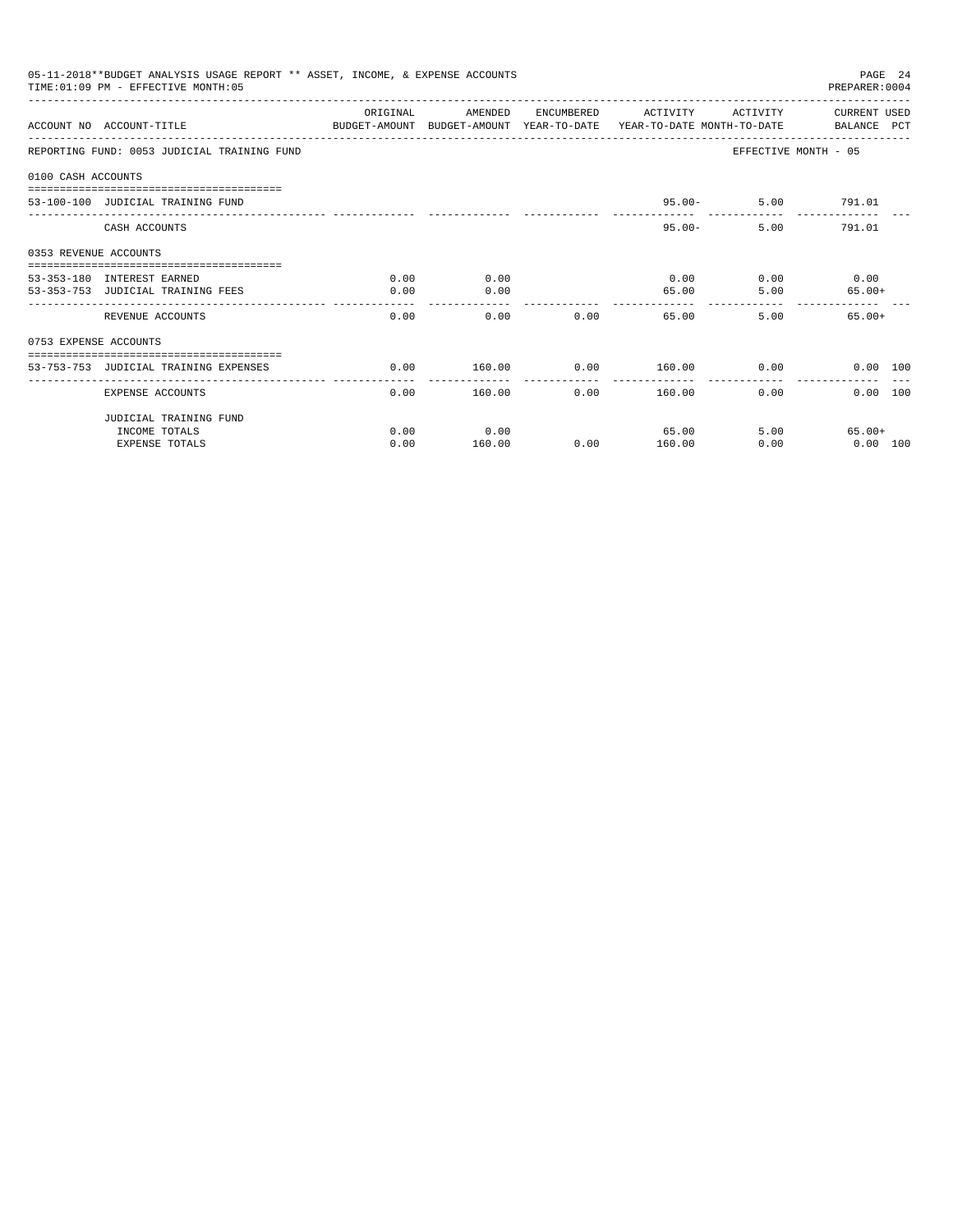|                       | 05-11-2018**BUDGET ANALYSIS USAGE REPORT ** ASSET, INCOME, & EXPENSE ACCOUNTS<br>TIME: 01:09 PM - EFFECTIVE MONTH: 05 |                     |             |                       |                                     |                                                                                 | PAGE 25<br>PREPARER: 0004 |    |
|-----------------------|-----------------------------------------------------------------------------------------------------------------------|---------------------|-------------|-----------------------|-------------------------------------|---------------------------------------------------------------------------------|---------------------------|----|
|                       | ACCOUNT NO ACCOUNT-TITLE                                                                                              | ORIGINAL            | AMENDED     |                       | ENCUMBERED ACTIVITY                 | BUDGET-AMOUNT BUDGET-AMOUNT YEAR-TO-DATE YEAR-TO-DATE MONTH-TO-DATE BALANCE PCT | ACTIVITY CURRENT USED     |    |
|                       | REPORTING FUND: 0056 COUNTY CLERK PRESERVATION FUND                                                                   |                     |             |                       |                                     | EFFECTIVE MONTH - 05                                                            |                           |    |
| 0100 CASH ACCOUNTS    |                                                                                                                       |                     |             |                       |                                     |                                                                                 |                           |    |
|                       |                                                                                                                       |                     |             |                       |                                     |                                                                                 |                           |    |
|                       | 56-100-100 CFC: COUNTY CLERK PRESERVATION                                                                             |                     |             |                       |                                     | 1,038.70 290.26- 29,241.12                                                      |                           |    |
|                       | CASH ACCOUNTS                                                                                                         |                     |             |                       |                                     | 1,038.70 290.26- 29,241.12                                                      |                           |    |
| 0356 REVENUE ACCOUNTS |                                                                                                                       |                     |             |                       |                                     |                                                                                 |                           |    |
|                       | 56-356-180 INTEREST EARNED                                                                                            |                     | 40.00 40.00 |                       |                                     | 200.66 0.00 160.66+ 502                                                         |                           |    |
|                       | 56-356-756 COUNTY CLERK PRESERVATION FEES 13,400.00 13,400.00                                                         |                     |             |                       |                                     | 8,444.17 335.00                                                                 | 4,955.83 63               |    |
|                       | 56-356-757 PRESERVATION VS HB 1744                                                                                    | 200.00              | 200.00      |                       |                                     | 2,032.50   165.00   1,832.50+   16                                              |                           |    |
|                       | REVENUE ACCOUNTS                                                                                                      |                     |             |                       |                                     | $13,640.00$ $13,640.00$ $0.00$ $10,677.33$ $500.00$                             | 2,962.67 78               |    |
| 0756 EXPENSE ACCOUNTS |                                                                                                                       |                     |             |                       |                                     |                                                                                 |                           |    |
|                       |                                                                                                                       |                     |             |                       |                                     |                                                                                 |                           |    |
|                       | 56-756-110 COUNTY CLERK ADMIN ASSISTANT                                                                               | 10,000.00 10,000.00 |             |                       |                                     | $0.00$ $4.018.75$ $216.00$                                                      | 5,981.25                  | 40 |
|                       | 56-756-200 FICA EXPENSE                                                                                               | 700.00              | 700.00      | 0.00                  | 300.53                              | 15.99 399.47                                                                    |                           | 43 |
|                       | 56-756-205 RETIREMENT EXPENSE                                                                                         | 700.00              | 700.00      | 0.00                  |                                     | 304.46 17.78 395.54 43                                                          |                           |    |
|                       | 56-756-756 COUNTY CLERK PRESERVATION EXPENSE 11,000.00 11,000.00 555.00 4,209.79 0.00                                 |                     |             |                       |                                     |                                                                                 | 6, 235. 21 43             |    |
|                       | 56-756-757 PRESERVATION VS HB 1744                                                                                    | 0.00                | 0.00        | 0.00<br>------------- | 0.00                                | 0.00<br>____________                                                            | 0.00                      |    |
|                       | EXPENSE ACCOUNTS                                                                                                      |                     |             |                       | 22,400.00 22,400.00 555.00 8,833.53 |                                                                                 | 249.77 13,011.47 42       |    |
|                       | COUNTY CLERK PRESERVATION FUND                                                                                        |                     |             |                       |                                     |                                                                                 |                           |    |
|                       | INCOME TOTALS                                                                                                         |                     |             |                       |                                     | $13,640.00$ $13,640.00$ $10,677.33$ $500.00$ $2,962.67$ 78                      |                           |    |
|                       | EXPENSE TOTALS                                                                                                        | 22,400.00           | 22,400.00   |                       |                                     | 555.00 8,833.53 249.77 13,011.47 42                                             |                           |    |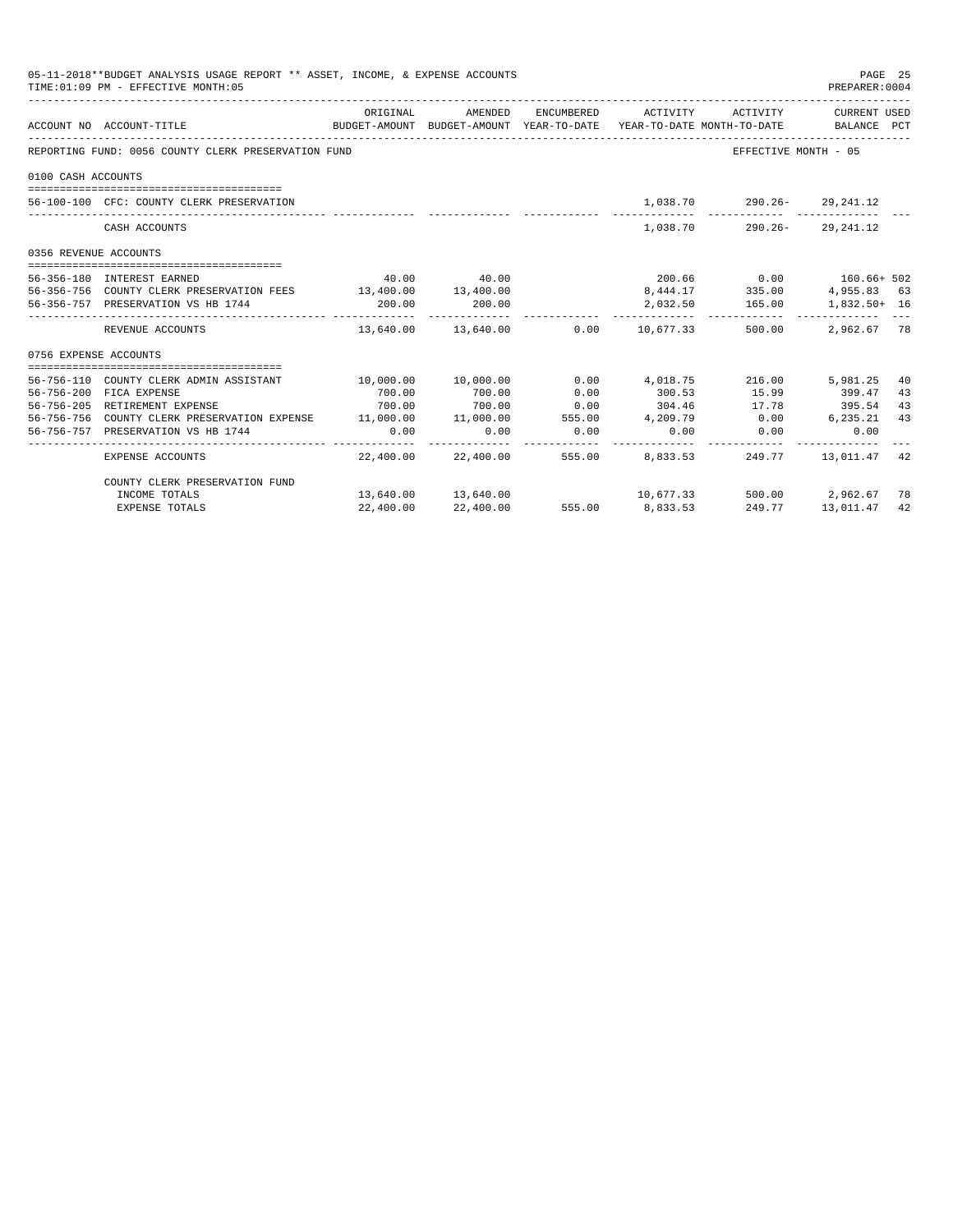|                       | 05-11-2018**BUDGET ANALYSIS USAGE REPORT ** ASSET, INCOME, & EXPENSE ACCOUNTS<br>TIME: 01:09 PM - EFFECTIVE MONTH: 05 |                       |                   |            |                                                             |                             | PAGE 26<br>PREPARER:0004 |                |
|-----------------------|-----------------------------------------------------------------------------------------------------------------------|-----------------------|-------------------|------------|-------------------------------------------------------------|-----------------------------|--------------------------|----------------|
|                       |                                                                                                                       | ORIGINAL              | AMENDED           | ENCUMBERED | ACTIVITY                                                    |                             | ACTIVITY CURRENT USED    |                |
|                       | ACCOUNT NO ACCOUNT-TITLE CONTROL SUDGET-AMOUNT BUDGET-AMOUNT YEAR-TO-DATE YEAR-TO-DATE MONTH-TO-DATE BALANCE PCT      |                       |                   |            |                                                             |                             |                          |                |
|                       | REPORTING FUND: 0060 LAW LIBRARY FUND                                                                                 |                       |                   |            |                                                             | EFFECTIVE MONTH - 05        |                          |                |
| 0100 CASH ACCOUNTS    |                                                                                                                       |                       |                   |            |                                                             |                             |                          |                |
|                       | 60-100-100 CFC: LAW LIBRARY                                                                                           |                       |                   |            |                                                             | 1,505.00 70.00 9,091.51     |                          |                |
|                       | CASH ACCOUNTS                                                                                                         |                       |                   |            | 1,505.00                                                    | 70.00                       | 9,091.51                 |                |
| 0360 REVENUE ACCOUNTS |                                                                                                                       |                       |                   |            |                                                             |                             |                          |                |
|                       | 60-360-180 INTEREST EARNED                                                                                            | 0.00                  | 0.00              |            |                                                             | $0.00$ $0.00$ $0.00$ $0.00$ |                          |                |
|                       | 60-360-760 LAW LIBRARY FEES                                                                                           | $1,300.00$ $1,300.00$ |                   |            |                                                             | 1,505.00 70.00 205.00+ 116  |                          |                |
|                       | REVENUE ACCOUNTS                                                                                                      |                       |                   |            | $1.300.00$ $1.300.00$ $0.00$ $1.505.00$                     | 70.00                       | $205.00 + 116$           |                |
| 0760 EXPENSE ACCOUNTS |                                                                                                                       |                       |                   |            |                                                             |                             |                          |                |
|                       | 60-760-760 LAW LIBRARY EXPENSES                                                                                       |                       |                   |            | $2,000.00$ $2,000.00$ $0.00$ $0.00$ $0.00$ $2,000.00$ $0.0$ |                             |                          |                |
|                       | EXPENSE ACCOUNTS                                                                                                      | --------              | 2,000.00 2,000.00 |            | $0.00$ and $0.00$<br>0.00                                   | 0.00                        | 2,000.00                 | 0 <sup>0</sup> |
|                       | LAW LIBRARY FUND                                                                                                      |                       |                   |            |                                                             |                             |                          |                |
|                       | INCOME TOTALS                                                                                                         |                       |                   |            | $1,300.00$ $1,300.00$ $1,505.00$                            |                             | 70.00 205.00+116         |                |
|                       | <b>EXPENSE TOTALS</b>                                                                                                 | 2,000.00              | 2,000.00          | 0.00       | 0.00                                                        | 0.00                        | 2,000.00 00              |                |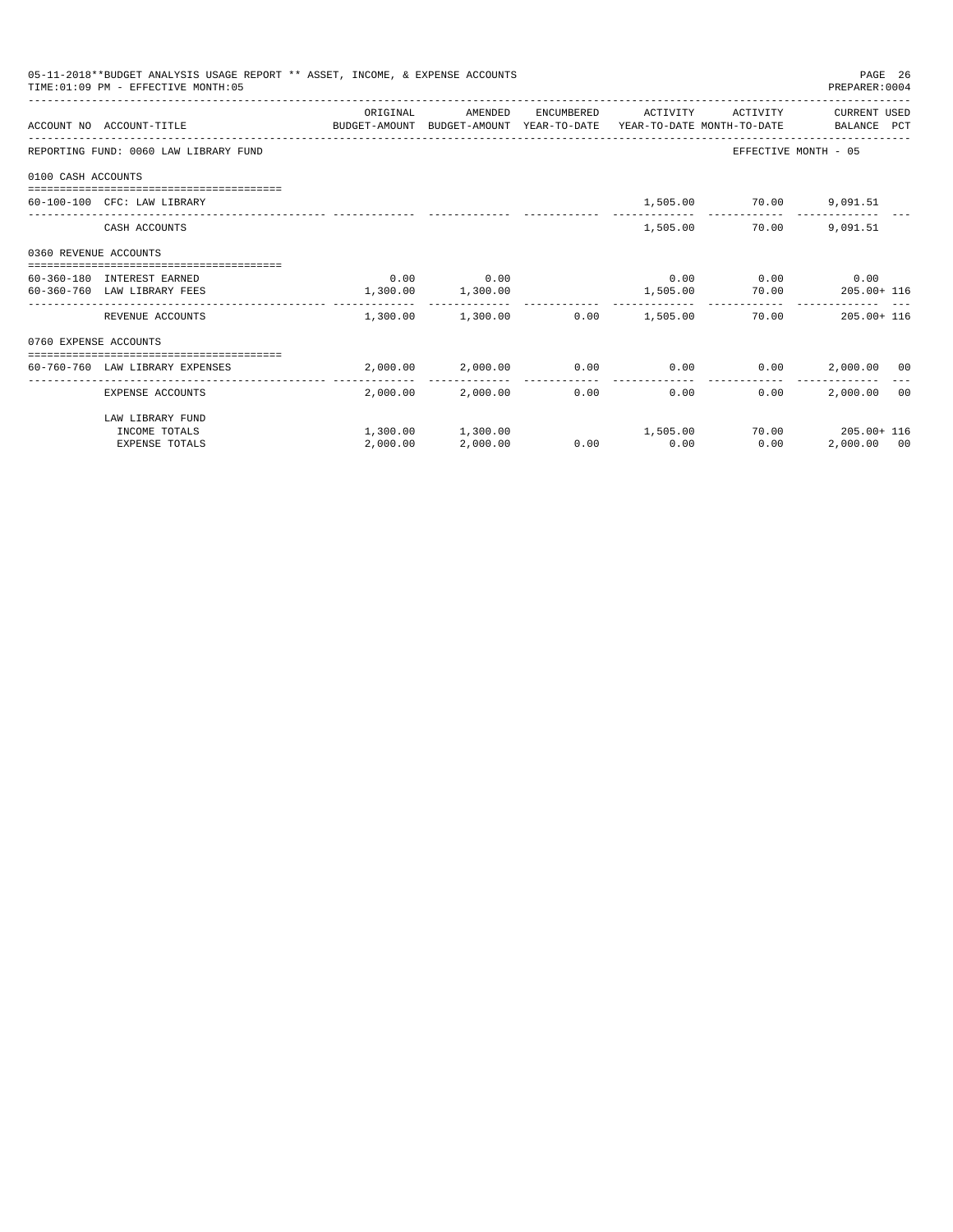|                       | 05-11-2018**BUDGET ANALYSIS USAGE REPORT ** ASSET, INCOME, & EXPENSE ACCOUNTS<br>TIME: 01:09 PM - EFFECTIVE MONTH: 05 |                         |                      |                     |                                         |                       | PAGE 27<br>PREPARER: 0004 |
|-----------------------|-----------------------------------------------------------------------------------------------------------------------|-------------------------|----------------------|---------------------|-----------------------------------------|-----------------------|---------------------------|
|                       |                                                                                                                       | ORIGINAL                | AMENDED              |                     | ENCUMBERED ACTIVITY                     | ACTIVITY              | CURRENT USED              |
|                       | BUDGET-AMOUNT BUDGET-AMOUNT YEAR-TO-DATE YEAR-TO-DATE MONTH-TO-DATE BALANCE PCT<br>ACCOUNT NO ACCOUNT-TITLE           |                         |                      |                     |                                         |                       |                           |
|                       | REPORTING FUND: 0063 DISTRICT CLERK PRESERVATION FUND                                                                 |                         |                      |                     |                                         | EFFECTIVE MONTH - 05  |                           |
| 0100 CASH ACCOUNTS    |                                                                                                                       |                         |                      |                     |                                         |                       |                           |
|                       | 63-100-100 CFC: DISTRICT CLERK PRESERVATION                                                                           |                         |                      |                     |                                         | 260.57 10.00 1,154.07 |                           |
|                       |                                                                                                                       |                         |                      |                     |                                         |                       |                           |
|                       | CASH ACCOUNTS                                                                                                         |                         |                      |                     |                                         | 260.57 10.00 1,154.07 |                           |
| 0363 REVENUE ACCOUNTS |                                                                                                                       |                         |                      |                     |                                         |                       |                           |
|                       |                                                                                                                       |                         |                      |                     |                                         |                       |                           |
|                       | 63-363-180 INTEREST EARNED                                                                                            | 6.00                    | 6.00                 |                     | 70.58                                   | 0.00                  | 64.58+ 176                |
|                       | 63-363-763 DIST CLERK PRESERVATION FEES<br>63-363-764 DIST CLERK CHILD SUPPORT                                        | 276.00<br>0.00          | 276.00<br>0.00       |                     | 189.99<br>0.00                          | 10.00<br>0.00         | 86.01 69<br>0.00          |
|                       | 63-363-765 UNALLOCATED COURT COSTS BEFORE 03                                                                          | 0.00                    | 0.00                 |                     | 0.00                                    | 0.00                  | 0.00                      |
|                       | REVENUE ACCOUNTS                                                                                                      | -------------<br>282.00 | ----------<br>282.00 |                     | --------<br>$0.00$ and $0.00$<br>260.57 | 10.00                 | 21.43<br>92               |
| 0763 EXPENSE ACCOUNTS |                                                                                                                       |                         |                      |                     |                                         |                       |                           |
|                       |                                                                                                                       |                         |                      |                     |                                         |                       |                           |
|                       | 63-763-763 DIST CLERK PRESERVATION EXPENSE                                                                            | 0.00                    | 0.00                 | 0.00                | 0.00                                    | 0.00                  | 0.00                      |
|                       | 63-763-764 DIST CLERK CHILD SUPPORT                                                                                   | 0.00                    | 0.00                 | 0.00                | 0.00                                    | 0.00                  | 0.00                      |
|                       | 63-763-765 UNALLOCATED COURT COSTS BEFORE 03                                                                          | 0.00                    | 0.00                 | 0.00<br>$- - - - -$ | 0.00<br>-------                         | 0.00                  | 0.00                      |
|                       | <b>EXPENSE ACCOUNTS</b>                                                                                               | 0.00                    | 0.00                 | 0.00                | 0.00                                    | 0.00                  | 0.00                      |
|                       | DISTRICT CLERK PRESERVATION FUND                                                                                      |                         |                      |                     |                                         |                       |                           |
|                       | INCOME TOTALS                                                                                                         | 282.00                  | 282.00               |                     |                                         | 260.57 10.00          | 21.43<br>92               |
|                       | <b>EXPENSE TOTALS</b>                                                                                                 | 0.00                    | 0.00                 | 0.00                | 0.00                                    | 0.00                  | 0.00                      |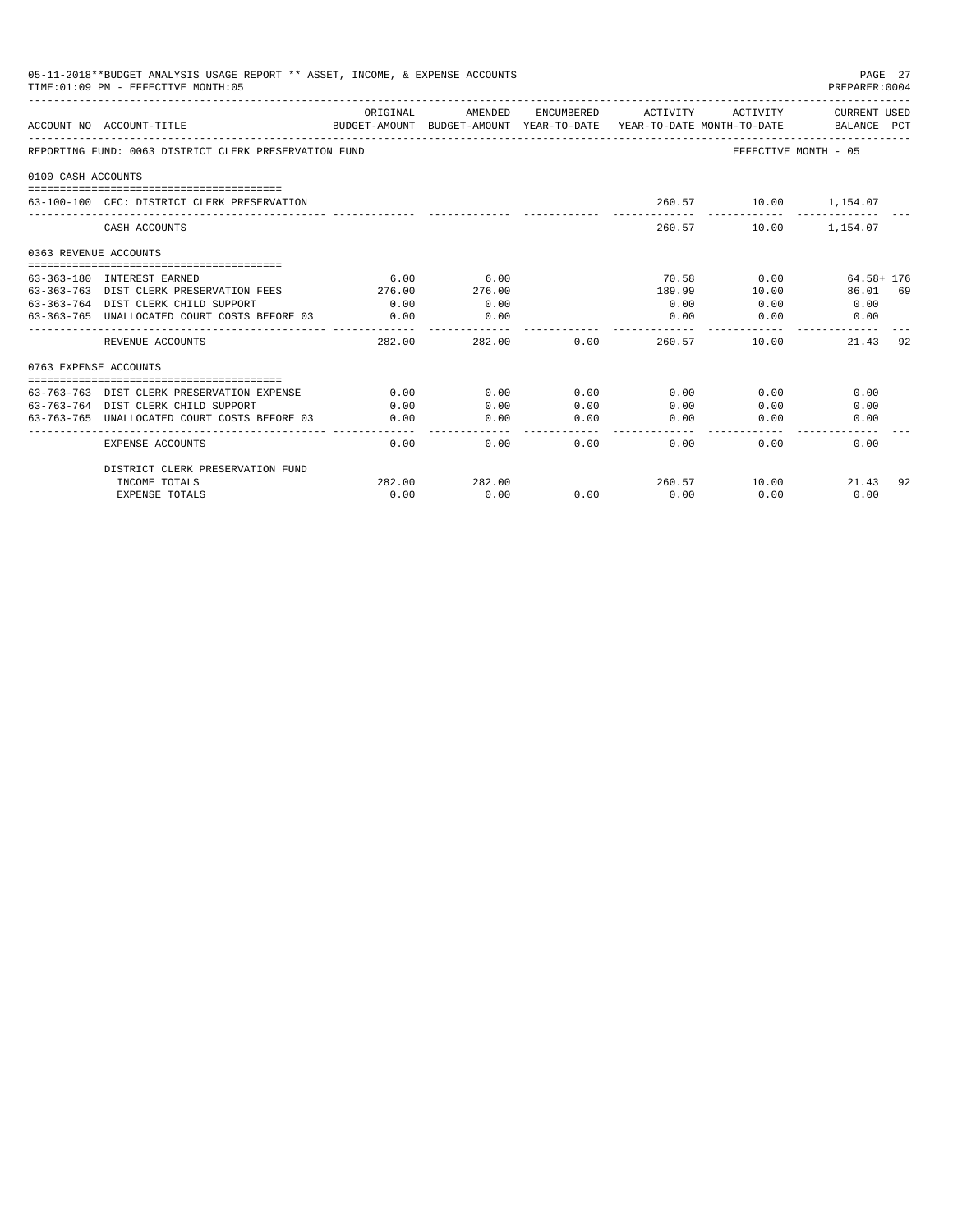|                       | 05-11-2018**BUDGET ANALYSIS USAGE REPORT ** ASSET, INCOME, & EXPENSE ACCOUNTS<br>TIME: 01:09 PM - EFFECTIVE MONTH: 05 |                                                |                                                    |               |                     |                             | PAGE 28<br>PREPARER: 0004                                       |  |
|-----------------------|-----------------------------------------------------------------------------------------------------------------------|------------------------------------------------|----------------------------------------------------|---------------|---------------------|-----------------------------|-----------------------------------------------------------------|--|
|                       | ACCOUNT NO ACCOUNT-TITLE<br>BUDGET-AMOUNT BUDGET-AMOUNT YEAR-TO-DATE YEAR-TO-DATE MONTH-TO-DATE BALANCE PCT           | ORIGINAL                                       | AMENDED                                            |               | ENCUMBERED ACTIVITY | ACTIVITY                    | CURRENT USED                                                    |  |
|                       | REPORTING FUND: 0066 COURTHOUSE SECURITY FUND                                                                         |                                                |                                                    |               |                     |                             | EFFECTIVE MONTH - 05                                            |  |
| 0100 CASH ACCOUNTS    |                                                                                                                       |                                                |                                                    |               |                     |                             |                                                                 |  |
|                       | 66-100-100 CFC: COURTHOUSE SECURITY                                                                                   |                                                |                                                    |               |                     | 2,548.04 111.66 21,856.44   |                                                                 |  |
|                       | CASH ACCOUNTS                                                                                                         |                                                |                                                    |               |                     | 2,548.04 111.66 21,856.44   |                                                                 |  |
| 0366 REVENUE ACCOUNTS |                                                                                                                       |                                                |                                                    |               |                     |                             |                                                                 |  |
|                       | 66-366-180 INTEREST EARNED                                                                                            |                                                | $0.00$ 0.00                                        |               |                     | $0.00$ $0.00$ $0.00$ $0.00$ |                                                                 |  |
|                       | 66-366-766 COURTHOUSE SECURITY FEES                                                                                   | 2,460.00 2,460.00                              |                                                    |               |                     |                             | 2,848.04 111.66 388.04+116                                      |  |
|                       | REVENUE ACCOUNTS                                                                                                      |                                                |                                                    |               |                     |                             | $2,460.00$ $2,460.00$ $0.00$ $2,848.04$ $111.66$ $388.04 + 116$ |  |
| 0766 EXPENSE ACCOUNTS |                                                                                                                       |                                                |                                                    |               |                     |                             |                                                                 |  |
|                       | 66-766-766 COURTHOUSE SECURITY EXPENSES                                                                               | $1,000.00$ $1,000.00$ $100.00$ $300.00$ $0.00$ |                                                    |               |                     |                             | 600.00 40                                                       |  |
|                       | EXPENSE ACCOUNTS                                                                                                      |                                                | ----------------<br>$1.000.00$ $1.000.00$ $100.00$ |               | ----------------    | 300.00                      | 0.00<br>600.00 40                                               |  |
|                       | COURTHOUSE SECURITY FUND                                                                                              |                                                |                                                    |               |                     |                             |                                                                 |  |
|                       | INCOME TOTALS                                                                                                         |                                                |                                                    |               |                     |                             | 2,460.00 2,460.00 2,848.04 111.66 388.04 116                    |  |
|                       | <b>EXPENSE TOTALS</b>                                                                                                 | 1,000.00                                       | 1,000.00                                           | 100.00 300.00 |                     | 0.00                        | 600.00 40                                                       |  |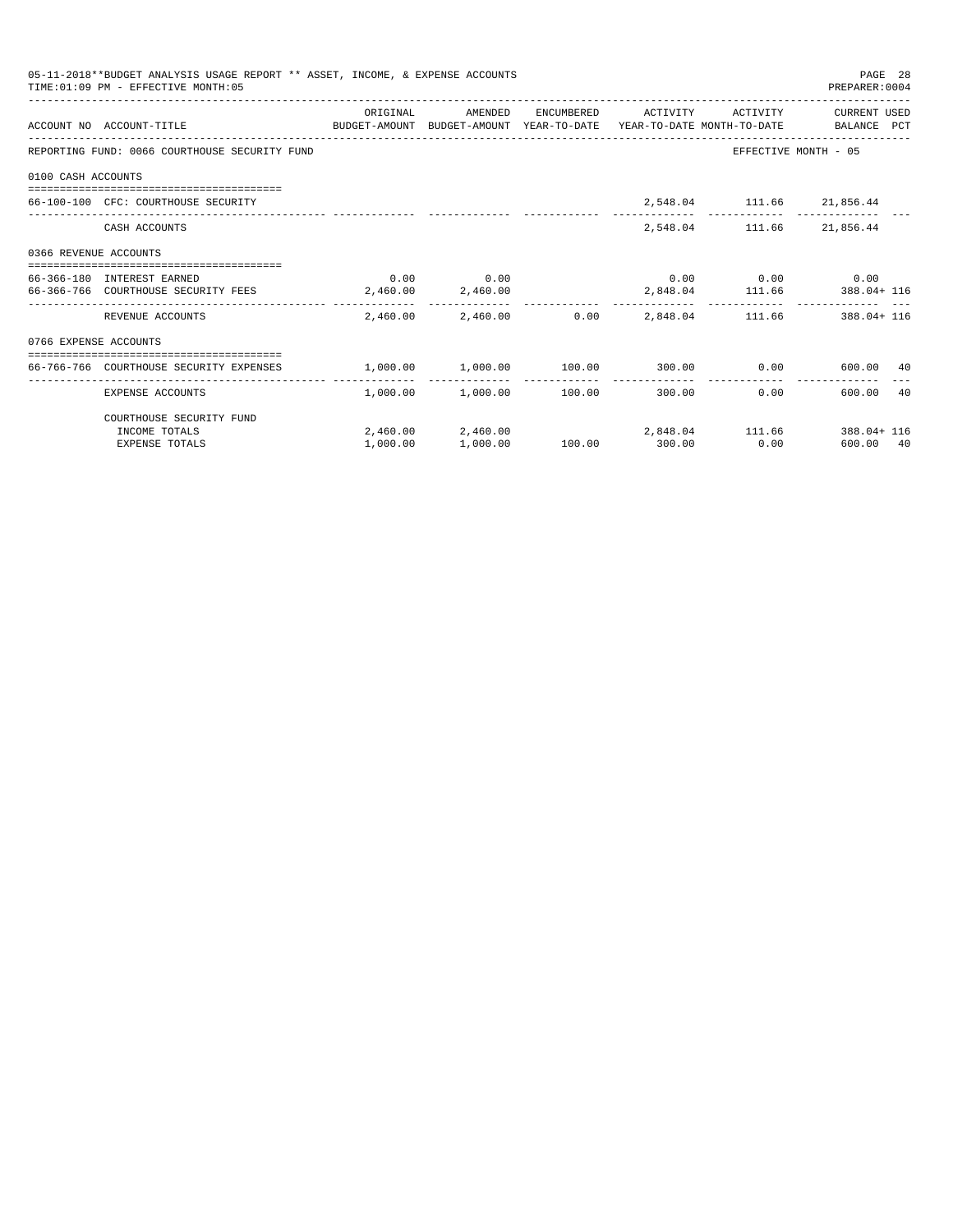|                       | 05-11-2018**BUDGET ANALYSIS USAGE REPORT ** ASSET, INCOME, & EXPENSE ACCOUNTS<br>TIME: 01:09 PM - EFFECTIVE MONTH: 05 |          |         |               |                       |                             | PAGE 29<br>PREPARER: 0004 |
|-----------------------|-----------------------------------------------------------------------------------------------------------------------|----------|---------|---------------|-----------------------|-----------------------------|---------------------------|
|                       | ACCOUNT NO ACCOUNT-TITLE<br>BUDGET-AMOUNT BUDGET-AMOUNT YEAR-TO-DATE YEAR-TO-DATE MONTH-TO-DATE BALANCE PCT           | ORIGINAL | AMENDED |               | ENCUMBERED ACTIVITY   | ACTIVITY                    | CURRENT USED              |
|                       | REPORTING FUND: 0068 COUNTY PRESERVATION FUND                                                                         |          |         |               |                       | EFFECTIVE MONTH - 05        |                           |
| 0100 CASH ACCOUNTS    |                                                                                                                       |          |         |               |                       |                             |                           |
|                       | 68-100-100 CFC: COUNTY PRESERVATION                                                                                   |          |         |               |                       | 755.99 20.00 2,597.14       |                           |
|                       | CASH ACCOUNTS                                                                                                         |          |         |               |                       | 755.99<br>20.00             | 2,597.14                  |
| 0368 REVENUE ACCOUNTS |                                                                                                                       |          |         |               |                       |                             |                           |
|                       | 68-368-180 INTEREST EARNED                                                                                            | 1.00     | 1.00    |               |                       |                             | $8.69$ 0.00 7.69+869      |
|                       | 68-368-768 COUNTY PRESERVATION FEES                                                                                   | 300.00   | 300.00  |               | 747.30                | 20.00                       | 447.30+ 249               |
|                       | REVENUE ACCOUNTS                                                                                                      | 301.00   | 301.00  |               | 0.00<br>755.99        |                             | 20.00 454.99+251          |
| 0768 EXPENSE ACCOUNTS |                                                                                                                       |          |         |               |                       |                             |                           |
|                       | 68-768-768 COUNTY PRESERVATION EXPENSES                                                                               | 0.00     | 0.00    |               |                       | $0.00$ $0.00$ $0.00$ $0.00$ | 0.00                      |
|                       | EXPENSE ACCOUNTS                                                                                                      | 0.00     | 0.00    | ------------- | -------------<br>0.00 | 0.00                        | 0.00<br>0.00              |
|                       | COUNTY PRESERVATION FUND                                                                                              |          |         |               |                       |                             |                           |
|                       | INCOME TOTALS                                                                                                         | 301.00   | 301.00  |               |                       | 755.99                      | 20.00 454.99+251          |
|                       | <b>EXPENSE TOTALS</b>                                                                                                 | 0.00     | 0.00    | 0.00          | 0.00                  | 0.00                        | 0.00                      |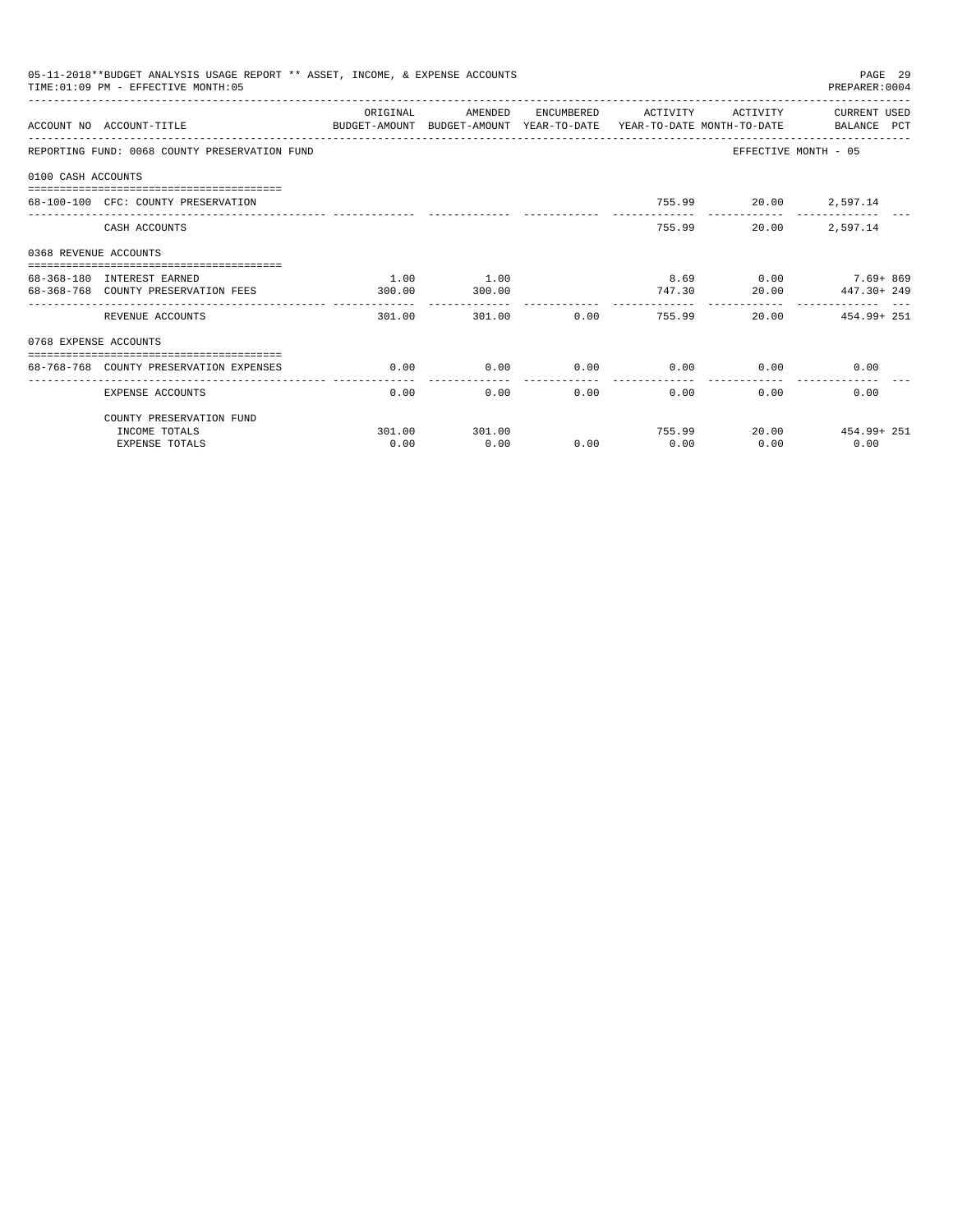| 05-11-2018**BUDGET ANALYSIS USAGE REPORT ** ASSET, INCOME, & EXPENSE ACCOUNTS<br>PAGE 30<br>TIME: 01:09 PM - EFFECTIVE MONTH: 05<br>PREPARER: 0004<br>ORIGINAL<br>ENCUMBERED ACTIVITY<br>AMENDED<br>ACTIVITY CURRENT USED<br>ACCOUNT NO ACCOUNT-TITLE CONTROL SUDGET-AMOUNT BUDGET-AMOUNT YEAR-TO-DATE YEAR-TO-DATE MONTH-TO-DATE BALANCE PCT<br>REPORTING FUND: 0070 INMATE PHONE FUND<br>EFFECTIVE MONTH - 05<br>0100 CASH ACCOUNTS<br>$0.00$ $0.00$ $4.542.94$<br>70-100-100 CFC: INMATE PHONE FUND<br>70-100-110 INMATE PHONE CHECKING<br>1,572.13 0.00 7,573.21<br>1,572.13 0.00 12,116.15<br>CASH ACCOUNTS<br>0370 REVENUE ACCOUNTS<br>$0.00$ 0.00<br>$0.00$ $0.00$ $0.00$ $0.00$<br>70-370-180 INTEREST EARNED<br>1,000.00 1,000.00<br>$5\,,922\,.\,26 \qquad \qquad 0\,.00 \qquad \qquad 4\,,922\,.\,26 + \, \, 592$<br>70-370-770 INMATE PHONE REVENUES<br>$1.000.00$ $1.000.00$ 0.00<br>5,922,26<br>4.922.26+ 592<br>REVENUE ACCOUNTS<br>0.00<br>0770 EXPENSE ACCOUNTS<br>$0.00 \t 4,350.13 \t 0.00$<br>70-770-770 INMATE PHONE EXPENSES<br>500.00<br>500.00<br>3,850.13-870<br>0.00<br>4,350.13<br>$3.850.13 - 870$<br>500.00<br>0.00<br>EXPENSE ACCOUNTS<br>500.00 |        |                       |      |          |      |               |
|--------------------------------------------------------------------------------------------------------------------------------------------------------------------------------------------------------------------------------------------------------------------------------------------------------------------------------------------------------------------------------------------------------------------------------------------------------------------------------------------------------------------------------------------------------------------------------------------------------------------------------------------------------------------------------------------------------------------------------------------------------------------------------------------------------------------------------------------------------------------------------------------------------------------------------------------------------------------------------------------------------------------------------------------------------------------------------------------------------------------------------------------------------------------------------|--------|-----------------------|------|----------|------|---------------|
|                                                                                                                                                                                                                                                                                                                                                                                                                                                                                                                                                                                                                                                                                                                                                                                                                                                                                                                                                                                                                                                                                                                                                                                |        |                       |      |          |      |               |
|                                                                                                                                                                                                                                                                                                                                                                                                                                                                                                                                                                                                                                                                                                                                                                                                                                                                                                                                                                                                                                                                                                                                                                                |        |                       |      |          |      |               |
|                                                                                                                                                                                                                                                                                                                                                                                                                                                                                                                                                                                                                                                                                                                                                                                                                                                                                                                                                                                                                                                                                                                                                                                |        |                       |      |          |      |               |
|                                                                                                                                                                                                                                                                                                                                                                                                                                                                                                                                                                                                                                                                                                                                                                                                                                                                                                                                                                                                                                                                                                                                                                                |        |                       |      |          |      |               |
|                                                                                                                                                                                                                                                                                                                                                                                                                                                                                                                                                                                                                                                                                                                                                                                                                                                                                                                                                                                                                                                                                                                                                                                |        |                       |      |          |      |               |
|                                                                                                                                                                                                                                                                                                                                                                                                                                                                                                                                                                                                                                                                                                                                                                                                                                                                                                                                                                                                                                                                                                                                                                                |        |                       |      |          |      |               |
|                                                                                                                                                                                                                                                                                                                                                                                                                                                                                                                                                                                                                                                                                                                                                                                                                                                                                                                                                                                                                                                                                                                                                                                |        |                       |      |          |      |               |
|                                                                                                                                                                                                                                                                                                                                                                                                                                                                                                                                                                                                                                                                                                                                                                                                                                                                                                                                                                                                                                                                                                                                                                                |        |                       |      |          |      |               |
|                                                                                                                                                                                                                                                                                                                                                                                                                                                                                                                                                                                                                                                                                                                                                                                                                                                                                                                                                                                                                                                                                                                                                                                |        |                       |      |          |      |               |
|                                                                                                                                                                                                                                                                                                                                                                                                                                                                                                                                                                                                                                                                                                                                                                                                                                                                                                                                                                                                                                                                                                                                                                                |        |                       |      |          |      |               |
|                                                                                                                                                                                                                                                                                                                                                                                                                                                                                                                                                                                                                                                                                                                                                                                                                                                                                                                                                                                                                                                                                                                                                                                |        |                       |      |          |      |               |
| INMATE PHONE FUND<br>INCOME TOTALS                                                                                                                                                                                                                                                                                                                                                                                                                                                                                                                                                                                                                                                                                                                                                                                                                                                                                                                                                                                                                                                                                                                                             |        | $1,000.00$ $1,000.00$ |      | 5,922.26 | 0.00 | 4,922.26+ 592 |
| <b>EXPENSE TOTALS</b>                                                                                                                                                                                                                                                                                                                                                                                                                                                                                                                                                                                                                                                                                                                                                                                                                                                                                                                                                                                                                                                                                                                                                          | 500.00 | 500.00                | 0.00 | 4,350.13 | 0.00 | 3,850.13-870  |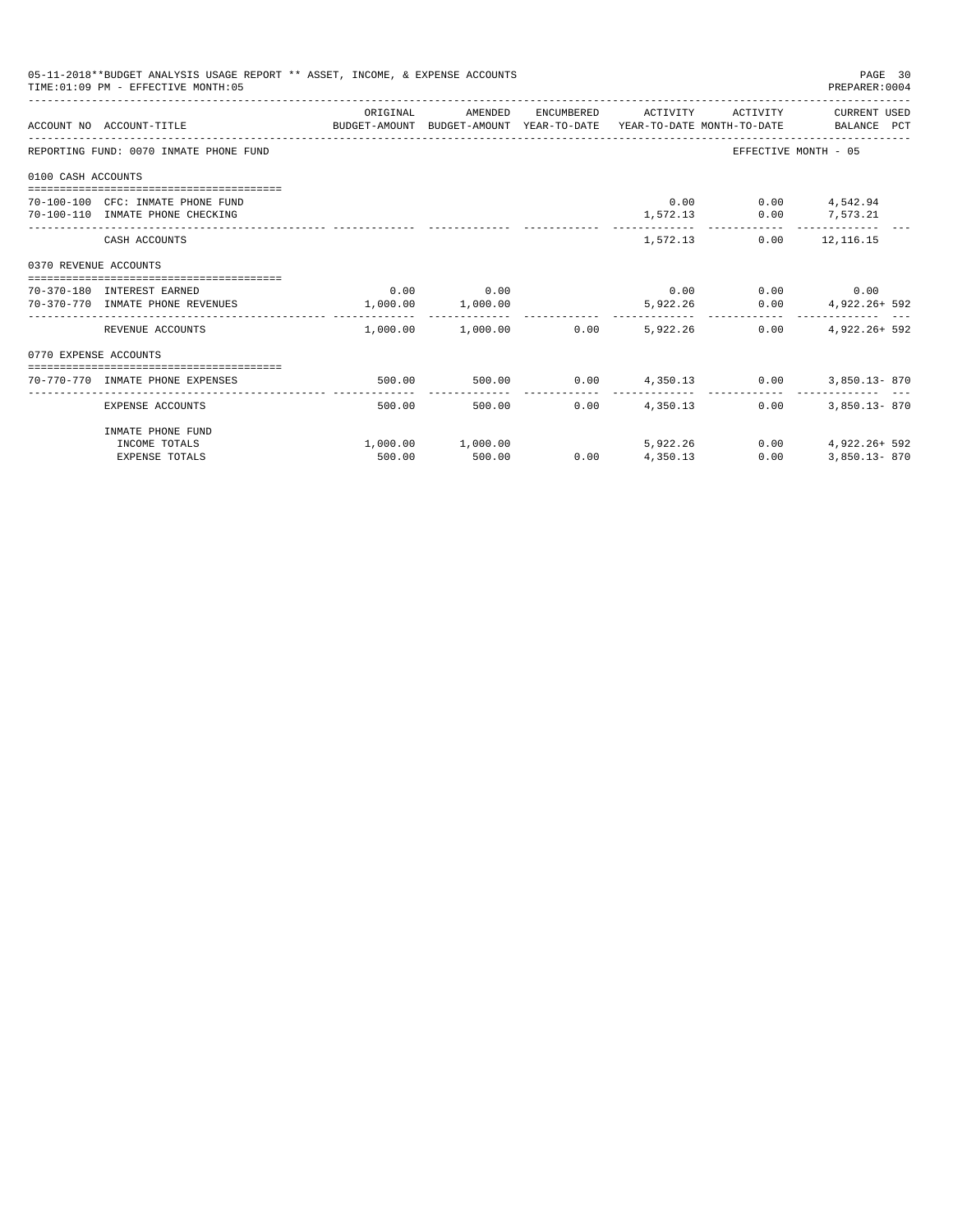| 05-11-2018**BUDGET ANALYSIS USAGE REPORT ** ASSET, INCOME, & EXPENSE ACCOUNTS<br>PAGE 31<br>TIME: 01:09 PM - EFFECTIVE MONTH: 05<br>PREPARER: 0004<br>ORIGINAL<br>AMENDED ENCUMBERED ACTIVITY ACTIVITY CURRENTUSED<br>ACCOUNT NO ACCOUNT-TITLE CONTROL SUDGET-AMOUNT BUDGET-AMOUNT YEAR-TO-DATE YEAR-TO-DATE MONTH-TO-DATE BALANCE PCT<br>REPORTING FUND: 0072 HOT CHECK FUND<br>EFFECTIVE MONTH - 05<br>0100 CASH ACCOUNTS<br>944.02 1,201.43 4,437.44<br>72-100-100 CFC: HOT CHECK FUND<br>$0.00$ $0.00$ $0.00$<br>72-100-180 HOT CHECK CHECKING<br>944.02 1,201.43 4,437.44<br>CASH ACCOUNTS<br>0372 REVENUE ACCOUNTS<br>$3.00$ $3.00$<br>$29.89$ $0.00$ $26.89 + 996$<br>72-372-180 INTEREST EARNED<br>1,000.00 1,000.00<br>1,437.88 1,201.43 437.88+144<br>72-372-772 HOT CHECK REVENUES<br>$1,003.00$ $1,003.00$ $0.00$ $1,467.77$ $1,201.43$ $464.77+146$<br>REVENUE ACCOUNTS<br>0772 EXPENSE ACCOUNTS<br>$1,000.00$ $1,000.00$ $1,174.43$ $523.75$ 0.00 $698.18 - 170$<br>72-772-772 HOT CHECK EXPENSES<br>$1,000.00$ $1,000.00$ $1,174.43$ $523.75$<br>0.00<br>698.18-170<br>EXPENSE ACCOUNTS |  |                                                |  |  |  |                                                          |
|--------------------------------------------------------------------------------------------------------------------------------------------------------------------------------------------------------------------------------------------------------------------------------------------------------------------------------------------------------------------------------------------------------------------------------------------------------------------------------------------------------------------------------------------------------------------------------------------------------------------------------------------------------------------------------------------------------------------------------------------------------------------------------------------------------------------------------------------------------------------------------------------------------------------------------------------------------------------------------------------------------------------------------------------------------------------------------------------------------|--|------------------------------------------------|--|--|--|----------------------------------------------------------|
|                                                                                                                                                                                                                                                                                                                                                                                                                                                                                                                                                                                                                                                                                                                                                                                                                                                                                                                                                                                                                                                                                                        |  |                                                |  |  |  |                                                          |
|                                                                                                                                                                                                                                                                                                                                                                                                                                                                                                                                                                                                                                                                                                                                                                                                                                                                                                                                                                                                                                                                                                        |  |                                                |  |  |  |                                                          |
|                                                                                                                                                                                                                                                                                                                                                                                                                                                                                                                                                                                                                                                                                                                                                                                                                                                                                                                                                                                                                                                                                                        |  |                                                |  |  |  |                                                          |
|                                                                                                                                                                                                                                                                                                                                                                                                                                                                                                                                                                                                                                                                                                                                                                                                                                                                                                                                                                                                                                                                                                        |  |                                                |  |  |  |                                                          |
|                                                                                                                                                                                                                                                                                                                                                                                                                                                                                                                                                                                                                                                                                                                                                                                                                                                                                                                                                                                                                                                                                                        |  |                                                |  |  |  |                                                          |
|                                                                                                                                                                                                                                                                                                                                                                                                                                                                                                                                                                                                                                                                                                                                                                                                                                                                                                                                                                                                                                                                                                        |  |                                                |  |  |  |                                                          |
|                                                                                                                                                                                                                                                                                                                                                                                                                                                                                                                                                                                                                                                                                                                                                                                                                                                                                                                                                                                                                                                                                                        |  |                                                |  |  |  |                                                          |
|                                                                                                                                                                                                                                                                                                                                                                                                                                                                                                                                                                                                                                                                                                                                                                                                                                                                                                                                                                                                                                                                                                        |  |                                                |  |  |  |                                                          |
|                                                                                                                                                                                                                                                                                                                                                                                                                                                                                                                                                                                                                                                                                                                                                                                                                                                                                                                                                                                                                                                                                                        |  |                                                |  |  |  |                                                          |
|                                                                                                                                                                                                                                                                                                                                                                                                                                                                                                                                                                                                                                                                                                                                                                                                                                                                                                                                                                                                                                                                                                        |  |                                                |  |  |  |                                                          |
|                                                                                                                                                                                                                                                                                                                                                                                                                                                                                                                                                                                                                                                                                                                                                                                                                                                                                                                                                                                                                                                                                                        |  |                                                |  |  |  |                                                          |
| HOT CHECK FUND<br>INCOME TOTALS                                                                                                                                                                                                                                                                                                                                                                                                                                                                                                                                                                                                                                                                                                                                                                                                                                                                                                                                                                                                                                                                        |  |                                                |  |  |  | $1,003.00$ $1,003.00$ $1,467.77$ $1,201.43$ $464.77+146$ |
| <b>EXPENSE TOTALS</b>                                                                                                                                                                                                                                                                                                                                                                                                                                                                                                                                                                                                                                                                                                                                                                                                                                                                                                                                                                                                                                                                                  |  | $1,000.00$ $1,000.00$ $1,174.43$ $523.75$ 0.00 |  |  |  | 698.18-170                                               |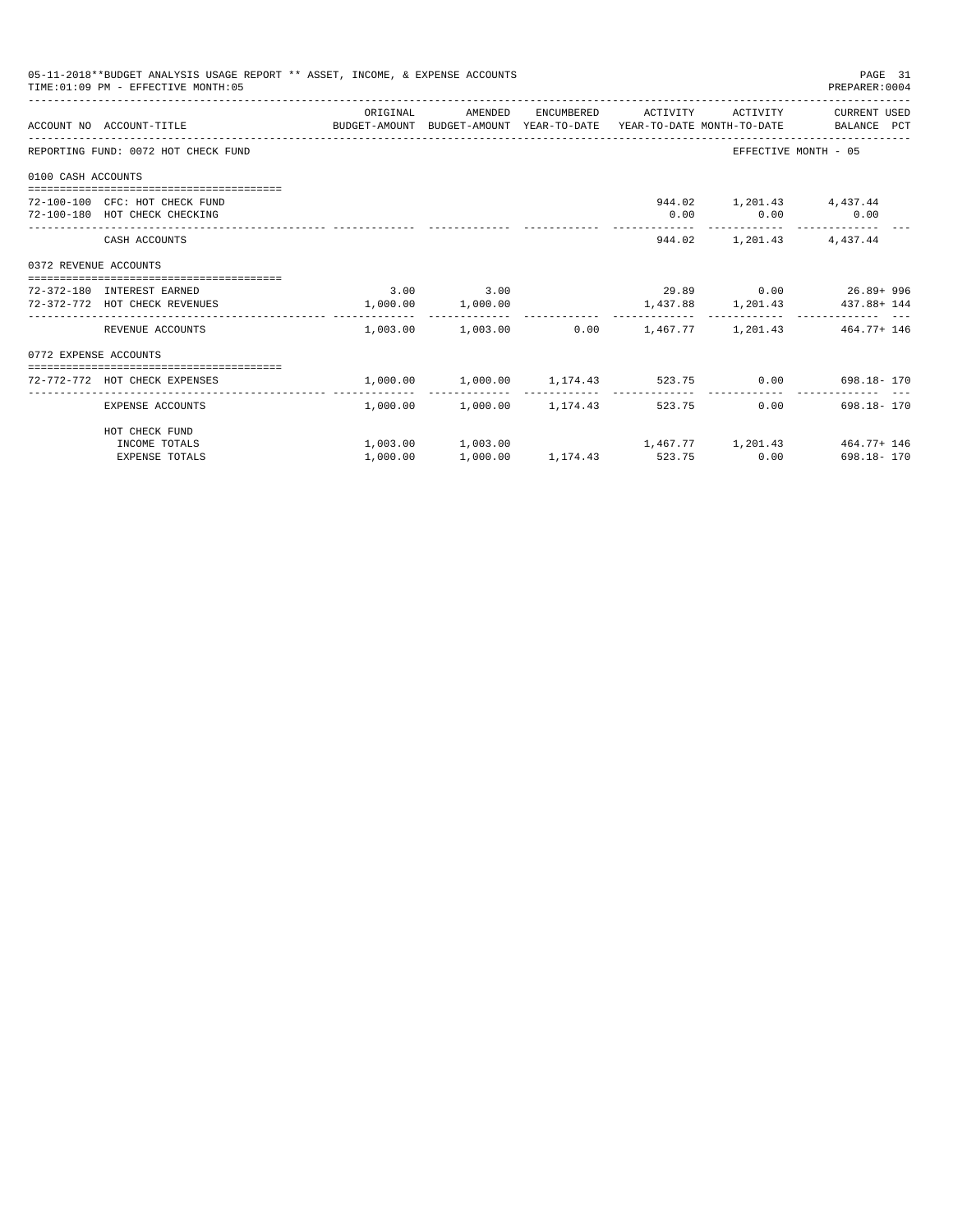|                       | 05-11-2018**BUDGET ANALYSIS USAGE REPORT ** ASSET, INCOME, & EXPENSE ACCOUNTS<br>TIME: 01:09 PM - EFFECTIVE MONTH: 05 |          |                                                     |            |                                        |                         | PAGE 32<br>PREPARER: 0004   |     |
|-----------------------|-----------------------------------------------------------------------------------------------------------------------|----------|-----------------------------------------------------|------------|----------------------------------------|-------------------------|-----------------------------|-----|
|                       | ACCOUNT NO ACCOUNT-TITLE                                                                                              | ORIGINAL | AMENDED<br>BUDGET-AMOUNT BUDGET-AMOUNT YEAR-TO-DATE | ENCUMBERED | ACTIVITY<br>YEAR-TO-DATE MONTH-TO-DATE | ACTIVITY                | CURRENT USED<br>BALANCE PCT |     |
|                       | REPORTING FUND: 0074 BAIL BOND FUND                                                                                   |          |                                                     |            |                                        | EFFECTIVE MONTH - 05    |                             |     |
| 0100 CASH ACCOUNTS    |                                                                                                                       |          |                                                     |            |                                        |                         |                             |     |
|                       |                                                                                                                       |          |                                                     |            |                                        |                         |                             |     |
|                       | 74-100-100 CFC: BAIL BOND FUND                                                                                        |          |                                                     |            |                                        | 867.00- 15.00 32,862.88 |                             |     |
|                       | CASH ACCOUNTS                                                                                                         |          |                                                     |            | $867.00 -$                             |                         | 15.00 32,862.88             |     |
| 0374 REVENUE ACCOUNTS |                                                                                                                       |          |                                                     |            |                                        |                         |                             |     |
|                       | 74-374-180 INTEREST EARNED                                                                                            | 0.00     | 0.00                                                |            | 0.00                                   | 0.00                    | 0.00                        |     |
|                       | 74-374-774 BAIL BOND FEES                                                                                             |          | 3,400.00 3,400.00                                   |            | 550.00                                 | 15.00                   | 2,850.00                    | 16  |
|                       | 74-374-775 SALE OF ESTRAY                                                                                             | 0.00     | 0.00                                                |            | 0.00                                   | 0.00                    | 0.00                        |     |
|                       | 74-374-776 CASH BAIL BOND'S                                                                                           | 0.00     | 0.00                                                |            | 1,900.00                               | 0.00                    | $1,900.00+$                 |     |
|                       | REVENUE ACCOUNTS                                                                                                      | 3,400.00 | 3,400.00                                            | 0.00       | 2,450.00                               | 15.00                   | 950.00                      | -72 |
| 0774 EXPENSE ACCOUNTS |                                                                                                                       |          |                                                     |            |                                        |                         |                             |     |
|                       |                                                                                                                       |          |                                                     |            |                                        |                         |                             |     |
|                       | 74-774-774 BAIL BOND EXPENSES                                                                                         |          | 3,000.00 3,000.00                                   |            | 0.00 567.00                            | 0.00                    | 2,433,00 19                 |     |
|                       | 74-774-775 SALE OF ESTRAY                                                                                             | 0.00     | 0.00                                                | 0.00       | 0.00                                   | 0.00                    | 0.00                        |     |
|                       | 74-774-776 CASH BOND EXPENSES                                                                                         |          |                                                     |            | 2,750.00                               | 0.00<br>-----------     | 2,750.00                    |     |
|                       | <b>EXPENSE ACCOUNTS</b>                                                                                               |          |                                                     |            | 3,317.00                               | $0.00 -$                | 5,183.00 111                |     |
|                       | <b>BAIL BOND FUND</b>                                                                                                 |          |                                                     |            |                                        |                         |                             |     |
|                       | INCOME TOTALS                                                                                                         |          | 3,400.00 3,400.00                                   |            | 2,450.00                               | 15.00 950.00            |                             | 72  |
|                       | <b>EXPENSE TOTALS</b>                                                                                                 | 3.000.00 | 3,000.00                                            | 0.00       | 567.00                                 | 0.00                    | 2,433.00                    | 19  |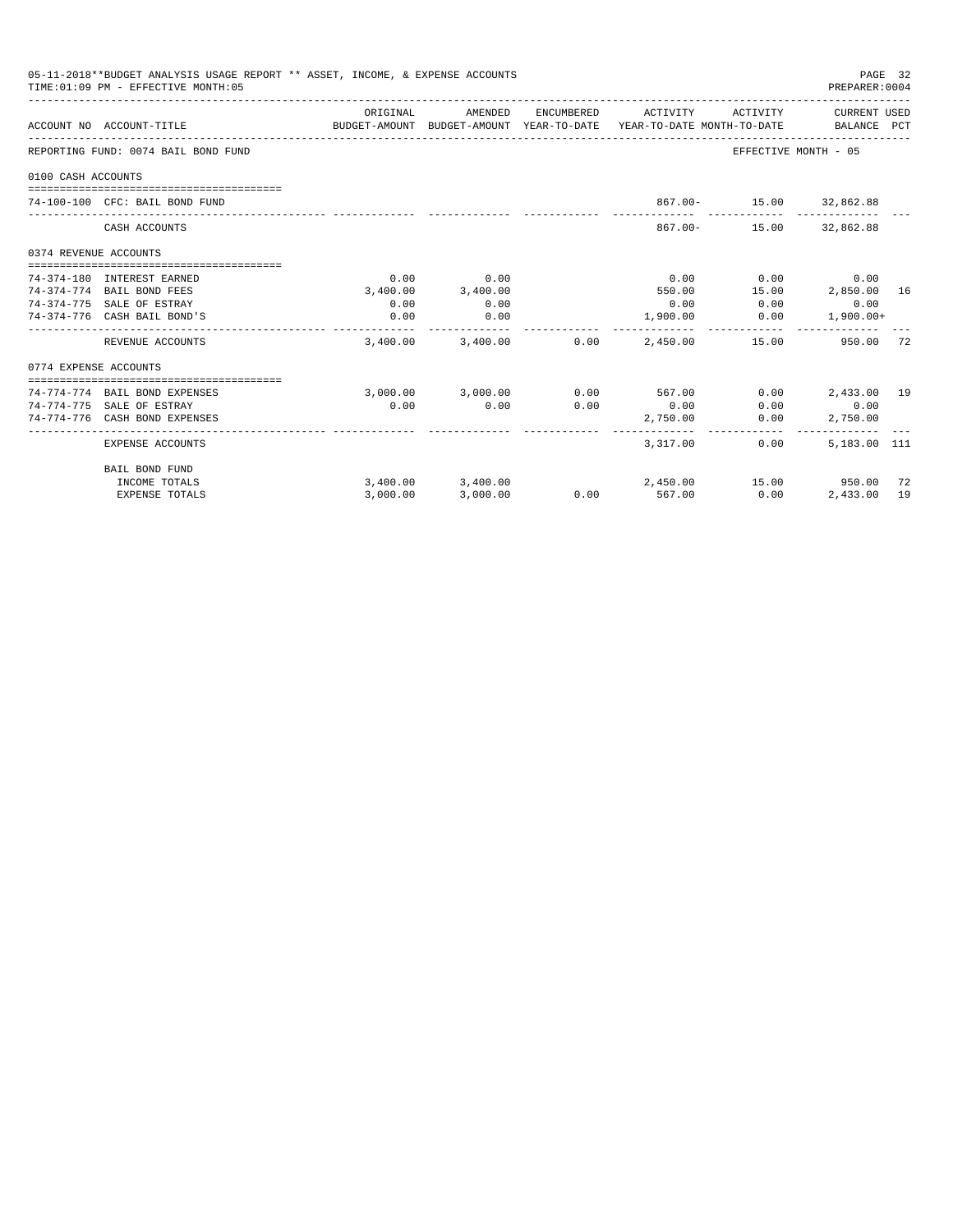| 05-11-2018**BUDGET ANALYSIS USAGE REPORT ** ASSET, INCOME, & EXPENSE ACCOUNTS<br>PAGE 33<br>TIME: 01:09 PM - EFFECTIVE MONTH: 05<br>PREPARER: 0004<br>ENCUMBERED ACTIVITY ACTIVITY |                                                       |           |                       |       |                                                                                 |                                |               |               |  |
|------------------------------------------------------------------------------------------------------------------------------------------------------------------------------------|-------------------------------------------------------|-----------|-----------------------|-------|---------------------------------------------------------------------------------|--------------------------------|---------------|---------------|--|
|                                                                                                                                                                                    | ACCOUNT NO ACCOUNT-TITLE                              | ORIGINAL  | AMENDED               |       | BUDGET-AMOUNT BUDGET-AMOUNT YEAR-TO-DATE YEAR-TO-DATE MONTH-TO-DATE BALANCE PCT |                                | CURRENT USED  |               |  |
|                                                                                                                                                                                    | REPORTING FUND: 0076 STATE CRIMINAL & CIVIL FEES FUND |           |                       |       |                                                                                 | EFFECTIVE MONTH - 05           |               |               |  |
| 0100 CASH ACCOUNTS                                                                                                                                                                 |                                                       |           |                       |       |                                                                                 |                                |               |               |  |
|                                                                                                                                                                                    | 76-100-100 CFC: STATE CRIMINAL & CIVIL FEES           |           |                       |       |                                                                                 | 60,644.72 1,366.32             | 5,207.15      |               |  |
|                                                                                                                                                                                    | CASH ACCOUNTS                                         |           |                       |       |                                                                                 | 60,644.72 1,366.32             | 5,207.15      |               |  |
| 0376 REVENUE ACCOUNTS                                                                                                                                                              |                                                       |           |                       |       |                                                                                 |                                |               |               |  |
|                                                                                                                                                                                    | 76-376-180 INTEREST EARNED                            | 0.00      | 0.00                  |       | 0.00                                                                            | 0.00                           | 0.00          |               |  |
|                                                                                                                                                                                    | 76-376-701 DELINQUENT CASES                           | 0.00      | 0.00                  |       | 0.00                                                                            | 0.00                           | 0.00          |               |  |
|                                                                                                                                                                                    | 76-376-702 GUARDIANSHIP                               | 320.00    | 320.00                |       | 300.00                                                                          | 40.00                          | 20.00         | 94            |  |
|                                                                                                                                                                                    | 76-376-703 DC-CAR-BVS TO TX VITAL STATISTICS          | 6.00      | 6.00                  |       | 0.00                                                                            | 0.00                           | 6.00          | 00            |  |
|                                                                                                                                                                                    | 76-376-704 PARKS & WILDLIFE                           |           | 2,000.00 2,000.00     |       |                                                                                 | 15.69 0.00 1,984.31            |               | 01            |  |
|                                                                                                                                                                                    | 76-376-776 STATE FEE CRIMINAL & CIVIL                 | 45,000.00 | 45,000.00             |       |                                                                                 | 43, 125.97 1, 326.32 1, 874.03 |               | -96           |  |
|                                                                                                                                                                                    | REVENUE ACCOUNTS                                      |           |                       |       | $47,326.00$ $47,326.00$ $0.00$ $43,441.66$ $1,366.32$                           |                                | 3,884.34 92   | $\frac{1}{2}$ |  |
| 0776 EXPENSE ACCOUNTS                                                                                                                                                              |                                                       |           |                       |       |                                                                                 |                                |               |               |  |
|                                                                                                                                                                                    | 76-776-701 DELINQUENT CASES                           |           |                       |       | $1,000.00$ $1,000.00$ $0.00$ $0.00$ $0.00$                                      |                                | 0.00 1,000.00 | 00            |  |
|                                                                                                                                                                                    | 76-776-703 DC-CAR-BVS TO TX VITAL STATISTICS          | 75.00     | 75.00                 |       | 60.39                                                                           | 0.00                           | 3.63          | 95            |  |
|                                                                                                                                                                                    | 76-776-704 PARKS & WILDLIFE                           |           | $2,700.00$ $2,700.00$ | 10.98 |                                                                                 | 0.00                           | 2,700.00 00   |               |  |
|                                                                                                                                                                                    | 76-776-776 STATE FEE CRIMINAL & CIVIL                 | 38,819.00 | 38,819.00             |       | $0.00$ $0.00$<br>$40.00$ $37,027.57$                                            | 0.00                           | 1,751.43 95   |               |  |
|                                                                                                                                                                                    | EXPENSE ACCOUNTS                                      |           | 42,594.00 42,594.00   | 50.98 | 37,087,96                                                                       | 0.00                           | 5,455.06      | 87            |  |
|                                                                                                                                                                                    | STATE CRIMINAL & CIVIL FEES FUND                      |           |                       |       |                                                                                 |                                |               |               |  |
|                                                                                                                                                                                    | INCOME TOTALS                                         |           | 47,326.00 47,326.00   | 5098  |                                                                                 | 43, 441.66 1, 366.32           | 3,884.34      | 92            |  |
|                                                                                                                                                                                    | <b>EXPENSE TOTALS</b>                                 | 42,594.00 | 42,594.00             |       | 50.98 37,087.96                                                                 | 0.00                           | 5,455.06      | 87            |  |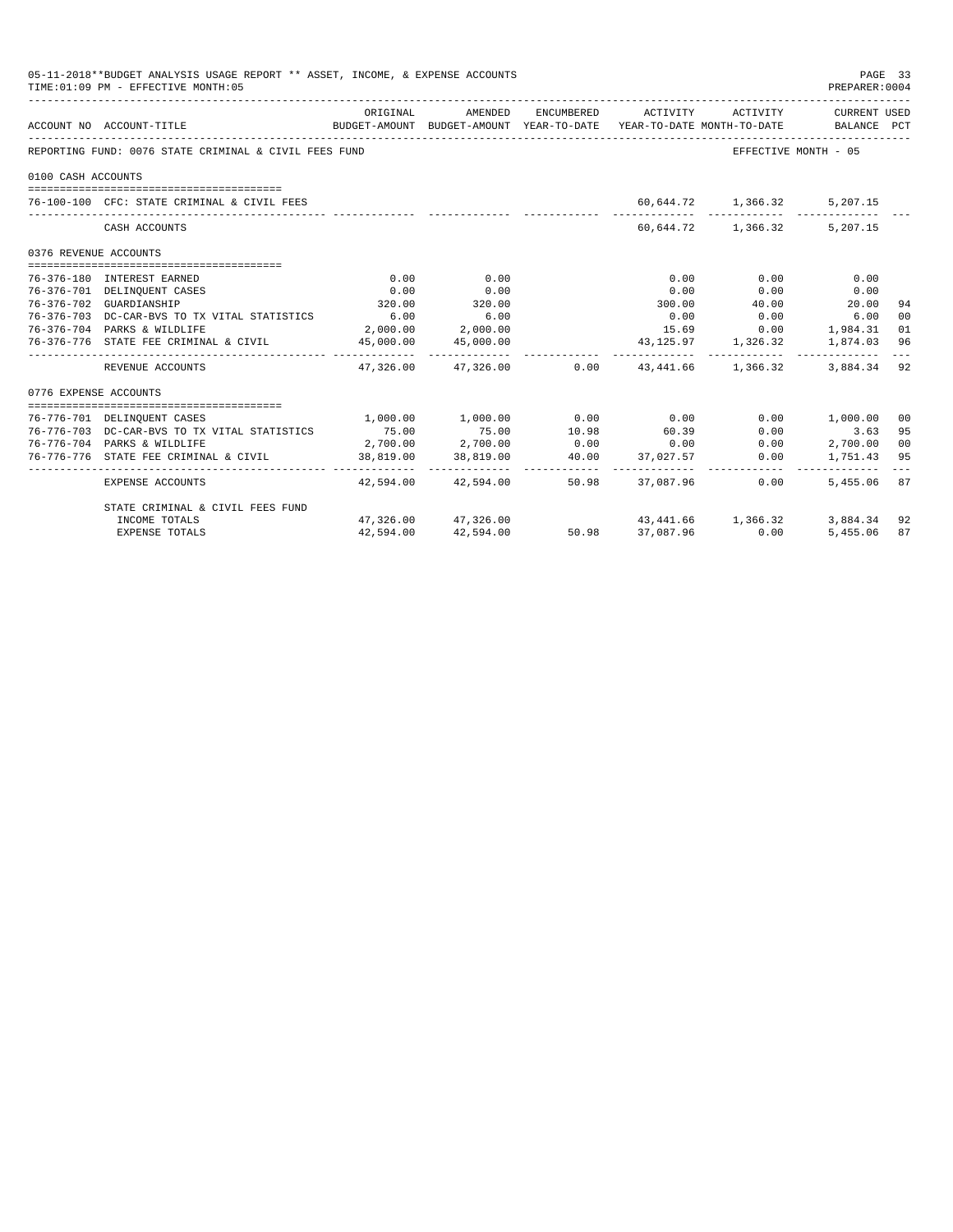|                       | 05-11-2018**BUDGET ANALYSIS USAGE REPORT ** ASSET, INCOME, & EXPENSE ACCOUNTS<br>TIME: 01:09 PM - EFFECTIVE MONTH: 05 |                         |                |            |                                                                                 |                          | PAGE 34<br>PREPARER: 0004          |    |
|-----------------------|-----------------------------------------------------------------------------------------------------------------------|-------------------------|----------------|------------|---------------------------------------------------------------------------------|--------------------------|------------------------------------|----|
|                       | ----------------------------<br>ACCOUNT NO ACCOUNT-TITLE                                                              | ORIGINAL                | AMENDED        | ENCUMBERED | ACTIVITY<br>BUDGET-AMOUNT BUDGET-AMOUNT YEAR-TO-DATE YEAR-TO-DATE MONTH-TO-DATE | ACTIVITY                 | <b>CURRENT USED</b><br>BALANCE PCT |    |
|                       | REPORTING FUND: 0078 SENIOR CITIZENS FUND                                                                             |                         |                |            |                                                                                 | EFFECTIVE MONTH - 05     |                                    |    |
| 0100 CASH ACCOUNTS    |                                                                                                                       |                         |                |            |                                                                                 |                          |                                    |    |
|                       |                                                                                                                       |                         |                |            |                                                                                 |                          |                                    |    |
|                       | 78-100-100 CFC: SENIOR CITIZENS                                                                                       |                         |                |            | 29,260.28-                                                                      | 1,677.29-<br>            | 88,270.19-                         |    |
|                       | CASH ACCOUNTS                                                                                                         |                         |                |            | 29,260.28-                                                                      | 1,677.29-                | 88,270.19-                         |    |
| 0378 REVENUE ACCOUNTS |                                                                                                                       |                         |                |            |                                                                                 |                          |                                    |    |
|                       |                                                                                                                       |                         |                |            |                                                                                 |                          |                                    |    |
|                       | 78-378-160 SALE OF FIXED ASSETS                                                                                       | 0.00                    | 0.00           |            | 0.00                                                                            | 0.00                     | 0.00                               |    |
|                       | 78-378-180 INTEREST EARNED                                                                                            | 0.00                    | 0.00           |            | 0.00                                                                            | 0.00                     | 0.00                               |    |
|                       | 78-378-710 WCTCOG PROGRAM                                                                                             | 22,000.00               | 22,000.00      |            | 13,431.77                                                                       | 0.00                     | 8,568.23                           | 61 |
|                       | 78-378-711 DEPT OF HUMAN RESOURCES                                                                                    | 0.00                    | 0.00           |            | 0.00                                                                            | 0.00                     | 0.00                               |    |
|                       | 78-378-712 FOOD DONATIONS                                                                                             | 10,000.00               | 10,000.00      |            | 7,632.62                                                                        | 425.80                   | 2,367.38                           | 76 |
|                       | 78-378-713 BUILDING RENT                                                                                              | 400.00                  | 400.00         |            | 0.00                                                                            | 0.00                     | 400.00                             | 00 |
|                       | 78-378-714 DEPT OF AGING & DISABILITY                                                                                 | 20,000.00               | 20,000.00      |            | 14,180.53                                                                       | 0.00                     | 5,819.47                           | 71 |
|                       | 78-378-815 INCOME FROM OTHER FUNDS                                                                                    | 36,000.00<br>__________ | 36,000.00<br>. |            | 4,450.00<br>------------                                                        | 0.00                     | 31,550.00<br>------------          | 12 |
|                       | REVENUE ACCOUNTS                                                                                                      | 88,400.00               | 88,400.00      | 0.00       | 39,694.92                                                                       | -----------<br>425.80    | 48,705.08                          | 45 |
| 0778 EXPENSE ACCOUNTS |                                                                                                                       |                         |                |            |                                                                                 |                          |                                    |    |
|                       |                                                                                                                       |                         |                |            |                                                                                 |                          |                                    |    |
|                       | 78-778-100 SALARY - GENERAL PAYROLL                                                                                   | 20,869.00               | 20,869.00      | 0.00       | 12,841.92                                                                       | 802.62                   | 8,027.08                           | 62 |
|                       | 78-778-105 LONGEVITY PAY                                                                                              | 0.00                    | 0.00           | 0.00       | 0.00                                                                            | 0.00                     | 0.00                               |    |
|                       | 78-778-110 SALARY - FULL TIME (PART TIME)                                                                             | 33,813.00               | 33,813.00      | 0.00       | 19,814.39                                                                       | 1,203.23                 | 13,998.61                          | 59 |
|                       | 78-778-200 FICA EXPENSE                                                                                               | 4,184.00                | 4,184.00       | 0.00       | 2,498.22                                                                        | 153.45                   | 1,685.78                           | 60 |
|                       | 78-778-205 RETIREMENT                                                                                                 | 4,501.00                | 4,501.00       | 0.00       | 2,657.50                                                                        | 165.08                   | 1,843.50                           | 59 |
| 78-778-300 TRAVEL     |                                                                                                                       | 1,500.00                | 1,500.00       | 70.62      | 527.19                                                                          | 0.00                     | 902.19                             | 40 |
| 78-778-305 SUPPLIES   |                                                                                                                       | 2,000.00                | 2,000.00       | 31.97      | 963.13                                                                          | 0.00                     | 1,004.90                           | 50 |
|                       | 78-778-310 COMMUNICATIONS                                                                                             | 960.00                  | 960.00         | 0.00       | 649.90                                                                          | 60.38                    | 310.10                             | 68 |
|                       | 78-778-320 REPAIRS & MAINTENANCE                                                                                      | 2,000.00                | 2,000.00       | 274.00     | 883.55                                                                          | 0.00                     | 842.45                             | 58 |
| 78-778-380 UTILITIES  |                                                                                                                       | 6,500.00                | 6,500.00       | 0.00       | 3,639.18                                                                        | $0.00$<br>81.72-         | 2,860.82                           | 56 |
|                       | 78-778-400 NEW EQUIPMENT                                                                                              | 1,000.00                | 5,450.00       | 0.00       | 36.66                                                                           | 0.00                     | 5, 413.34                          | 01 |
|                       | 78-778-680 VAN EXPENSE                                                                                                | 4,500.00                | 4,500.00       | 184.70     | 1,984.27                                                                        | 0.00                     | 2,331.03                           | 48 |
|                       | 78-778-690 EDIBLE GOODS                                                                                               | 25,000.00               | 25,000.00      | 1,558.08   | 18,936.90                                                                       | 0.00                     | 4,505.02                           | 82 |
|                       | 78-778-692 PAPER GOODS                                                                                                | 7,900.00                | 7,900.00       | 289.39     | 3,339.69                                                                        | 0.00                     | 4,270.92                           | 46 |
|                       | EXPENSE ACCOUNTS                                                                                                      | 114,727.00              | 119,177.00     | 2,408.76   | 68,772.50                                                                       | ------------<br>2,303.04 | 47,995.74                          | 60 |
|                       | SENIOR CITIZENS FUND                                                                                                  |                         |                |            |                                                                                 |                          |                                    |    |
|                       | INCOME TOTALS                                                                                                         | 88,400.00               | 88,400.00      |            | 39,694.92                                                                       | 425.80                   | 48,705.08                          | 45 |
|                       | EXPENSE TOTALS                                                                                                        | 114,727.00              | 119,177.00     | 2,408.76   | 68,772.50                                                                       | 2,303.04                 | 47,995.74                          | 60 |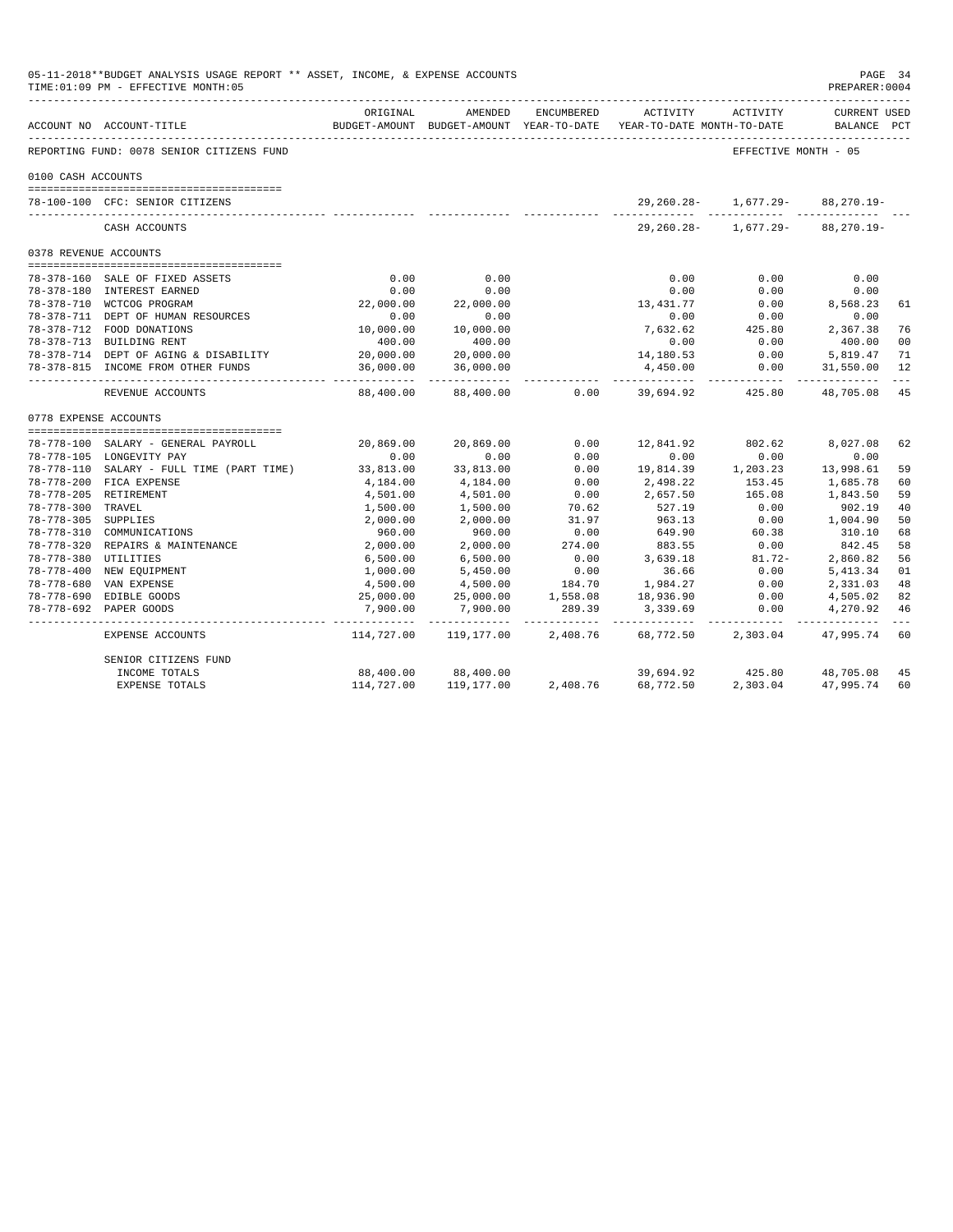|                       | 05-11-2018**BUDGET ANALYSIS USAGE REPORT ** ASSET, INCOME, & EXPENSE ACCOUNTS<br>TIME: 01:09 PM - EFFECTIVE MONTH: 05 |                       |                                         |      |                     |                                                | PAGE 35<br>PREPARER: 0004          |  |
|-----------------------|-----------------------------------------------------------------------------------------------------------------------|-----------------------|-----------------------------------------|------|---------------------|------------------------------------------------|------------------------------------|--|
|                       |                                                                                                                       | ORIGINAL              | AMENDED                                 |      | ENCUMBERED ACTIVITY | ACTIVITY                                       | CURRENT USED                       |  |
|                       | ACCOUNT NO ACCOUNT-TITLE CONTROL SUDGET-AMOUNT BUDGET-AMOUNT YEAR-TO-DATE YEAR-TO-DATE MONTH-TO-DATE BALANCE PCT      |                       |                                         |      |                     |                                                |                                    |  |
|                       | REPORTING FUND: 0080 LEOSE GRANT FUND                                                                                 |                       |                                         |      |                     |                                                | EFFECTIVE MONTH - 05               |  |
| 0100 CASH ACCOUNTS    |                                                                                                                       |                       |                                         |      |                     |                                                |                                    |  |
|                       | 80-100-100 CFC: LEOSE GRANT CHECKING                                                                                  |                       |                                         |      |                     | 94.45 0.00 3,479.85                            |                                    |  |
|                       | CASH ACCOUNTS                                                                                                         |                       |                                         |      |                     | 94.45<br>0.00                                  | 3,479.85                           |  |
| 0380 REVENUE ACCOUNTS |                                                                                                                       |                       |                                         |      |                     |                                                |                                    |  |
|                       | 80-380-180 INTEREST EARNED                                                                                            |                       | $0.00$ 0.00                             |      |                     | $0.00$ $0.00$ $0.00$ $0.00$                    |                                    |  |
|                       | 80-380-800 LEOSE GRANT REVENUES                                                                                       | $1,400.00$ $1,400.00$ |                                         |      |                     |                                                | $1,494.45$ 0.00 94.45 + 107        |  |
|                       | REVENUE ACCOUNTS                                                                                                      |                       | $1,400.00$ $1,400.00$ $0.00$ $1,494.45$ |      |                     |                                                | $0.00$ 94.45+107                   |  |
| 0800 EXPENSE ACCOUNTS |                                                                                                                       |                       |                                         |      |                     |                                                |                                    |  |
|                       | -----------------------------------<br>80-800-800 LEOSE GRANT EXPENSES                                                |                       |                                         |      |                     | $1.400.00$ $1.400.00$ $0.00$ $1.400.00$ $0.00$ | 0.00 100                           |  |
|                       | EXPENSE ACCOUNTS                                                                                                      |                       | 1,400.00 1,400.00                       |      | $0.00$ 1,400.00     | 0.00                                           | 0.00 100                           |  |
|                       | LEOSE GRANT FUND                                                                                                      |                       |                                         |      |                     |                                                |                                    |  |
|                       | INCOME TOTALS                                                                                                         |                       | $1,400.00$ $1,400.00$ $1,494.45$        |      |                     |                                                | $0.00$ and $0.00$<br>$94.45 + 107$ |  |
|                       | <b>EXPENSE TOTALS</b>                                                                                                 | 1,400.00              | 1,400.00                                | 0.00 | 1,400.00            | 0.00                                           | $0.00$ 100                         |  |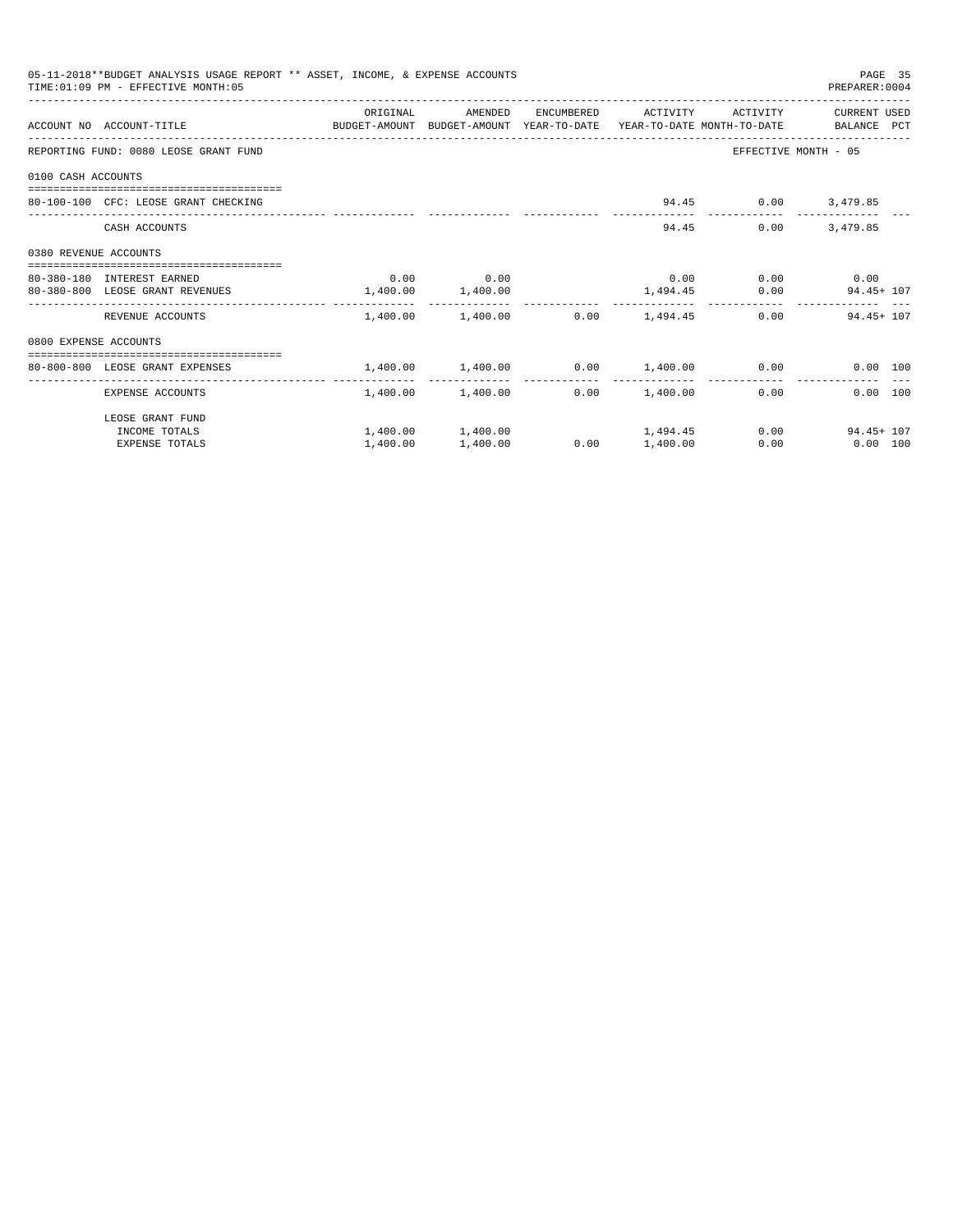| 05-11-2018**BUDGET ANALYSIS USAGE REPORT ** ASSET, INCOME, & EXPENSE ACCOUNTS<br>PAGE 36<br>TIME: 01:09 PM - EFFECTIVE MONTH: 05<br>PREPARER: 0004 |                                                                                                                   |                   |                                                 |               |                   |                             |                                                   |                     |
|----------------------------------------------------------------------------------------------------------------------------------------------------|-------------------------------------------------------------------------------------------------------------------|-------------------|-------------------------------------------------|---------------|-------------------|-----------------------------|---------------------------------------------------|---------------------|
|                                                                                                                                                    | ACCOUNT NO ACCOUNT-TITLE CONTROL PROTECT-AMOUNT BUDGET-AMOUNT YEAR-TO-DATE YEAR-TO-DATE MONTH-TO-DATE BALANCE PCT | ORIGINAL          | AMENDED                                         |               |                   |                             | ENCUMBERED ACTIVITY ACTIVITY CURRENT USED         |                     |
|                                                                                                                                                    | REPORTING FUND: 0082 JUSTICE COURT TECHNOLOGY FUND                                                                |                   |                                                 |               |                   |                             | EFFECTIVE MONTH - 05                              |                     |
| 0100 CASH ACCOUNTS                                                                                                                                 |                                                                                                                   |                   |                                                 |               |                   |                             |                                                   |                     |
|                                                                                                                                                    | 82-100-100 CFC: JUSTICE COURT TECH CHECKING                                                                       |                   |                                                 |               |                   | 1,598.09 48.10 5,929.74     |                                                   |                     |
|                                                                                                                                                    | CASH ACCOUNTS                                                                                                     |                   |                                                 |               |                   | 1,598.09 48.10              | 5,929.74                                          |                     |
| 0380 REVENUE ACCOUNTS                                                                                                                              |                                                                                                                   |                   |                                                 |               |                   |                             |                                                   |                     |
|                                                                                                                                                    |                                                                                                                   |                   |                                                 |               |                   |                             |                                                   |                     |
|                                                                                                                                                    | 82-380-180 INTEREST EARNED                                                                                        |                   | 2.00 2.00                                       |               |                   |                             | $9.25$ 0.00 7.25 + 463                            |                     |
|                                                                                                                                                    | 82-380-820 JUSTICE COURT TECH FEES                                                                                | 1,800.00 1,800.00 |                                                 |               |                   |                             | 1,588.84 48.10 211.16 88                          | $\qquad \qquad - -$ |
|                                                                                                                                                    | REVENUE ACCOUNTS                                                                                                  |                   | $1.802.00$ $1.802.00$ $0.00$ $1.598.09$ $48.10$ |               |                   |                             | 203.91 89                                         |                     |
| 0820 EXPENSE ACCOUNTS                                                                                                                              |                                                                                                                   |                   |                                                 |               |                   |                             |                                                   |                     |
|                                                                                                                                                    |                                                                                                                   |                   |                                                 |               |                   |                             |                                                   |                     |
|                                                                                                                                                    | 82-820-820 JUSTICE COURT TECH EXPENSES                                                                            | 0.00              | 0.00                                            | ------------- |                   | $0.00$ $0.00$ $0.00$ $0.00$ | 0.00                                              |                     |
|                                                                                                                                                    | EXPENSE ACCOUNTS                                                                                                  | 0.00              |                                                 | 0.00          | $0.00$ and $0.00$ | 0.00                        | 0.00<br>0.00                                      |                     |
|                                                                                                                                                    | JUSTICE COURT TECHNOLOGY FUND                                                                                     |                   |                                                 |               |                   |                             |                                                   |                     |
|                                                                                                                                                    | INCOME TOTALS                                                                                                     |                   |                                                 |               |                   |                             | $1,802.00$ $1,802.00$ $1,598.09$ $48.10$ $203.91$ | -89                 |
|                                                                                                                                                    | <b>EXPENSE TOTALS</b>                                                                                             | 0.00              | 0.00                                            |               | $0.00$ 0.00       | 0.00                        | 0.00                                              |                     |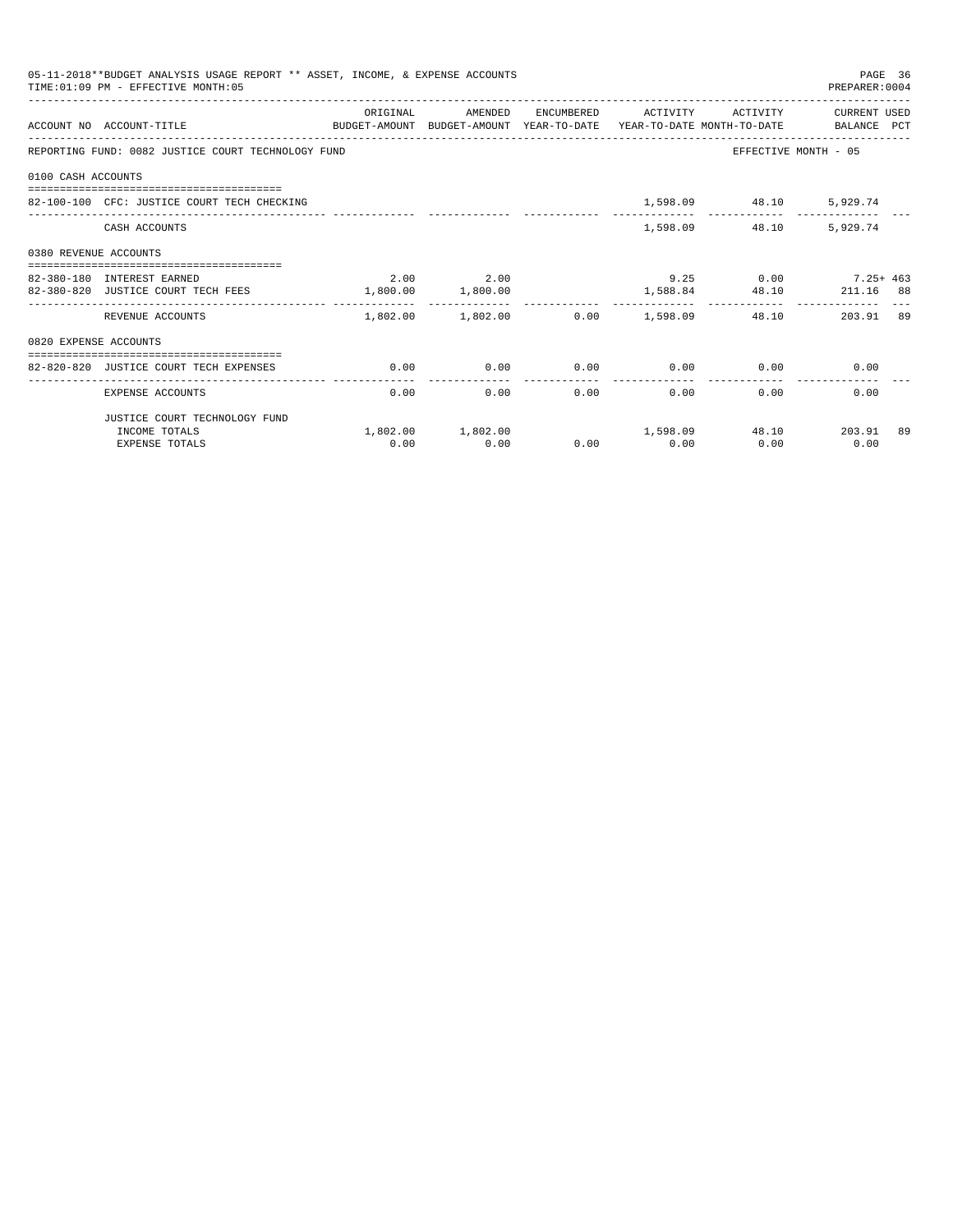|                       | 05-11-2018**BUDGET ANALYSIS USAGE REPORT ** ASSET, INCOME, & EXPENSE ACCOUNTS<br>TIME: 01:09 PM - EFFECTIVE MONTH: 05 |           |                       |                    |                                                     |                                                           | PAGE 37<br>PREPARER: 0004 |    |
|-----------------------|-----------------------------------------------------------------------------------------------------------------------|-----------|-----------------------|--------------------|-----------------------------------------------------|-----------------------------------------------------------|---------------------------|----|
|                       | ACCOUNT NO ACCOUNT-TITLE<br>BUDGET-AMOUNT BUDGET-AMOUNT YEAR-TO-DATE YEAR-TO-DATE MONTH-TO-DATE BALANCE PCT           | ORIGINAL  | AMENDED               |                    | ENCUMBERED ACTIVITY                                 | ACTIVITY                                                  | CURRENT USED              |    |
|                       | REPORTING FUND: 0084 FC DRUG FORFEITURE FUND                                                                          |           |                       |                    |                                                     | EFFECTIVE MONTH - 05                                      |                           |    |
| 0100 CASH ACCOUNTS    |                                                                                                                       |           |                       |                    |                                                     |                                                           |                           |    |
|                       | 84-100-100 CFC: FC DRUG FORFEITURE CHECKING<br>84-100-150 CFC: FC DRUG FORFEITURE CHECKING                            |           |                       |                    |                                                     | $1,478.40$ 0.00 $4,981.53-$<br>14,801.26-224.20 53,920.39 |                           |    |
|                       | CASH ACCOUNTS                                                                                                         |           |                       |                    |                                                     | 13, 322, 86 - 224, 20 48, 938, 86                         |                           |    |
| 0384 REVENUE ACCOUNTS |                                                                                                                       |           |                       |                    |                                                     |                                                           |                           |    |
|                       | 84-384-180 INTEREST EARNED                                                                                            | 0.00      | 0.00                  |                    |                                                     | $389.64$ 0.00 389.64+                                     |                           |    |
|                       | 84-384-840 FC DRUG FORFEITURE REVENUES                                                                                | 0.00      | 0.00<br>------------- |                    | 0.00<br>-------------                               | 0.00                                                      | 0.00                      |    |
|                       | REVENUE ACCOUNTS                                                                                                      | 0.00      | 0.00                  |                    | 0.00<br>389.64                                      |                                                           | $0.00$ 389.64+            |    |
| 0840 EXPENSE ACCOUNTS |                                                                                                                       |           |                       |                    |                                                     |                                                           |                           |    |
|                       | 84-840-110 ADMIN ASSISTANT - SUPPLEMENT                                                                               | 0.00      | 0.00                  | 0.00               | $2, 275.00 -$                                       |                                                           | $0.00$ 2,275.00           |    |
|                       | 84-840-200 FICA EXPENSE                                                                                               | 0.00      | 0.00                  | 0.00               | $174.01-$                                           | 0.00                                                      | 174.01                    |    |
|                       | 84-840-205 RETIREMENT EXPENSE                                                                                         | 0.00      | 0.00                  | 0.00               | $164.00 -$                                          | 0.00                                                      | 164.00                    |    |
|                       | 84-840-210 MEDICAL INSURANCE                                                                                          | 0.00      | 0.00                  | 0.00               |                                                     | $0.00$ 0.00                                               | 0.00                      |    |
|                       | 84-840-840 FC DRUG FORFEITURE EXPENSES                                                                                | 62,000.00 |                       | 62,000.00 1,239.08 | 16,333.85 224.20-                                   |                                                           | 44,427.07                 | 28 |
|                       | <b>EXPENSE ACCOUNTS</b>                                                                                               | --------  | .                     |                    | .<br>$62,000.00$ $62,000.00$ $1,239.08$ $13,720.84$ |                                                           | 224.20 - 47.040.08        | 24 |
|                       | FC DRUG FORFEITURE FUND                                                                                               |           |                       |                    |                                                     |                                                           |                           |    |
|                       | INCOME TOTALS                                                                                                         | 0.00      | 0.00                  |                    | $389.64$ 0.00 $389.64+$                             |                                                           |                           |    |
|                       | <b>EXPENSE TOTALS</b>                                                                                                 | 62,000.00 |                       |                    | $62,000.00$ $1,239.08$ $13,720.84$ $224.20-$        |                                                           | 47,040.08 24              |    |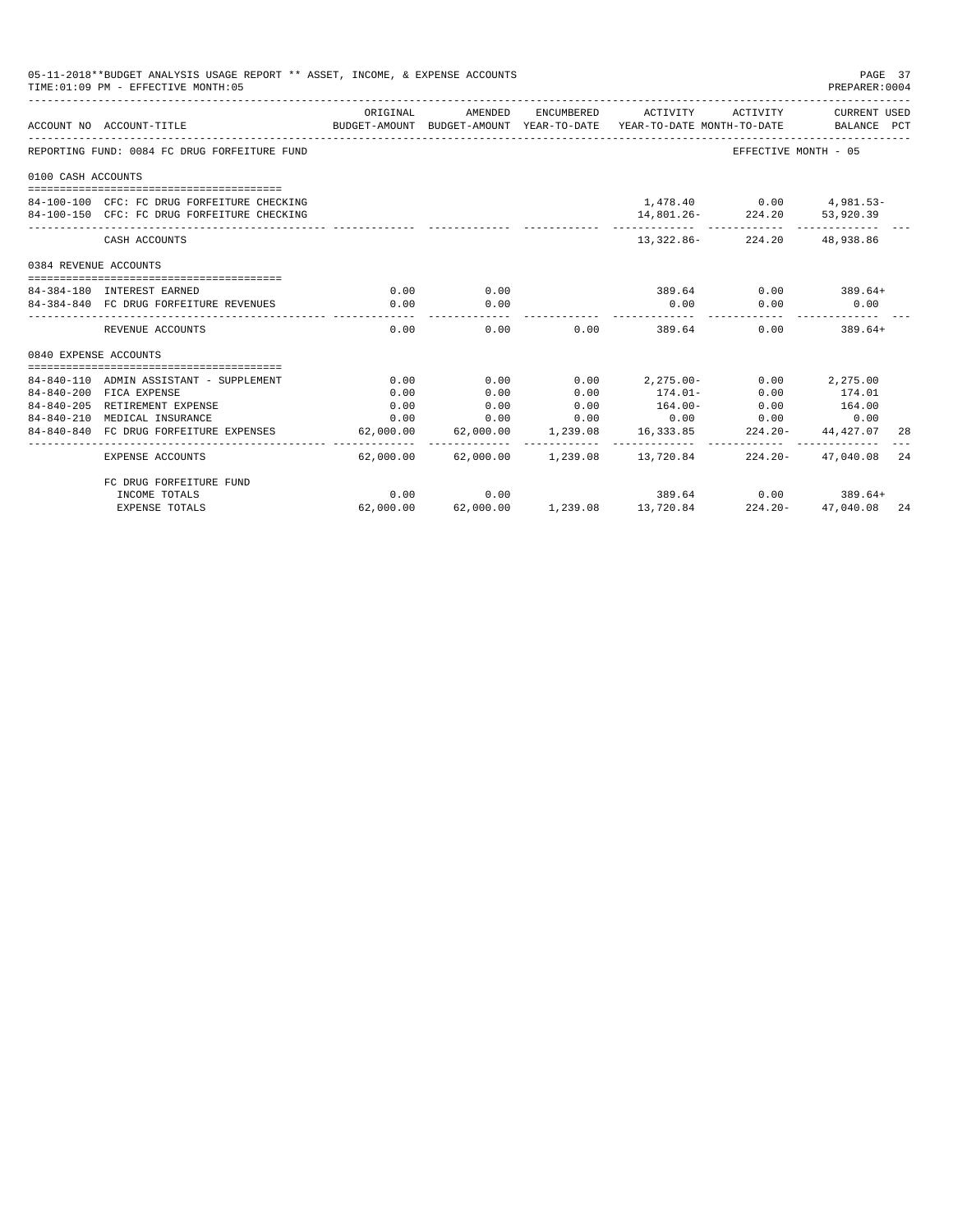|                       | 05-11-2018**BUDGET ANALYSIS USAGE REPORT ** ASSET, INCOME, & EXPENSE ACCOUNTS<br>TIME: 01:09 PM - EFFECTIVE MONTH: 05 |                       |         |      |                     |                    | PAGE 38<br>PREPARER: 0004                                                           |
|-----------------------|-----------------------------------------------------------------------------------------------------------------------|-----------------------|---------|------|---------------------|--------------------|-------------------------------------------------------------------------------------|
|                       |                                                                                                                       | ORIGINAL              | AMENDED |      | ENCUMBERED ACTIVITY |                    | ACTIVITY CURRENT USED                                                               |
|                       | ACCOUNT NO ACCOUNT-TITLE                                                                                              |                       |         |      |                     |                    | BUDGET-AMOUNT BUDGET-AMOUNT YEAR-TO-DATE YEAR-TO-DATE MONTH-TO-DATE     BALANCE PCT |
|                       | REPORTING FUND: 0086 CETRZ GRANT FUND                                                                                 |                       |         |      |                     |                    | EFFECTIVE MONTH - 05                                                                |
| 0100 CASH ACCOUNTS    |                                                                                                                       |                       |         |      |                     |                    |                                                                                     |
|                       | $86 - 100 - 100$ CFC - CETRZ GRANT                                                                                    |                       |         |      |                     | $34,068.28 - 0.00$ | 0.00                                                                                |
|                       | CASH ACCOUNTS                                                                                                         |                       |         |      | $34,068.28-$        | 0.00               | 0.00                                                                                |
| 0380 REVENUE ACCOUNTS |                                                                                                                       |                       |         |      |                     |                    |                                                                                     |
|                       | 86-380-180 INTEREST EARNED                                                                                            | 0.00                  | 0.00    |      | 0.00                |                    | 0.00<br>0.00                                                                        |
|                       | 86-380-800 CETRZ GRANT REVENUES                                                                                       | 0.00                  | 0.00    |      | 0.00                | 0.00               | 0.00                                                                                |
|                       | REVENUE ACCOUNTS                                                                                                      | 0.00                  | 0.00    | 0.00 | 0.00                | 0.00               | 0.00                                                                                |
| 0800 EXPENSE ACCOUNTS |                                                                                                                       |                       |         |      |                     |                    |                                                                                     |
|                       | ==============================<br>86-800-800 CETRZ GRANT EXPENSE ACCOUNTS                                             | 0.00                  | 0.00    | 0.00 | 0.00                | 0.00               | 0.00                                                                                |
|                       | <b>EXPENSE ACCOUNTS</b>                                                                                               | -------------<br>0.00 | 0.00    | 0.00 | -------<br>0.00     | 0.00               | 0.00                                                                                |
|                       | CETRZ GRANT FUND                                                                                                      |                       |         |      |                     |                    |                                                                                     |
|                       | INCOME TOTALS                                                                                                         | 0.00                  | 0.00    |      | 0.00                | 0.00               | 0.00                                                                                |
|                       | <b>EXPENSE TOTALS</b>                                                                                                 | 0.00                  | 0.00    | 0.00 | 0.00                | 0.00               | 0.00                                                                                |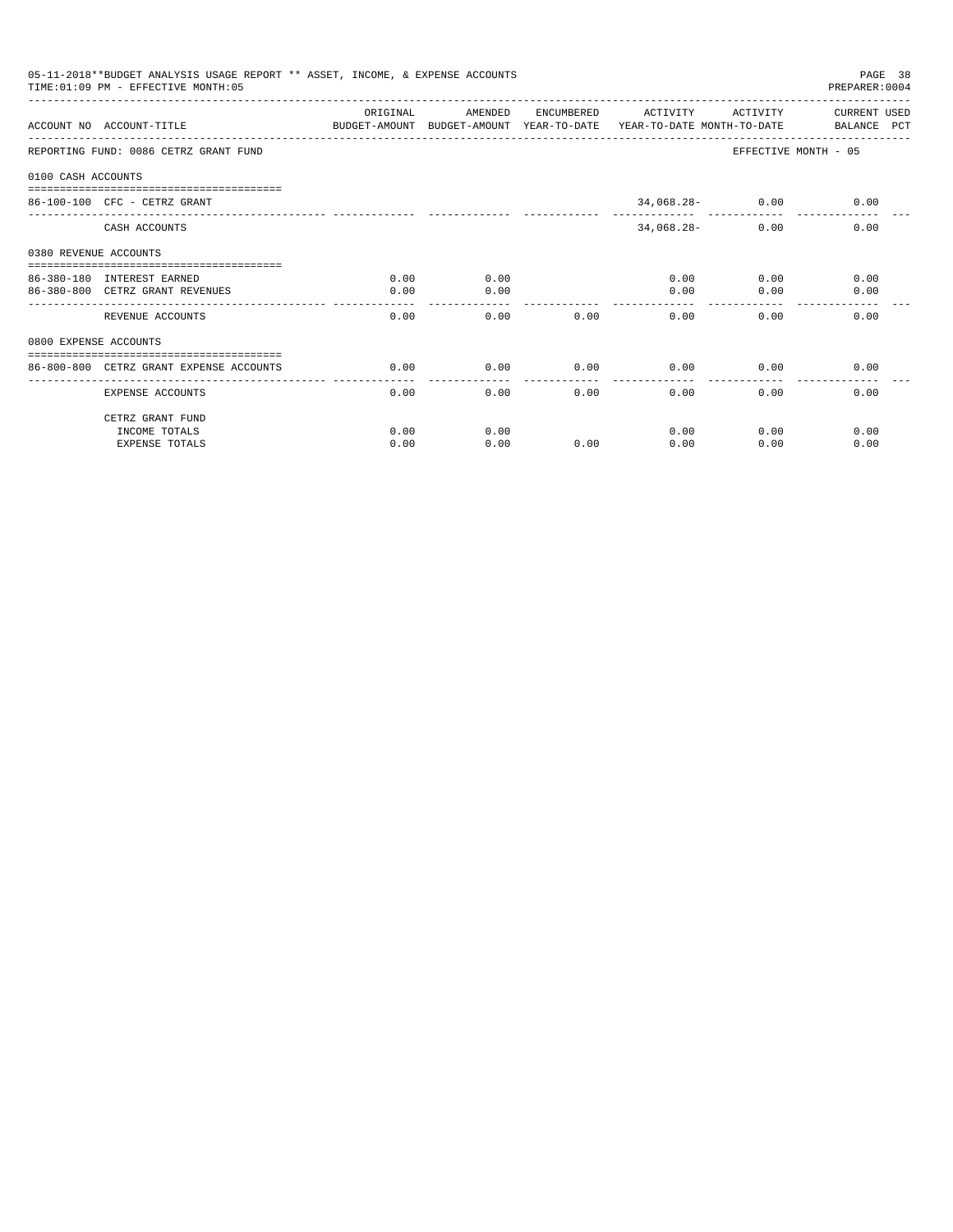| 05-11-2018**BUDGET ANALYSIS USAGE REPORT ** ASSET, INCOME, & EXPENSE ACCOUNTS<br>TIME: 01:09 PM - EFFECTIVE MONTH: 05 |                                                                                                                  |          |                                         |                          |          |                               |                      | PAGE 39<br>PREPARER: 0004 |
|-----------------------------------------------------------------------------------------------------------------------|------------------------------------------------------------------------------------------------------------------|----------|-----------------------------------------|--------------------------|----------|-------------------------------|----------------------|---------------------------|
|                                                                                                                       | ACCOUNT NO ACCOUNT-TITLE CONTROL SUDGET-AMOUNT BUDGET-AMOUNT YEAR-TO-DATE YEAR-TO-DATE MONTH-TO-DATE BALANCE PCT | ORIGINAL | AMENDED                                 | ENCUMBERED               | ACTIVITY | ACTIVITY                      | CURRENT USED         |                           |
|                                                                                                                       | REPORTING FUND: 0088 AIRPORT FUND                                                                                |          |                                         |                          |          |                               | EFFECTIVE MONTH - 05 |                           |
| 0100 CASH ACCOUNTS                                                                                                    |                                                                                                                  |          |                                         |                          |          |                               |                      |                           |
|                                                                                                                       | 88-100-100 CFC - AIRPORT FUND                                                                                    |          |                                         |                          |          | 1,336.50 0.00 13,560.23       |                      |                           |
|                                                                                                                       | CASH ACCOUNTS                                                                                                    |          |                                         |                          | 1,336.50 |                               | $0.00$ 13,560.23     |                           |
| 0380 REVENUE ACCOUNTS                                                                                                 |                                                                                                                  |          |                                         |                          |          |                               |                      |                           |
|                                                                                                                       | 88-380-180 INTEREST EARNED                                                                                       | 0.00     | 0.00                                    |                          | 0.00     |                               | $0.00$ 0.00          |                           |
|                                                                                                                       | 88-380-810 AIRPORT REVENUES                                                                                      | 6,000.00 | 6,000.00                                |                          | 3,000.00 | 0.00                          | 3,000.00             | - 50                      |
|                                                                                                                       | REVENUE ACCOUNTS                                                                                                 |          | $6.000.00$ $6.000.00$ $0.00$ $3.000.00$ |                          |          | 0.00                          | 3,000.00             | -50                       |
| 0800 EXPENSE ACCOUNTS                                                                                                 |                                                                                                                  |          |                                         |                          |          |                               |                      |                           |
|                                                                                                                       | 88-800-810 AIRPORT EXPENSES                                                                                      | 5.000.00 |                                         |                          |          | 5,000.00 160.00 1,663.50 0.00 | 3,176.50 36          |                           |
|                                                                                                                       | EXPENSE ACCOUNTS                                                                                                 | 5,000.00 | .                                       | 5,000.00 160.00 1,663.50 |          | 0.00                          | 3,176.50             | 36                        |
|                                                                                                                       | AIRPORT FUND                                                                                                     |          |                                         |                          |          |                               |                      |                           |
|                                                                                                                       | INCOME TOTALS                                                                                                    |          | $6,000.00$ $6,000.00$                   |                          | 3,000.00 | 0.00                          | 3,000.00             | 50                        |
|                                                                                                                       | <b>EXPENSE TOTALS</b>                                                                                            | 5.000.00 | 5.000.00                                | 160.00                   | 1,663.50 | 0.00                          | 3,176.50             | 36                        |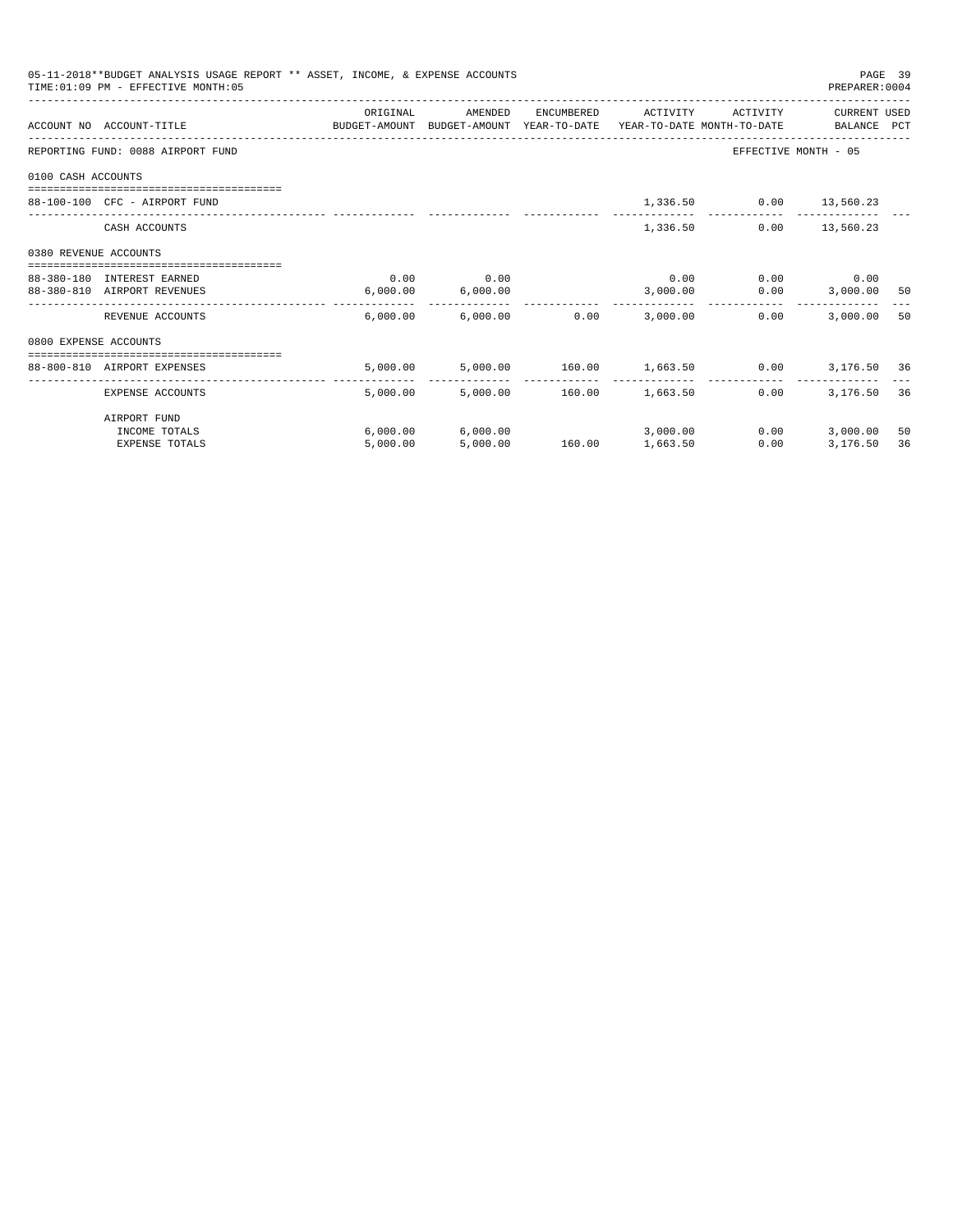| 05-11-2018**BUDGET ANALYSIS USAGE REPORT ** ASSET, INCOME, & EXPENSE ACCOUNTS<br>TIME: 01:09 PM - EFFECTIVE MONTH: 05<br>PREPARER:0004 |                                                  |                           |                                       |            |          |                                        |                             |  |
|----------------------------------------------------------------------------------------------------------------------------------------|--------------------------------------------------|---------------------------|---------------------------------------|------------|----------|----------------------------------------|-----------------------------|--|
|                                                                                                                                        | ACCOUNT NO ACCOUNT-TITLE                         | ORIGINAL<br>BUDGET-AMOUNT | AMENDED<br>BUDGET-AMOUNT YEAR-TO-DATE | ENCUMBERED | ACTIVITY | ACTIVITY<br>YEAR-TO-DATE MONTH-TO-DATE | CURRENT USED<br>BALANCE PCT |  |
|                                                                                                                                        | REPORTING FUND: 0090 COURT REPORTER SERVICE FUND |                           |                                       |            |          |                                        | EFFECTIVE MONTH - 05        |  |
| 0390 REVENUE ACCOUNTS                                                                                                                  |                                                  |                           |                                       |            |          |                                        |                             |  |
|                                                                                                                                        | 90-390-190 INTEREST EARNED                       |                           |                                       |            | 0.00     | 0.00                                   | 0.00                        |  |
| 90-390-910 REVENUE                                                                                                                     |                                                  |                           |                                       |            | 0.00     | 0.00                                   | 0.00                        |  |
|                                                                                                                                        | REVENUE ACCOUNTS                                 |                           |                                       |            | 0.00     | 0.00                                   | 0.00                        |  |
|                                                                                                                                        | COURT REPORTER SERVICE FUND                      |                           |                                       |            |          |                                        |                             |  |
|                                                                                                                                        | INCOME TOTALS                                    | 0.00                      | 0.00                                  |            | 0.00     | 0.00                                   | 0.00                        |  |
|                                                                                                                                        | EXPENSE TOTALS                                   | 0.00                      | 0.00                                  | 0.00       | 0.00     | 0.00                                   | 0.00                        |  |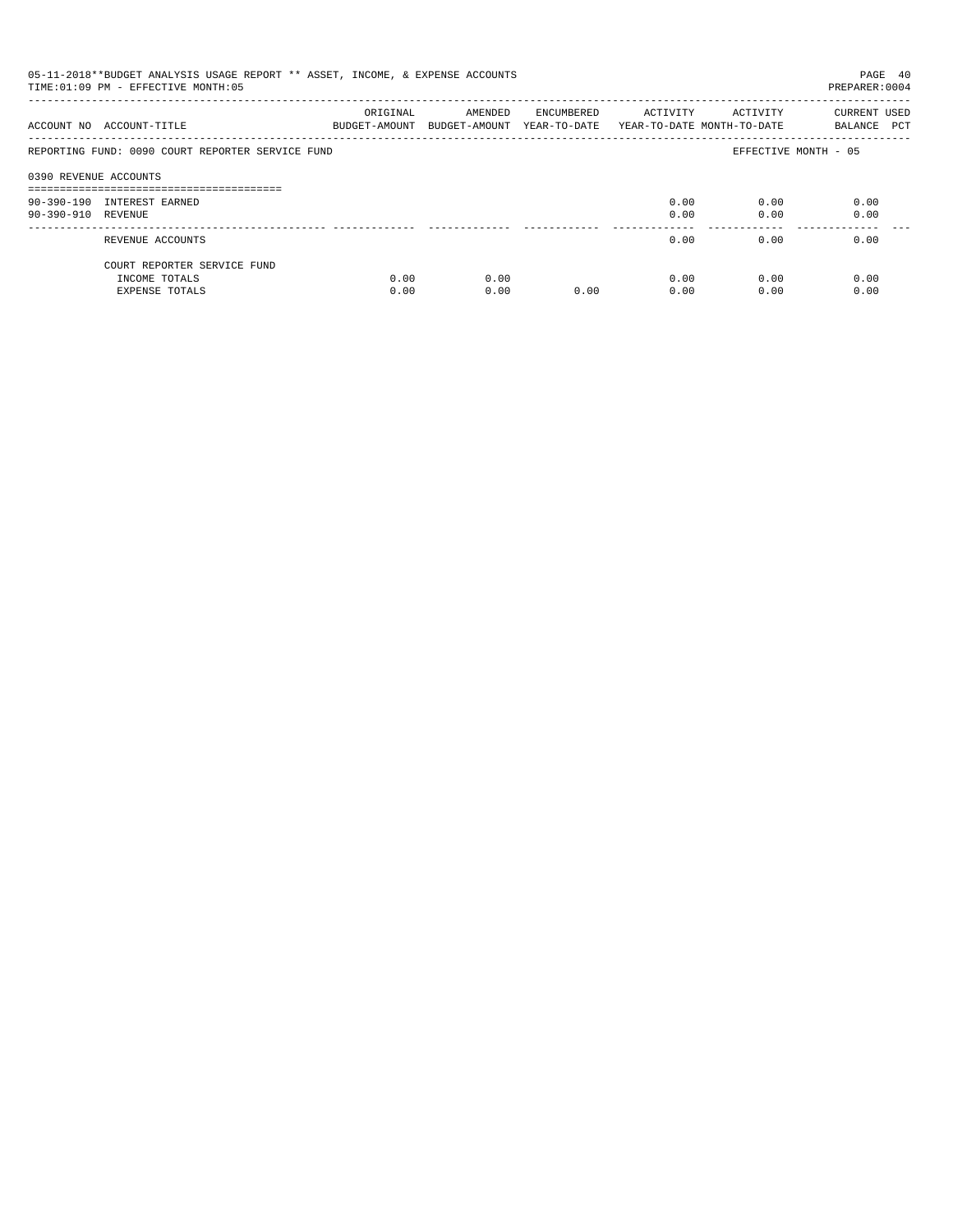| 05-11-2018**BUDGET ANALYSIS USAGE REPORT ** ASSET, INCOME, & EXPENSE ACCOUNTS<br>TIME: 01:09 PM - EFFECTIVE MONTH: 05 |                                                  |                                                                                 |         |            |                      |                               |                                    |
|-----------------------------------------------------------------------------------------------------------------------|--------------------------------------------------|---------------------------------------------------------------------------------|---------|------------|----------------------|-------------------------------|------------------------------------|
|                                                                                                                       | ACCOUNT NO ACCOUNT-TITLE                         | ORIGINAL<br>BUDGET-AMOUNT BUDGET-AMOUNT YEAR-TO-DATE YEAR-TO-DATE MONTH-TO-DATE | AMENDED | ENCUMBERED | ACTIVITY             | ACTIVITY                      | <b>CURRENT USED</b><br>BALANCE PCT |
|                                                                                                                       | REPORTING FUND: 0092 PRE-TRIAL DIVERSION PROGRAM |                                                                                 |         |            |                      | EFFECTIVE MONTH - 05          |                                    |
| 0100 CASH ACCOUNTS                                                                                                    |                                                  |                                                                                 |         |            |                      |                               |                                    |
|                                                                                                                       | 92-100-222 PRE-TRIAL CHECKING                    | 0.00                                                                            | 0.00    |            | $0.00$ 1.180.00 0.00 |                               | $1,180.00 -$                       |
|                                                                                                                       | CASH ACCOUNTS                                    | 0.00                                                                            | 0.00    |            | $0.00$ 1,180.00      | 0.00                          | $1.180.00 -$                       |
|                                                                                                                       | 0200 LIABILITY ACCOUNTS                          |                                                                                 |         |            |                      |                               |                                    |
|                                                                                                                       | 92-200-999 FUND BALANCE ACCOUNT                  |                                                                                 |         |            | 0.00                 | 0.00                          | 0.00                               |
|                                                                                                                       | LIABILITY ACCOUNTS                               |                                                                                 |         |            | 0.00                 | 0.00                          | 0.00                               |
| 0399 REVENUE ACCOUNTS                                                                                                 |                                                  |                                                                                 |         |            |                      |                               |                                    |
|                                                                                                                       | 92-399-180 INTEREST EARNED                       | 0.00                                                                            | 0.00    |            | 0.00                 | 0.00                          | 0.00                               |
|                                                                                                                       | 92-399-920 PRE-TRIAL FEES                        | 0.00                                                                            | 0.00    |            | 1,180.00             | 0.00                          | $1.180.00+$                        |
|                                                                                                                       | REVENUE ACCOUNTS                                 | 0.00                                                                            | 0.00    | 0.00       | 1,180.00             | - - - - - - - - - - -<br>0.00 | $1.180.00+$                        |
| 0929 EXPENSE ACCOUNT                                                                                                  |                                                  |                                                                                 |         |            |                      |                               |                                    |
|                                                                                                                       |                                                  |                                                                                 |         |            |                      |                               |                                    |
|                                                                                                                       | 92-929-929 PRE-TRIAL EXPENSE                     | 0.00<br>$- - - - -$                                                             | 0.00    | 0.00       | 0.00                 | 0.00                          | 0.00                               |
|                                                                                                                       | EXPENSE ACCOUNT                                  | 0.00                                                                            | 0.00    | 0.00       | 0.00                 | 0.00                          | 0.00                               |
|                                                                                                                       | PRE-TRIAL DIVERSION PROGRAM                      |                                                                                 |         |            |                      |                               |                                    |
|                                                                                                                       | INCOME TOTALS                                    | 0.00                                                                            | 0.00    |            | 1,180.00             | 0.00                          | $1,180.00+$                        |
|                                                                                                                       | <b>EXPENSE TOTALS</b>                            | 0.00                                                                            | 0.00    | 0.00       | 1,180.00             | 0.00                          | $1,180.00 -$                       |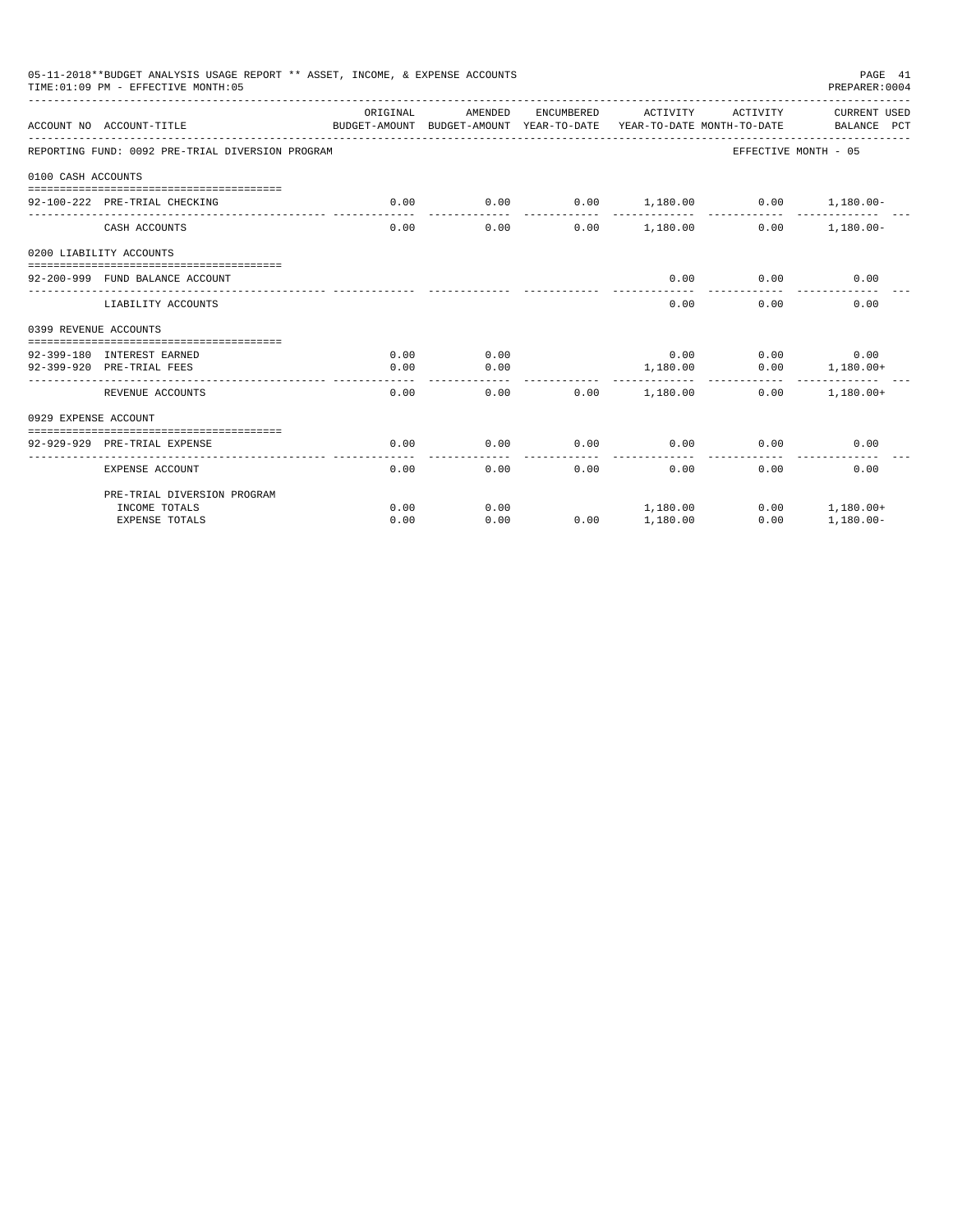| 05-11-2018**BUDGET ANALYSIS USAGE REPORT ** ASSET, INCOME, & EXPENSE ACCOUNTS<br>TIME: 01:09 PM - EFFECTIVE MONTH: 05<br>PREPARER: 0004 |                                                      |          |                                                                                |            |          |          |                             |  |
|-----------------------------------------------------------------------------------------------------------------------------------------|------------------------------------------------------|----------|--------------------------------------------------------------------------------|------------|----------|----------|-----------------------------|--|
|                                                                                                                                         | ACCOUNT NO ACCOUNT-TITLE                             | ORIGINAL | AMENDED<br>BUDGET-AMOUNT BUDGET-AMOUNT YEAR-TO-DATE YEAR-TO-DATE MONTH-TO-DATE | ENCUMBERED | ACTIVITY | ACTIVITY | CURRENT USED<br>BALANCE PCT |  |
|                                                                                                                                         | REPORTING FUND: 0098 TAX-COLL-MOTOR VEHICLE DIVISION |          |                                                                                |            |          |          | EFFECTIVE MONTH - 05        |  |
| 0100 CASH ACCOUNT                                                                                                                       |                                                      |          |                                                                                |            |          |          |                             |  |
|                                                                                                                                         |                                                      |          |                                                                                |            |          |          |                             |  |
|                                                                                                                                         | 98-100-100 TAX COLL-MOTOR VEHICLE DIVISION           |          |                                                                                |            | 0.00     | 0.00     | 0.00                        |  |
| 98-100-101                                                                                                                              | TAX COLL-SALES TAX, MOTOR VEH D                      |          |                                                                                |            | 0.00     | 0.00     | 0.00                        |  |
| $98 - 100 - 102$                                                                                                                        | FISHER COUNTY INMATE PHONE                           |          |                                                                                |            | 0.00     | 0.00     | 0.00                        |  |
| $98 - 100 - 103$                                                                                                                        | FISHER COUNTY WELFARE                                |          |                                                                                |            | 0.00     | 0.00     | 0.00                        |  |
| $98 - 100 - 104$                                                                                                                        | DIST CLERK REGISTRY ACCT                             |          |                                                                                |            | 0.00     | 0.00     | 0.00                        |  |
|                                                                                                                                         | 98-100-105 32ND DISTRICT COURT RECEIVERSHIP          |          |                                                                                |            | 0.00     | 0.00     | 0.00                        |  |
|                                                                                                                                         | CASH ACCOUNT                                         |          |                                                                                |            | 0.00     | 0.00     | 0.00                        |  |
|                                                                                                                                         | TAX-COLL-MOTOR VEHICLE DIVISION                      |          |                                                                                |            |          |          |                             |  |
|                                                                                                                                         | INCOME TOTALS                                        | 0.00     | 0.00                                                                           |            | 0.00     | 0.00     | 0.00                        |  |
|                                                                                                                                         | <b>EXPENSE TOTALS</b>                                | 0.00     | 0.00                                                                           | 0.00       | 0.00     | 0.00     | 0.00                        |  |